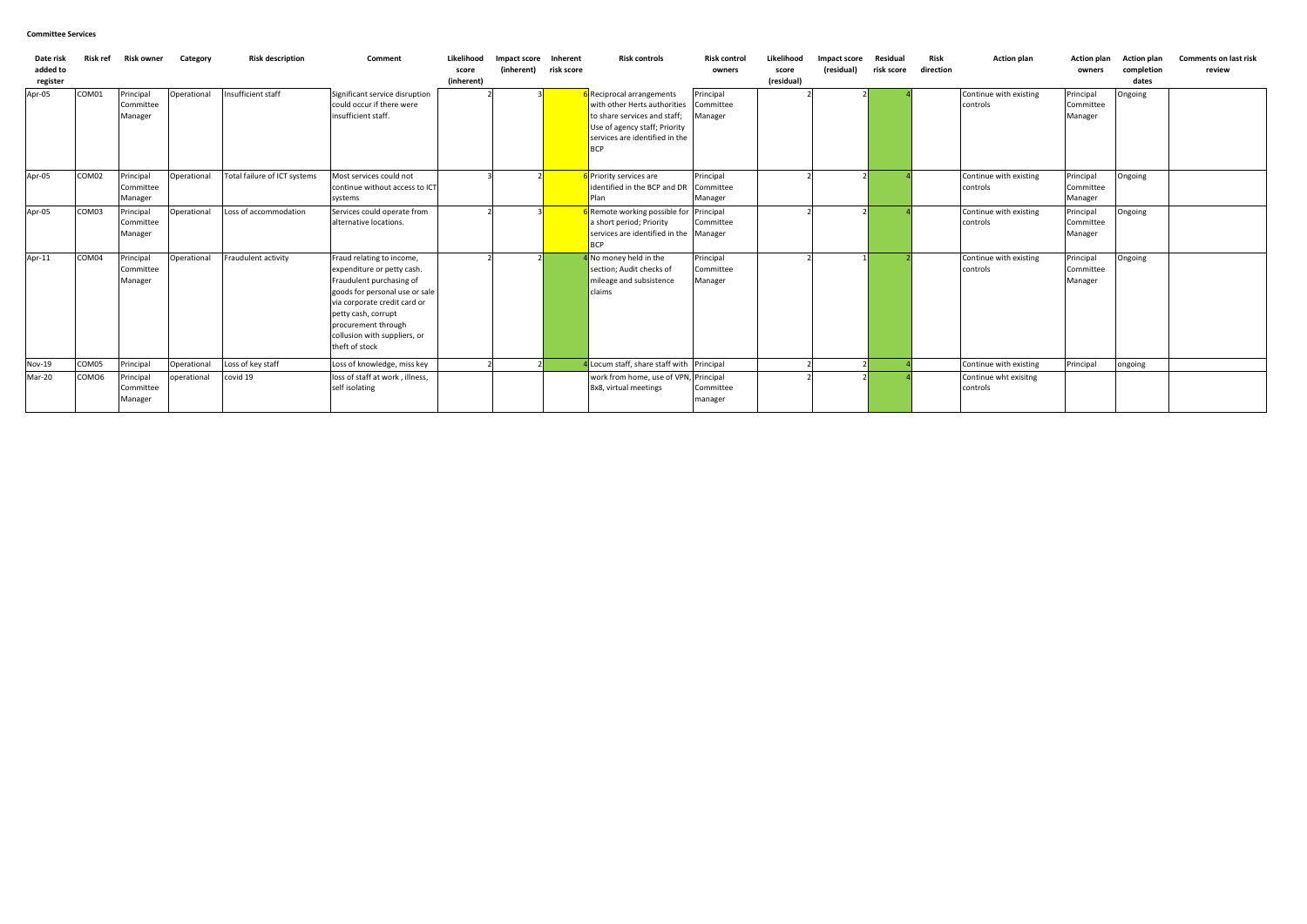| Date risk<br>added to<br>register | Risk ref | Risk owner                           | Category    | <b>Risk description</b>                                                                                                                                                                                          | Comment                                                                              | Likelihood<br>score<br>(inherent) | Impact score Inherent<br>(inherent) | risk score | <b>Risk controls</b>                                                                                                                                                                                                                                                                                                                                                                                 | Risk control<br>owners               | Likelihood<br>score<br>(residual) | Impact score<br>(residual) | Residual<br>risk score | Risk<br>direction | <b>Action plan</b>                                                                                                                                                                                                                                                                                                      | <b>Action plan</b><br>owners         | <b>Action plan</b><br>completion<br>dates | <b>Comments on last risk</b><br>review                                                                                                                     |
|-----------------------------------|----------|--------------------------------------|-------------|------------------------------------------------------------------------------------------------------------------------------------------------------------------------------------------------------------------|--------------------------------------------------------------------------------------|-----------------------------------|-------------------------------------|------------|------------------------------------------------------------------------------------------------------------------------------------------------------------------------------------------------------------------------------------------------------------------------------------------------------------------------------------------------------------------------------------------------------|--------------------------------------|-----------------------------------|----------------------------|------------------------|-------------------|-------------------------------------------------------------------------------------------------------------------------------------------------------------------------------------------------------------------------------------------------------------------------------------------------------------------------|--------------------------------------|-------------------------------------------|------------------------------------------------------------------------------------------------------------------------------------------------------------|
| Apr-05                            | CP01     | Head of<br>Community<br>Partnerships | Operational | Insufficient staff                                                                                                                                                                                               | Increases in ASB casework<br>cannot be supported without<br>increased team capacity. |                                   |                                     |            | <b>6</b> Staffing has been increased;<br>ASB triage system introduced Community<br>to identify risk level of<br>complaint and proportionate<br>response level; Difficulty<br>experienced in maintaining<br>customer response times for<br>low risk ASB cases; Difficulty<br>in maintaining investigation<br>of lower risk cases; difficulty<br>in increased legal costs<br>associated with casework. | Head of<br>Partnerships              |                                   |                            |                        |                   | Maintain review of caseload<br>and complexity of cases to<br>assess furture staffing needs. Partnerships<br>Zero hour contract in place<br>for legal support on closure<br>orders to reduce external<br>costs. New casework<br>management system growth<br>bid put in place.                                            | Head of<br>Community                 |                                           | Feb-21 Awaiting outcome of<br>growth bid                                                                                                                   |
| Apr-05                            | CP02     | Head of<br>Community<br>Partnerships | Operational | Total failure of ICT systems                                                                                                                                                                                     | Critical systems SafetyNet for<br>ASB. Outlook and printers for<br>all staff.        |                                   |                                     |            | <b>S</b> Access to alternative sites<br>should TRDC hardware fail.<br>Web access to Safetynet; ICT Partnerships<br>strategy group; ICT logs of<br>failures escalated<br>appropriately; Safetynet<br>system is backed up on police<br>servers each day; No data<br>failures to date.                                                                                                                  | Head of<br>Community                 |                                   |                            |                        |                   | Continue to implement fault<br>logging with ICT.                                                                                                                                                                                                                                                                        | Head of<br>Community<br>Partnerships | Ongoing                                   | BCP priorities in place                                                                                                                                    |
| Apr-05                            | CP03     | Head of<br>Community<br>Partnerships | Operational | Loss of accommodation                                                                                                                                                                                            | Could impact on service to<br>high risk families and<br>vulnerable adults.           |                                   |                                     |            | Asset management / Planned Head of<br>and Preventative<br>Maintenance; Service<br>continuity planning providing<br>alternative sites of operation<br>for Family Intervention<br>Worker, Community Safety<br>Intervention Officer, IDVA<br>and Herts MIND Staff.                                                                                                                                      | Community<br>Partnerships            |                                   |                            |                        |                   | Maintain agreement for staff<br>to work at partner agency<br>locations in case of loss of<br>accommodation. Mobile and<br>home working options<br>available with new ICT kit                                                                                                                                            | Head of<br>Community<br>Partnerships | Ongoing                                   | BCP priorities in place                                                                                                                                    |
| Apr-11                            | CP04     | Head of<br>Community<br>Partnerships | Operational | Fraudulent activity                                                                                                                                                                                              | No income managed. Grants<br>managed and some petty cash<br>for family casework.     |                                   |                                     |            | Existing corporate<br>procedures; Internal audit.                                                                                                                                                                                                                                                                                                                                                    | Head of<br>Community<br>Partnerships |                                   |                            |                        |                   | Check that copies maintained Head of<br>of all petty cash claims;<br>Contract procedure rules to<br>be completed by all relevant<br>staff.                                                                                                                                                                              | Community<br>Partnerships            | Ongoing                                   |                                                                                                                                                            |
| Apr-12                            | CP05     | Head of<br>Community<br>Partnerships | Operational | Loss of partner or agreed<br>partnership funding (revenue<br>or capital)                                                                                                                                         | Partnerships are under<br>financial pressure.                                        |                                   |                                     |            | <b>9</b> Joint planning and liaison<br>with partners to mitigate<br>risk; Alternative incomes<br>being identified and bids for<br>partnership funding e.g. PCC,<br>Housing Provider Grants etc.                                                                                                                                                                                                      | Head of<br>Community<br>Partnerships |                                   |                            |                        |                   | Engagement of county<br>commissioning staff in joint<br>planning; Maintain support<br>to projects to identify<br>funding sources; Review use<br>of grants budget to replace<br>Public Health District Offer<br>funds; Mixture of<br>partnerships funding from<br>complimentary sources.<br>Develop Big Lottery Bid with | Head of<br>Community<br>Partnerships | Ongoing                                   | Review of team job<br>descriptions to increase<br>proactive search for funds<br>completed in 2019 and<br>new structure in place to<br>support fundraising. |
|                                   | ST02     | Head of<br>Community<br>Partnerships | Strategic   | Failure to achieve Comminity See Strategic Risk Register<br>Safety targets                                                                                                                                       |                                                                                      |                                   |                                     |            |                                                                                                                                                                                                                                                                                                                                                                                                      |                                      |                                   |                            |                        |                   |                                                                                                                                                                                                                                                                                                                         |                                      |                                           |                                                                                                                                                            |
|                                   | ST03     | Head of<br>Community<br>Partnerships | Strategic   | Failure to make progress on<br>the Climate Change Strategy<br>and action plan                                                                                                                                    | See Strategic Risk Register                                                          |                                   |                                     |            |                                                                                                                                                                                                                                                                                                                                                                                                      |                                      |                                   |                            |                        |                   |                                                                                                                                                                                                                                                                                                                         |                                      |                                           |                                                                                                                                                            |
|                                   | CP08     | Head of<br>Community<br>Partnerships | Operational | Community consultation work Consultation being delivered<br>fails to improve contact with<br>hard to reach groups resulting additional funding from<br>in lack of clear evidence base<br>for Corporate Framework | on all key areas with<br>service departments.                                        |                                   |                                     |            | Range of community<br>consultation methodologies<br>used. Online engagment<br>tools being useed to increase<br>access to engagement<br>methods. Profile data<br>collected on all key surveys<br>for relevant protected<br>characteristics                                                                                                                                                            | Head of<br>Community<br>Partnerships |                                   |                            |                        |                   | Continue with existing<br>controls and publish<br>demographics of<br>consultation samples                                                                                                                                                                                                                               | Consultation<br>Officer              | Ongoing                                   |                                                                                                                                                            |

# **Community Partnerships**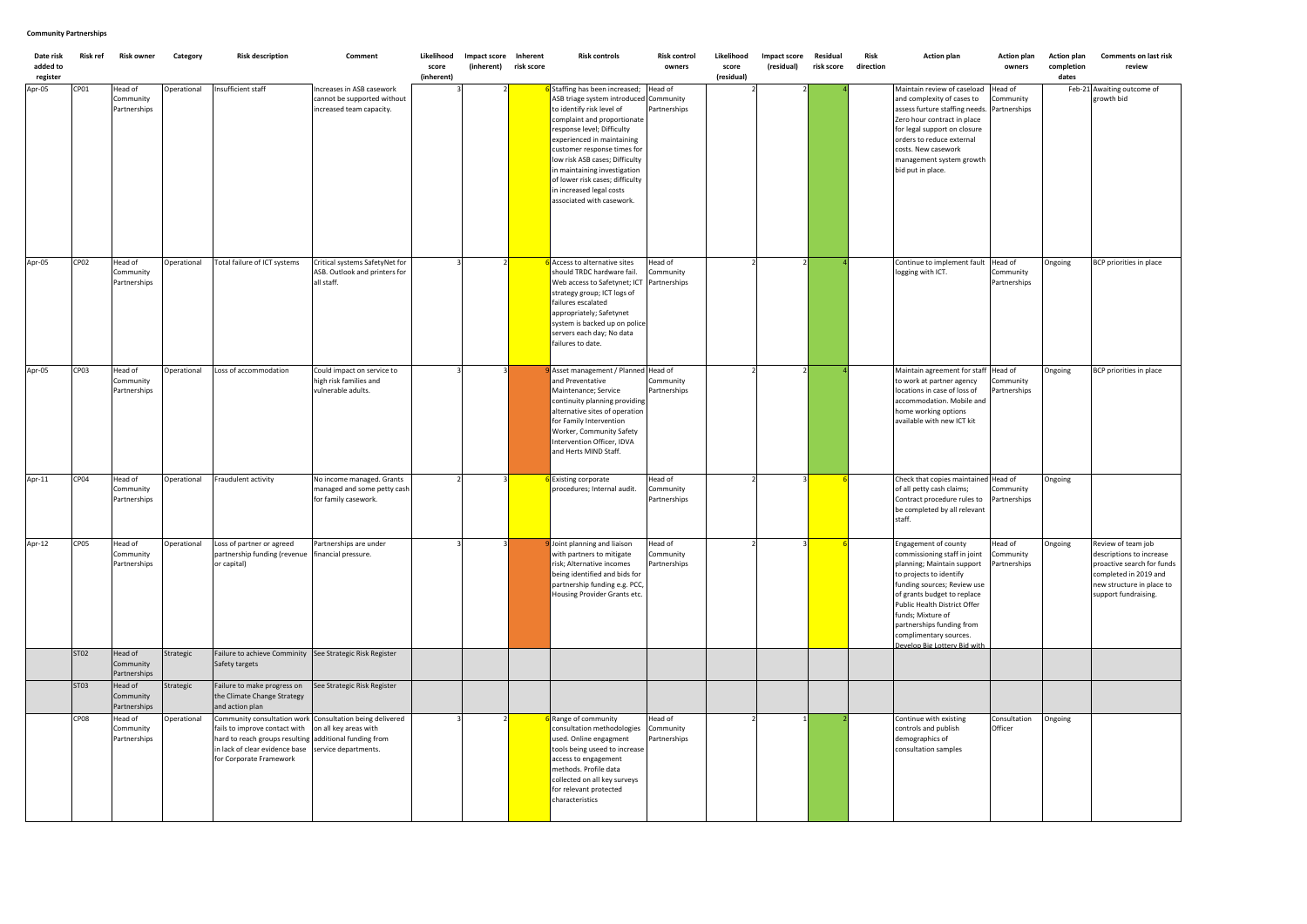| Apr-13        | CP09 | Head of      | Operational | The Council fails to maintain                           | Statutory duties are being met |  | 6 Community Partnerships                                      | Performance and  |  | Continue with existing        | Performance  | Ongoing |                                     |
|---------------|------|--------------|-------------|---------------------------------------------------------|--------------------------------|--|---------------------------------------------------------------|------------------|--|-------------------------------|--------------|---------|-------------------------------------|
|               |      | Community    |             | its legal duties for equality                           | from current resources.        |  | produce annual equality                                       | Projects Manager |  | controls . Review national    | and Projects |         |                                     |
|               |      | Partnerships |             | and risks legal challenge                               |                                |  | information report and                                        |                  |  | guidance via Herts LGBT       | Manager      |         |                                     |
|               |      |              |             |                                                         |                                |  | review corporate equality                                     |                  |  | Partnerships and Herts Policy |              |         |                                     |
|               |      |              |             |                                                         |                                |  | objetives. Corporate advice                                   |                  |  | & Partnership Network         |              |         |                                     |
|               |      |              |             |                                                         |                                |  | provided to service                                           |                  |  |                               |              |         |                                     |
|               |      |              |             |                                                         |                                |  | departments on equality                                       |                  |  |                               |              |         |                                     |
|               |      |              |             |                                                         |                                |  | relevance and impact                                          |                  |  |                               |              |         |                                     |
|               |      |              |             |                                                         |                                |  | assessments                                                   |                  |  |                               |              |         |                                     |
|               |      |              |             |                                                         |                                |  |                                                               |                  |  |                               |              |         |                                     |
|               | CP10 | Head of      | Operational | Targets in the Corporate                                | Data continues to be captured  |  | 4 Performance monitoring                                      | Head of          |  | Continue with existing        | Performance  | Mar-20  |                                     |
|               |      | Community    |             | Framework are not                                       | and reported to Management     |  | system in place; Quarterly                                    | Community        |  | controls. Separate out KPIs   | and Projects |         |                                     |
|               |      | Partnerships |             | performance managed and                                 | Board and Members.             |  | reports to management                                         | Partnerships     |  | from Service Pis for more     | Manager      |         |                                     |
|               |      |              |             | fail to be achieved.                                    | Performance is improving.      |  | board and 6 monthly reports                                   |                  |  | accurate reporting and focus  |              |         |                                     |
|               |      |              |             |                                                         |                                |  | to Members via MIB;                                           |                  |  | for Corporate Management      |              |         |                                     |
|               |      |              |             |                                                         |                                |  | Majority of corporate targets                                 |                  |  | Board                         |              |         |                                     |
|               |      |              |             |                                                         |                                |  | are on track. Or being over                                   |                  |  |                               |              |         |                                     |
|               |      |              |             |                                                         |                                |  | achieved; PDC system in                                       |                  |  |                               |              |         |                                     |
|               |      |              |             |                                                         |                                |  | place; Annual review of PI                                    |                  |  |                               |              |         |                                     |
|               |      |              |             |                                                         |                                |  | and procedure notes in                                        |                  |  |                               |              |         |                                     |
|               |      |              |             |                                                         |                                |  | place; Purchase additional                                    |                  |  |                               |              |         |                                     |
|               |      |              |             |                                                         |                                |  | temporary staff at times of                                   |                  |  |                               |              |         |                                     |
|               |      |              |             |                                                         |                                |  | peak demand on service                                        |                  |  |                               |              |         |                                     |
|               |      |              |             |                                                         |                                |  | performance management.                                       |                  |  |                               |              |         |                                     |
|               |      |              |             |                                                         |                                |  |                                                               |                  |  |                               |              |         |                                     |
| Apr-12        | CP13 | Head of      |             | Grants budget oversubscribed Budget has been reduced to |                                |  | 6 Small grant applications                                    | Head of          |  | Maintain budget monitoring    | Head of      |         |                                     |
|               |      | Community    | Operational | leading to poor publicity                               | Service Level Agreements       |  | stopped. Budget is used to                                    | Community        |  |                               | Community    | Ongoing | Change to policy in<br>October 2018 |
|               |      | Partnerships |             |                                                         |                                |  | commision services from the Partnerships                      |                  |  |                               | Partnerships |         |                                     |
|               |      |              |             |                                                         |                                |  | voluntary sector. Budget                                      |                  |  |                               |              |         |                                     |
|               |      |              |             |                                                         |                                |  | monitoring and planning in                                    |                  |  |                               |              |         |                                     |
|               |      |              |             |                                                         |                                |  | place                                                         |                  |  |                               |              |         |                                     |
|               |      |              |             |                                                         |                                |  |                                                               |                  |  |                               |              |         |                                     |
| Apr-18        | CP14 | Head of      | Operational | The Council fails to maintain                           | Self-assessments and audits    |  | 6 Staff training matrix                                       | Head of          |  | Maintain current control      | Head of      | Ongoing |                                     |
|               |      | Community    |             | compliance with safeguarding have shown the District to |                                |  | reviewed twice a year                                         | Community        |  | systems; Improvements         | Community    |         |                                     |
|               |      | Partnerships |             | children and adults at risk                             | comply well to date.           |  | between HR O&D and                                            | Partnerships     |  | identified for adult          | Partnerships |         |                                     |
|               |      |              |             | requirements.                                           |                                |  | Strategic Lead for                                            |                  |  | safeguarding training         |              |         |                                     |
|               |      |              |             |                                                         |                                |  | safeguarding; All key                                         |                  |  |                               |              |         |                                     |
|               |      |              |             |                                                         |                                |  | procedures and policies                                       |                  |  |                               |              |         |                                     |
|               |      |              |             |                                                         |                                |  | reviewed on a regular basis,                                  |                  |  |                               |              |         |                                     |
|               |      |              |             |                                                         |                                |  | and in year reviews                                           |                  |  |                               |              |         |                                     |
|               |      |              |             |                                                         |                                |  | undertaken when new                                           |                  |  |                               |              |         |                                     |
|               |      |              |             |                                                         |                                |  | guidance or policies released                                 |                  |  |                               |              |         |                                     |
|               |      |              |             |                                                         |                                |  | by safeguarding boards;                                       |                  |  |                               |              |         |                                     |
|               |      |              |             |                                                         |                                |  | Annual training programme                                     |                  |  |                               |              |         |                                     |
|               |      |              |             |                                                         |                                |  | in place for safeguarding;                                    |                  |  |                               |              |         |                                     |
|               |      |              |             |                                                         |                                |  | Training programme in place                                   |                  |  |                               |              |         |                                     |
|               |      |              |             |                                                         |                                |  | for relevant casual staff who                                 |                  |  |                               |              |         |                                     |
|               |      |              |             |                                                         |                                |  | work with children, young                                     |                  |  |                               |              |         |                                     |
|               |      |              |             |                                                         |                                |  | people and vulnerable adults                                  |                  |  |                               |              |         |                                     |
|               |      |              |             |                                                         |                                |  | as part of induction; Safer                                   |                  |  |                               |              |         |                                     |
|               |      |              |             |                                                         |                                |  | recruitment practices in                                      |                  |  |                               |              |         |                                     |
|               |      |              |             |                                                         |                                |  | place; Annual update of                                       |                  |  |                               |              |         |                                     |
|               |      |              |             |                                                         |                                |  | safeguarding leaflet for all                                  |                  |  |                               |              |         |                                     |
|               |      |              |             |                                                         |                                |  | staff and members; Articles                                   |                  |  |                               |              |         |                                     |
|               |      |              |             |                                                         |                                |  | in All Aboard; Strategic lead                                 |                  |  |                               |              |         |                                     |
|               |      |              |             |                                                         |                                |  | for safeguarding undertakes                                   |                  |  |                               |              |         |                                     |
|               |      |              |             |                                                         |                                |  | audits with safeguarding                                      |                  |  |                               |              |         |                                     |
|               |      |              |             |                                                         |                                |  | boards and domestic abuse                                     |                  |  |                               |              |         |                                     |
|               |      |              |             |                                                         |                                |  | strategic board; Safeguarding                                 |                  |  |                               |              |         |                                     |
|               |      |              |             |                                                         |                                |  | action plan in place for                                      |                  |  |                               |              |         |                                     |
|               |      |              |             |                                                         |                                |  | delivery by designated                                        |                  |  |                               |              |         |                                     |
|               |      |              |             |                                                         |                                |  | safeguarding leads, Strategic                                 |                  |  |                               |              |         |                                     |
|               |      |              |             |                                                         |                                |  | lead for safeguarding and HR;<br>Centralised records kent wit |                  |  |                               |              |         |                                     |
| <b>Dec-19</b> | CP15 | Head of      | Operational | Loss of key staff and skills                            | Team restructure undertaken    |  | 6 Restructure completed with                                  | Head of          |  | Continue to develop staff     | Head of      | Ongoing | Risk identified from new            |
|               |      | Community    |             |                                                         |                                |  | junior post to increase                                       | Community        |  | through annual appraisal and  | Community    |         | single points of failure            |
|               |      | Partnerships |             |                                                         |                                |  | opportunity to replace key                                    | Partnerships     |  | project opportunities         | Partnerships |         | analysis                            |
|               |      |              |             |                                                         |                                |  | posts. Senior manager post                                    |                  |  |                               |              |         |                                     |
|               |      |              |             |                                                         |                                |  | also brought in to support                                    |                  |  |                               |              |         |                                     |
| Dec-19        | CP16 | Head of      | Operational | Loss of ASB Data                                        | ASB data is lost due to poor   |  | Implementation of new ASB                                     | Head of          |  | Implement and review          | Head of      | Ongoing |                                     |
|               |      | Community    |             |                                                         | casework management            |  | casework system                                               | Community        |  | system                        | Community    |         |                                     |
|               |      | Partnerships |             |                                                         | system.                        |  |                                                               | Partnerships     |  |                               | Partnerships |         |                                     |
|               |      |              |             |                                                         |                                |  |                                                               |                  |  |                               |              |         |                                     |
|               |      |              |             |                                                         |                                |  |                                                               |                  |  |                               |              |         |                                     |
|               |      |              |             |                                                         |                                |  |                                                               |                  |  |                               |              |         |                                     |
|               |      |              |             |                                                         |                                |  |                                                               |                  |  |                               |              |         |                                     |
|               |      |              |             |                                                         |                                |  |                                                               |                  |  |                               |              |         |                                     |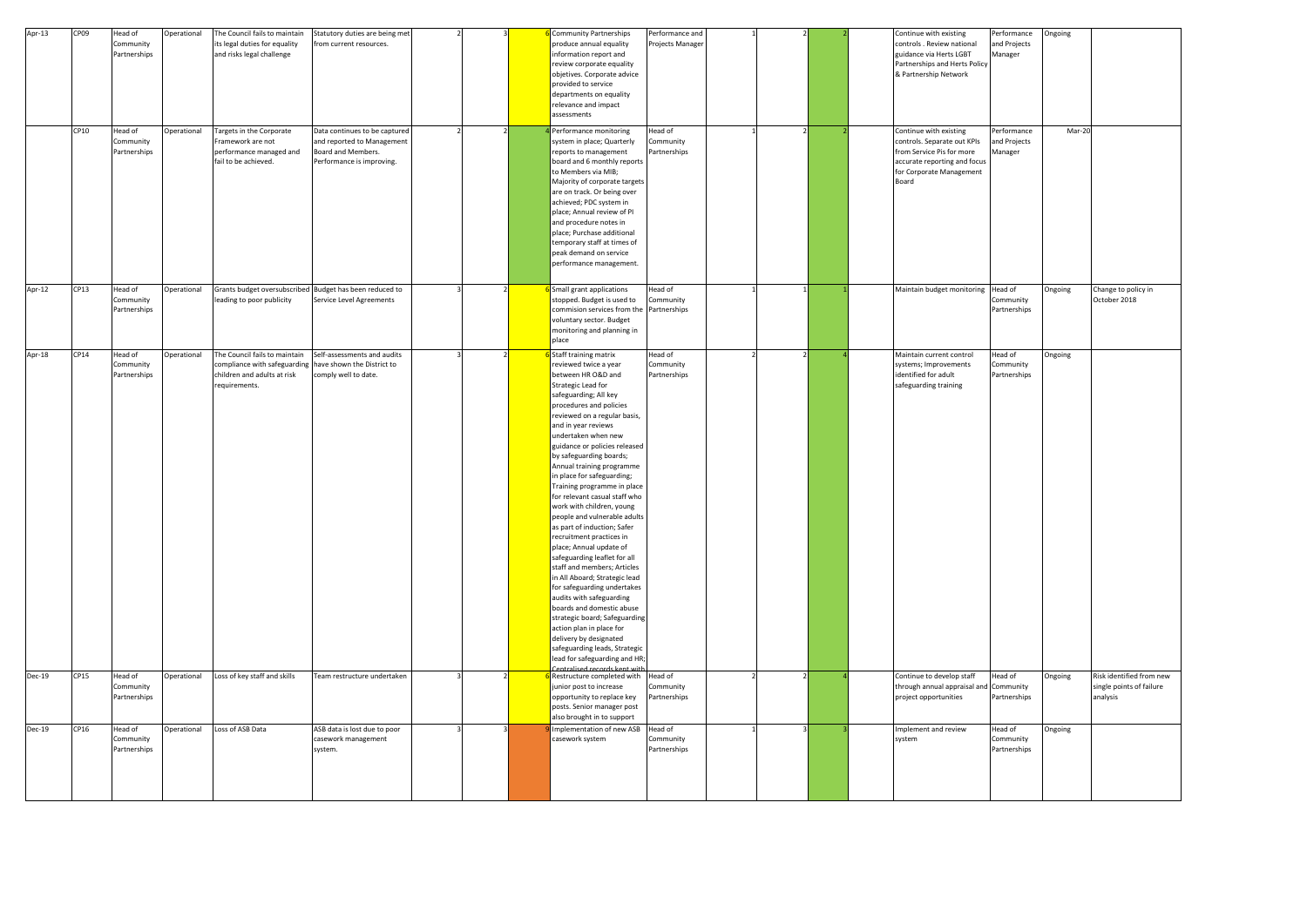| Date risk<br>added to<br>register |                  | Risk ref Risk owner Category |                             | <b>Risk description</b>                                                                                                                                                      | Comment                                                                                                                                                                                                                                               | Likelihood<br>score<br>(inherent) | Impact score<br>(inherent) | Inherent<br>risk score | <b>Risk controls</b>                                                                                                                                                                                                                                                                                                                        | <b>Risk control</b><br>owners | Likelihood<br>score<br>(residual) | Impact score<br>(residual) | Residual<br>risk score | Risk<br>direction | <b>Action plan</b>                                                                                                     | Action plan<br>owners      | <b>Action plan</b><br>completion<br>dates | <b>Comments on last risk</b><br>review                                    |
|-----------------------------------|------------------|------------------------------|-----------------------------|------------------------------------------------------------------------------------------------------------------------------------------------------------------------------|-------------------------------------------------------------------------------------------------------------------------------------------------------------------------------------------------------------------------------------------------------|-----------------------------------|----------------------------|------------------------|---------------------------------------------------------------------------------------------------------------------------------------------------------------------------------------------------------------------------------------------------------------------------------------------------------------------------------------------|-------------------------------|-----------------------------------|----------------------------|------------------------|-------------------|------------------------------------------------------------------------------------------------------------------------|----------------------------|-------------------------------------------|---------------------------------------------------------------------------|
| Apr-05                            | CS <sub>01</sub> | EP&R<br>Manager              | Operational                 | Insufficient staff                                                                                                                                                           | Significant service disruption<br>would occur if there were<br>insufficient staff.                                                                                                                                                                    |                                   |                            |                        | Good management of staff<br>to ensure low turnover; staff<br>raining across service areas<br>enables more cover; Priority<br>services are identified in the<br>Service Continuity Plan.                                                                                                                                                     | <b>EP&amp;R Manager</b>       |                                   |                            |                        |                   | Continue with current<br>controls                                                                                      | EP&R<br>Manager            | Continuous                                | No change                                                                 |
| Apr-05                            | <b>CS02</b>      | EP&R<br>Manager              | Operational                 | Total failure of ICT systems                                                                                                                                                 | Some services could continue<br>without access to ICT systems<br>for a short period.                                                                                                                                                                  |                                   |                            |                        | Anti-virus software and tight EP&R Manager<br>security measures installed;<br>Disaster Recovery Plan;<br>Priority services are<br>identified in the Service<br><b>Continuity Plan</b>                                                                                                                                                       |                               |                                   |                            |                        |                   | Continue with current<br>controls                                                                                      | EP&R<br>Manager            | Continuous                                | No change                                                                 |
| Apr-05                            | CSO <sub>3</sub> | EP&R<br>Manager              | Operational                 | Loss of accommodation                                                                                                                                                        | Services could operate from<br>alternative locations.                                                                                                                                                                                                 |                                   |                            |                        | Remote access to ICT<br>services in place                                                                                                                                                                                                                                                                                                   | <b>EP&amp;R Manager</b>       |                                   |                            |                        |                   | Continue with current<br>controls                                                                                      | EP&R<br>Manager            | Continuous                                | No change                                                                 |
| Apr-11                            | CS04             | EP&R<br>Manager              | Operational                 | Fraudulent activity                                                                                                                                                          | Fraud relating to income,<br>expenditure or petty cash.<br>Fraudulent purchasing of<br>goods for personal use or sale<br>via corporate credit card or<br>petty cash, corrupt<br>procurement through<br>collusion with suppliers, or<br>theft of stock |                                   |                            |                        | 2 Procedures are in place and<br>regularly reviewed and<br>audited                                                                                                                                                                                                                                                                          | EP&R Manager                  |                                   |                            |                        |                   | Continue with current<br>controls                                                                                      | EP&R<br>Manager            | Continuous                                | No change                                                                 |
| Apr-05                            | CS05             | EP&R<br>Manager              | Operational -<br>Department | Tests reveal that the Business<br>Continuity Plan is not<br>workable                                                                                                         | <b>Business continuity</b><br>arrangements are a legal<br>requirement under the Civil<br>Contingencies Act 2014                                                                                                                                       |                                   |                            |                        | Service Continuity Plans and EP&R Manager<br>the corporate Business<br>Continuity Plan are reviewed<br>and updated annually; Table-<br>top exercises are held to<br>validate the plans                                                                                                                                                      |                               |                                   |                            |                        |                   | Continue with current<br>controls                                                                                      | EP&R<br>Manager            | Continuous                                | <b>Business continuity was</b><br>tested throughout the<br>Covid pandemic |
| Apr-05                            | <b>CS06</b>      | EP&R<br>Manager              | Operational                 | The Council fails to manage its Failure to manage risk could<br>principle risks and that the<br>likelihood of them occurring<br>increases or the impact<br>cannot be reduced | have a significant impact on<br>services.                                                                                                                                                                                                             |                                   |                            |                        | 9 Risk Registers are contained EP&R Manager<br>in each Service Plan and are<br>regularly reviewed; The<br>Strategic Risk Register is<br>reviewed regularly and<br>reported to Policy and<br>Resources Committee; The<br>effectiveness of risk<br>management and a review of<br>operational risks is reported<br>to Audit Committee annually |                               |                                   |                            |                        |                   | Continue with current<br>controls                                                                                      | <b>EP&amp;R</b><br>Manager | Annual report                             |                                                                           |
| Apr-05                            | CS07             | EP&R<br>Manager              | Operational                 | Non-compliance with data<br>protection and Freedom of<br>Information legislation                                                                                             | Complaints from<br>public/organisations and/or<br>investigation from the<br>Information Commissioner's<br>Office                                                                                                                                      |                                   |                            |                        | 9 All staff attended GDPR/Data EP&R Manager<br>Protection training and new<br>staff have training as part of<br>their induction; FOI requests<br>are co-ordinated centrally;                                                                                                                                                                |                               |                                   |                            |                        |                   | Continue with current<br>controls; All new staff to<br>receive GDPR/DP training; E-<br>Learning module is<br>mandatory | <b>EP&amp;R</b><br>Manager | Continuous                                | Both were audited in 2021                                                 |
| Mar-20                            | CS09             | EP&R<br>Manager              | Operational                 | Loss of key staff                                                                                                                                                            | Some services may not be<br>able to be provided if there<br>are long term vacancies                                                                                                                                                                   |                                   |                            |                        | Agency staff could be used in EP&R Manager<br>some areas                                                                                                                                                                                                                                                                                    |                               |                                   |                            |                        |                   | Continue with existing<br>controls                                                                                     | <b>EP&amp;R</b><br>Manager | Continuous                                | Agency staff used in<br>Comms team                                        |

### **Corporate Services**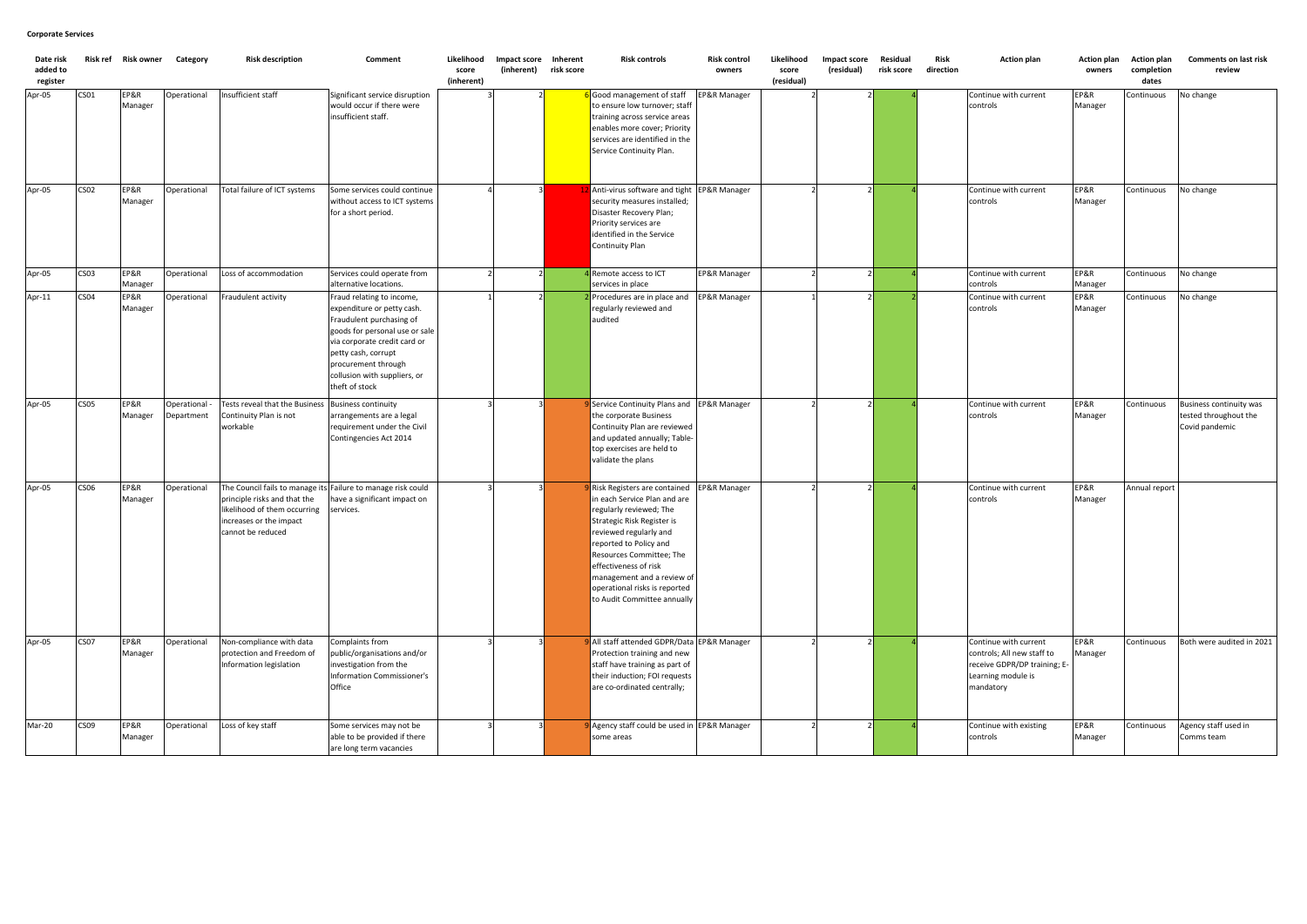| Date risk<br>added to | Risk ref | <b>Risk owner</b>              | Category | <b>Risk description</b>                         | Comment                                                                                                                   | Likelihood<br>score | Impact score Inherent<br>(inherent) | risk score | <b>Risk controls</b>                                                                                                                                                                                                                                                                                                                                                                                                                                                                  | Risk control<br>owners | Likelihood<br>score | <b>Impact score</b><br>(residual) | Residual<br>risk score | Risk<br>direction | <b>Action plan</b>                 | <b>Action plan</b><br>owners | <b>Action plan</b><br>completion | <b>Comments on last risk</b><br>review |
|-----------------------|----------|--------------------------------|----------|-------------------------------------------------|---------------------------------------------------------------------------------------------------------------------------|---------------------|-------------------------------------|------------|---------------------------------------------------------------------------------------------------------------------------------------------------------------------------------------------------------------------------------------------------------------------------------------------------------------------------------------------------------------------------------------------------------------------------------------------------------------------------------------|------------------------|---------------------|-----------------------------------|------------------------|-------------------|------------------------------------|------------------------------|----------------------------------|----------------------------------------|
| register              |          |                                |          |                                                 |                                                                                                                           | (inherent)          |                                     |            |                                                                                                                                                                                                                                                                                                                                                                                                                                                                                       |                        | (residual)          |                                   |                        |                   |                                    |                              | dates                            |                                        |
| Apr-05                | CSC01    | <b>CSC Manager Operational</b> |          | Insufficient staff                              | Could be covered initially with<br>overtime and possibly hiring<br>temp-staff.                                            |                     |                                     |            | CSC forward planning as part CSC Manager<br>of annual Service Planning;<br>Service Continuity Plan<br>reviewed & up to date; Full<br>time staff required to cover 2<br>different shifts on roster;<br>Sickness controls in place -<br>absence monitored/back to<br>work meetings; Staff annual<br>leave requests managed;<br>Overtime offered during busy<br>periods                                                                                                                  |                        |                     |                                   |                        |                   | Continue with existing<br>controls | <b>CSC Manager</b>           | Ongoing                          |                                        |
| Apr-05                | CSC02    | <b>CSC Manager Operational</b> |          | Total failure of ICT systems                    | Most services could not be<br>provided without access to ICT<br>systems                                                   |                     |                                     |            | 6 Anti-virus software and tight CSC Manager<br>security measures installed;<br>Disaster Recovery Plan;<br>Priority services are identified<br>in the Service Continuity Plan                                                                                                                                                                                                                                                                                                          |                        |                     |                                   |                        |                   | Continue with existing<br>controls | <b>CSC Manager</b>           | Ongoing                          |                                        |
| Apr-05                | CSC03    | <b>CSC Manager Operational</b> |          | Loss of accommodation                           | Services could operate from<br>alternative accommodation,<br>All CSC Staff have facility &<br>equipment to work remotely; |                     |                                     |            | 6 Service Continuity Plan<br>reviewed & up to date. All<br>CSC Staff have facility &<br>equipment to work remotely;                                                                                                                                                                                                                                                                                                                                                                   | <b>CSC Manager</b>     |                     |                                   |                        |                   | Continue with existing<br>controls | <b>CSC Manager</b>           | Ongoing                          |                                        |
| Apr-11                | CSC04    | <b>CSC Manager Operational</b> |          | Fraudulent activity                             | Cash/cheques no longer taken<br>in CSC                                                                                    |                     |                                     |            | Cash/cheques no longer<br>taken in CSC; Staff training<br>and controls in place to<br>reduce likelihood;<br>Departmental controls in<br>place                                                                                                                                                                                                                                                                                                                                         | <b>CSC Manager</b>     |                     |                                   |                        |                   | Continue with existing<br>controls | <b>CSC Manager</b>           | Ongoing                          |                                        |
| Apr-05                | CSC05    | <b>CSC Manager Operational</b> |          | Total failure of Telephone<br>systems.          | Customers would not be able<br>to access the Council by<br>telephone                                                      |                     |                                     |            | 4 Service Continuity Plan<br>reviewed & up to date; Back-<br>up batteries for telephone<br>system                                                                                                                                                                                                                                                                                                                                                                                     | <b>CSC Manager</b>     |                     |                                   |                        |                   | Continue with existing<br>controls | <b>CSC Manager</b>           | Ongoing                          |                                        |
| Apr-11                | CSC06    | <b>CSC Manager Operational</b> |          | Physical assault on staff or<br>visitors to TRH | Staff training & controls in<br>place to reduce likelihood. No<br>incidents since OSS opened                              |                     | $\overline{2}$<br>3                 |            | 6 Rickmansworth Police station CSC Manager<br>on site since 2011; OSS staff<br>area - physical barrier<br>between staff & visitors; OSS<br>staff area protected by code<br>controlled door access; CCTV<br>cameras in OSS/Reception &<br>signs advising visitors of CCTV<br>recordings; Panic alarms in<br>OSS/Reception & staff<br>protocols in place for reacting<br>to alarm sounding; CSC staff<br>receive training in dealing<br>with robbery situations as<br>part of induction |                        |                     |                                   |                        |                   | Continue with existing<br>controls | <b>CSC Manager</b>           | Ongoing                          |                                        |
| Mar-20                | CSC07    | <b>CSC Manager Operational</b> |          | Loss of key staff and<br>management skills      | Some services may not be able<br>to be provided if staff are<br>unable to attend work due to<br>Coronaviurs outbreak      |                     |                                     |            | Provision of online services<br>has reduced contact levels.<br>All CSC Staff have facility &<br>equipment to work remotely;<br>Some CSC staff still may be<br>required to deliver F2F                                                                                                                                                                                                                                                                                                 | <b>CSC Manager</b>     |                     |                                   |                        |                   | Continue with existing<br>controls | <b>CSC Manager</b>           | Ongoing                          | New risk added<br>17/03/2020           |

### **Customer Services Centre**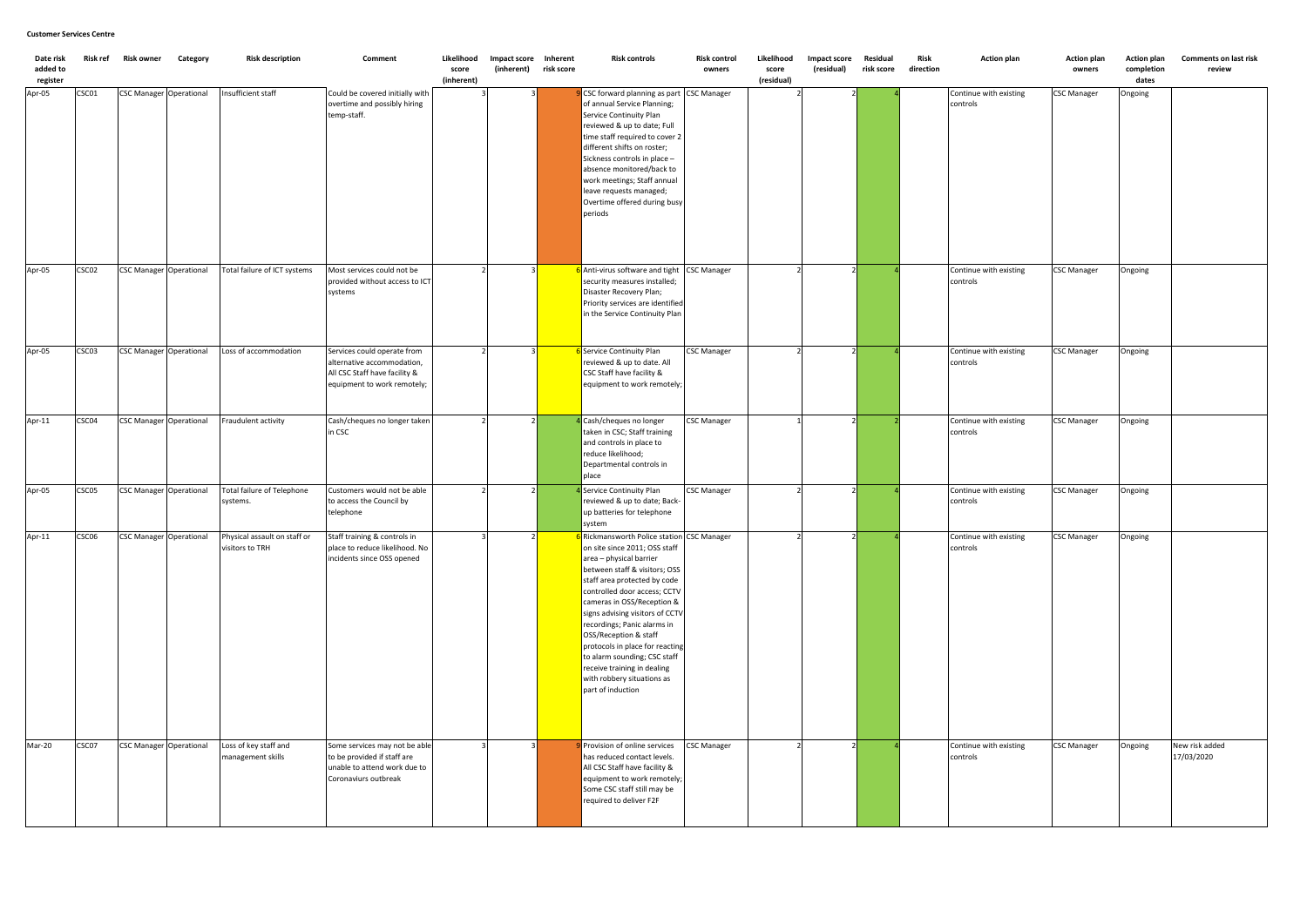| Date risk<br>added to<br>register | Risk ref | Risk owner                                  | Category    | <b>Risk description</b>                                                                                                  | Comment                                                                                                                                                                                                                                                                                             | Likelihood<br>score<br>(inherent) | Impact score Inherent<br>(inherent) risk score | <b>Risk controls</b>                                                                                                                                                                                                                                                                                                                                                                                                                                                                                                                     | Risk control<br>owners                       | Likelihood<br>score<br>(residual) | Impact score<br>(residual) | Residual<br>risk score | Risk<br>direction | <b>Action plan</b>                  | <b>Action plan</b><br>owners                | <b>Action plan</b><br>completion<br>dates | <b>Comments on last risk</b><br>review |
|-----------------------------------|----------|---------------------------------------------|-------------|--------------------------------------------------------------------------------------------------------------------------|-----------------------------------------------------------------------------------------------------------------------------------------------------------------------------------------------------------------------------------------------------------------------------------------------------|-----------------------------------|------------------------------------------------|------------------------------------------------------------------------------------------------------------------------------------------------------------------------------------------------------------------------------------------------------------------------------------------------------------------------------------------------------------------------------------------------------------------------------------------------------------------------------------------------------------------------------------------|----------------------------------------------|-----------------------------------|----------------------------|------------------------|-------------------|-------------------------------------|---------------------------------------------|-------------------------------------------|----------------------------------------|
| Apr-05                            | ESD01    | Head of<br>Planning<br>Policy &<br>Projects | Operational | Lack of suitably experienced<br>staff                                                                                    | Sufficient staffing capacity,<br>skills and experience is critical<br>to the delivery of the Service.<br>Difficulties recruiting and<br>retaining suitably qualified<br>Plannig Officers are currently<br>being experienced across the<br>County,                                                   |                                   |                                                | The Local Plan team is currently fully staffed but<br>it is possible that there may be staff turn over.<br>Should usual mechanisms of direct recruitment to<br>fill vacant posts not prove successful,<br>consideration will be given to the employment of<br>temporary staff and /or consultants to take on<br>specialist areas of work and extend the capacity<br>of the Strategic Planning team. This option could<br>be constrained by wider Council policies on<br>vacancies and recruitment and available financial<br>resources.n | <b>Head of Planning</b><br>Policy & Projects |                                   |                            |                        |                   | Continue with exisiting<br>controls | Head of<br>Planning<br>Policy &<br>Projects | Ongoing                                   |                                        |
| Apr-05                            | ESD02    | Head of<br>Planning<br>Policy &<br>Projects | )perational | Total failure of ICT systems                                                                                             | Some services could continue<br>without access to ICT systems<br>for a short period                                                                                                                                                                                                                 |                                   |                                                | Anti-virus software and tight security measures<br>installed; Disaster Recovery Plan; Priority services Policy & Projects<br>are identified in the Service Continuity Plan                                                                                                                                                                                                                                                                                                                                                               | <b>Head of Planning</b>                      |                                   |                            |                        |                   | Continue with exisiting<br>controls | Head of<br>Planning<br>Policy &<br>Projects | Ongoing                                   |                                        |
| Apr-05                            | ESD03    | Head of<br>Planning<br>Policy &<br>Projects | Operational | Loss of accommodation                                                                                                    |                                                                                                                                                                                                                                                                                                     |                                   |                                                | Remote working possible for staff, electronic<br>access to records available; Addressed in Service<br>Continuity Plan.                                                                                                                                                                                                                                                                                                                                                                                                                   | <b>Head of Planning</b><br>Policy & Projects |                                   |                            |                        |                   | Continue with exisiting<br>controls | Head of<br>Planning<br>Policy &<br>Projects | Ongoing                                   |                                        |
| Apr-11                            | ESD04    | Head of<br>Planning<br>Policy &<br>Projects | perational  | Fraudulent activity                                                                                                      | No client money is held by<br>the department                                                                                                                                                                                                                                                        |                                   |                                                | Purchase Orders and Invoices are all recorded by<br>Financial Management system; No delegated<br>decision-making exists - Policy decisions are all<br>have to be ratified by Members/Committee<br>and/or Director; Staff are aware of the money<br>laundering regulations and annual training is part<br>of the induction process.                                                                                                                                                                                                       | <b>Head of Planning</b><br>Policy & Projects |                                   |                            |                        |                   | Continue with exisiting<br>controls | Head of<br>Planning<br>Policy &<br>Projects | Ongoing                                   |                                        |
| Apr-18                            | ESD05    | Head of<br>Planning<br>Policy               | Operational | Failure to progress/manage<br>and maintain Community<br>Infrastructure Levy income<br>and expenditure.                   | Would have a significant<br>impact on the provision and<br>delivery of strategic/local<br>infrastructure required to<br>support the District's growth.<br>Failure in meeting statutory<br>requirements could lead to<br>legal action.                                                               |                                   |                                                | Full-time dedicated CIL Officer in place; CIL funds<br>given to Parish Councils, where applicable;<br>Annual report published                                                                                                                                                                                                                                                                                                                                                                                                            | <b>Head of Planning</b><br>Policy & Projects |                                   |                            |                        |                   | Continue with existing<br>controls  | Head of<br>Planning<br>Policy &<br>Projects | Ongoing                                   |                                        |
| Apr-05                            | ESD06    | Head of<br>Planning<br>Policy &<br>Projects | Operational | Delays to decision making<br>process of Local Plan                                                                       | Lack of /delay of Local Plan/<br>would have a significant<br>impact on future planning,<br>decision-making and delivery<br>of strategic priorities; Staffing<br>and funding continually<br>under review to minimise<br>risk.                                                                        |                                   |                                                | Local Development Scheme sets out production<br>of Local Plan documents on a three year basis<br>and is revised regularly (at least annually in<br>accordance with regulations). Keep up to date<br>with potential changes in planning policy through<br>RTPI, Planning Magazine etc                                                                                                                                                                                                                                                     | <b>Head of Planning</b><br>Policy & Projects |                                   |                            |                        |                   | Continue with exisiting<br>controls | Head of<br>Planning<br>Policy &<br>Projects | Ongoing                                   |                                        |
| Apr-18                            | ESD07    | Head of<br>Planning<br>Policy               | Operational | Failure/Delay in delivering<br>Local Plan                                                                                | Lack of /delay of Local Plan/<br>would have a significant<br>impact on future planning,<br>decision-making and delivery<br>of strategic priorities; Staffing<br>and funding continually<br>under review to minimise<br>risk                                                                         |                                   |                                                | Local Development Scheme sets out production<br>of Local Plan documents on a three year basis<br>and is revised regularly (at least annually in<br>accordance with regulations). Keep up to date<br>with potential changes in planning policy through<br>RTPI, Planning Magazine etc                                                                                                                                                                                                                                                     | <b>Head of Planning</b><br>Policy & Projects |                                   |                            |                        |                   | Continue with existing<br>controls  | Head of<br>Planning<br>Policy &<br>Projects | Ongoing                                   |                                        |
| Oct-19                            | ESD08    | Head of<br>Planning<br>Policy &<br>Projects |             | Changes in national policy &<br>regulations which require a<br>significant alteration to<br>emerging Lcoal Plan content. | There have been a number of<br>recent changes to national<br>planning policy (NPPF),<br>changes to permitted<br>development rights and<br>amendments to planning<br>regulations, all of which need<br>to be reflected when<br>preparing the new Local Plan<br>to ensure it can be found<br>'sound'. |                                   |                                                | The programme set out in the LDS October 2019<br>takes account of the latect iteration of the<br>National Planning Policy Framework (2019). If any<br>further significant changes are introduce mid-way<br>through the plan production process, depending<br>on their implications for the plan, this might<br>require amendment to the Lcoal Plan and a<br>further stage of consultation.                                                                                                                                               | <b>Head of Planning</b><br>Policy & Projects |                                   |                            |                        |                   | Continue with exisiting<br>controls | Head of<br>Planning<br>Policy &<br>Projects |                                           |                                        |
| $Oct-19$                          | ESD09    | Head of<br>Planning<br>Policy &<br>Projects | Operational | Failure of external parties to<br>meet project deadlines                                                                 | There is sometimes a need,<br>either as a result of<br>insufficient internal officer<br>capacity, or the need to bring<br>in specialist skills, for some<br>work relating tot eh Local<br>Plan to be carried out by<br>ecternal consultancies or<br>organisations (such as HCC)                     |                                   |                                                | Work quality and project work timetables will be<br>controlled through normal procurement<br>processes and contract conditions.                                                                                                                                                                                                                                                                                                                                                                                                          | <b>Head of Planning</b><br>Policy & Projects |                                   |                            |                        |                   | Continue with exisiting<br>controls | Head of<br>Planning<br>Policy &<br>Projects |                                           |                                        |
| $Oct-19$                          | ESD10    | Head of<br>Planning<br>Policy &<br>Projects | Operational | Delays to decision making<br>process                                                                                     | Delays may be experienced<br>due to democratic process<br>and/or timetabling of<br>meetings, or the inability to<br>agree an appropriate content<br>of the Local Plan which can<br>be found 'sound' by a<br>Planning Inspector in due<br>course.                                                    |                                   |                                                | Agreeing the timetable for the Local Plan porcess Head of Planning<br>through continued close working and reflecting in Policy & Projects<br>future Local Development Scheme updates will<br>enable meetings to be appropriately timetabled<br>to allow timely decision making. 'Extraordinary'<br>meeting of the Policy & Resources Committee<br>and Full Concil can be arranged in certain<br>circumstances.                                                                                                                           |                                              |                                   |                            |                        |                   | Continue with exisiting<br>controls | Head of<br>Planning<br>Policy &<br>Projects |                                           |                                        |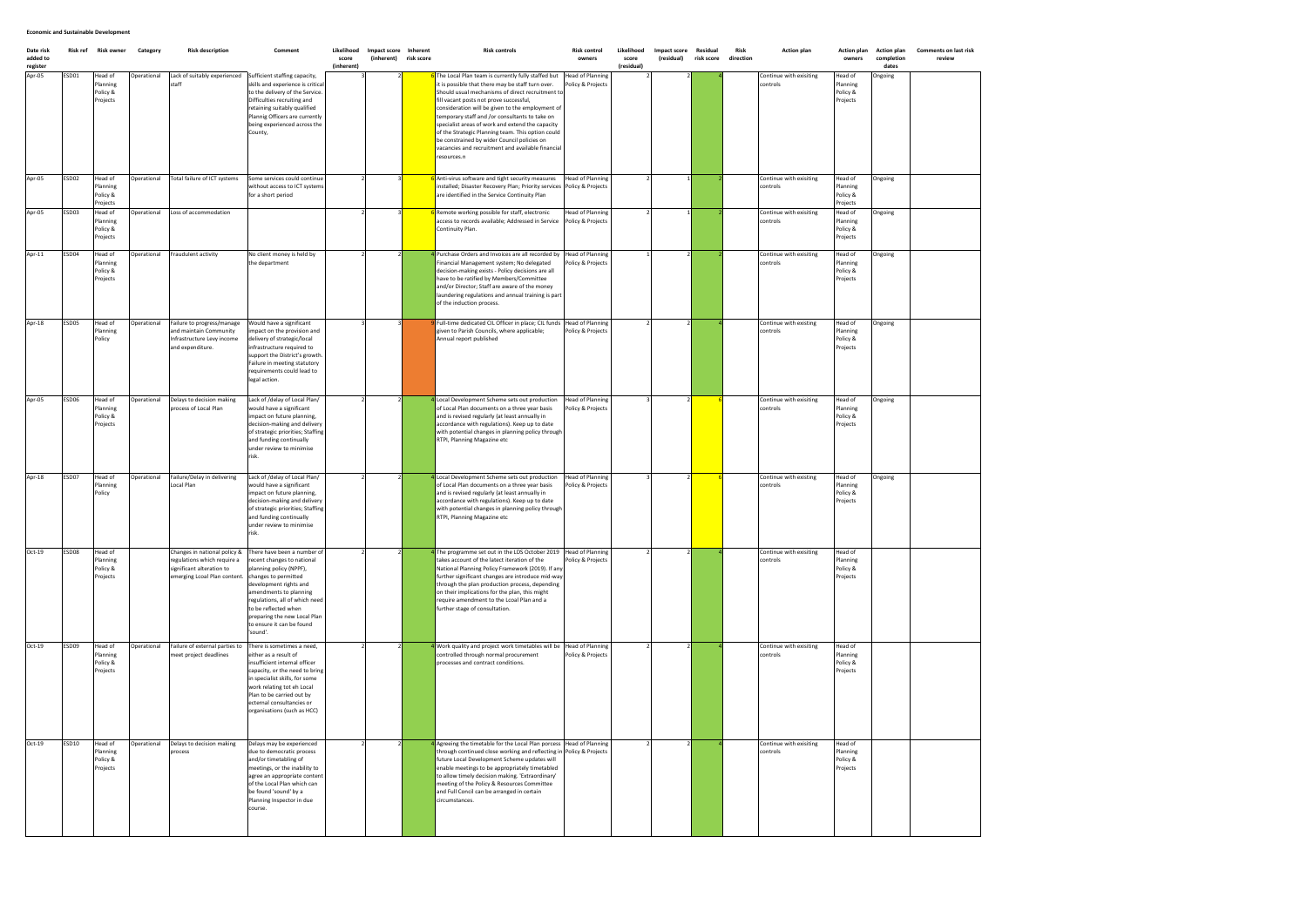| Oct-19   | ESD11                          | Head of<br>Planning<br>Policy &<br>Projects | Operational        | Failure to agree critical cross<br>boundary strategic planning<br>issues with prescribed 'Duty<br>to Co-operate'                                                                                     |                                                                                                                                                                                                                                                                                                                                                                                          |  | Discussions regarding what comprises the key<br>strategic planning issues for the area have already Policy & Projects<br>taken place betweent eh SW Herts LPAs. A<br>comprehensive programme of Duty to Cooperate<br>meetings have commenced to discuss issues with<br>individual partners. Risks relating to how these<br>issues will be addressed will be reduced through<br>the production of a Statement of Common<br>Ground. Regular meetings with other Duty to Co-<br>operate bodies will help minimise any wider<br>issues arising, or enable them to be addressed<br>early in the plan making process.                                                                                                                       | <b>Head of Planning</b>                      |  |  | Continue with exisiting<br>controls | Head of<br>Planning<br>Policy &<br>Projects |  |
|----------|--------------------------------|---------------------------------------------|--------------------|------------------------------------------------------------------------------------------------------------------------------------------------------------------------------------------------------|------------------------------------------------------------------------------------------------------------------------------------------------------------------------------------------------------------------------------------------------------------------------------------------------------------------------------------------------------------------------------------------|--|---------------------------------------------------------------------------------------------------------------------------------------------------------------------------------------------------------------------------------------------------------------------------------------------------------------------------------------------------------------------------------------------------------------------------------------------------------------------------------------------------------------------------------------------------------------------------------------------------------------------------------------------------------------------------------------------------------------------------------------|----------------------------------------------|--|--|-------------------------------------|---------------------------------------------|--|
| Oct-19   | ESD12                          | Head of<br>Planning<br>Policy &<br>Projects | <b>Operational</b> | Capacity of Planning<br>inspectorate (PINS) and other<br>statutory consultees                                                                                                                        | The capacity of the Planning<br>Inspectorate and other<br>statutory consultees to<br>provide detailed planning<br>advice has been reduced due<br>to internal reorganisation.<br>The risk is outside the<br>Council's control                                                                                                                                                             |  | Public examinations could take longer than<br>anticipated or be delayed against PINS indicative Policy & Projects<br>timetables. This will be mitigated through<br>ensuring appropriate evidence is prepared and<br>submitted and there is close liaison with the<br>Programme Officer.                                                                                                                                                                                                                                                                                                                                                                                                                                               | <b>Head of Planning</b>                      |  |  | Continue with exisiting<br>controls | Head of<br>Planning<br>Policy &<br>Projects |  |
| Oct-19   | ESD13                          | Head of<br>Planning<br>Policy &<br>Projects | Operational        | Local Plan found 'unsound'                                                                                                                                                                           | Local Plans must be<br>underpinned by detailed<br>evidence. This evidence will<br>face detailed scrutiny from<br>the Planning Inspectorate<br>and other stakeholders<br>during the Examination<br>Process                                                                                                                                                                                |  | Risk is reduced by ensuring that the Council's<br>decision-making regarding the content of it's<br>Local Plan are firmly based on the technical<br>evidence which emerges. Appropriate joint-<br>working arrangements with neighbouring<br>authorities in line with the 'duty to co-operate'<br>will continue to be essential. The soundness of<br>the Local Plan will also continue to be guided by<br>close liaison with the adjoining local planning<br>authorities, statutory bodies, PINS, the<br>availability of a robust evidence base and well-<br>audited stakeholder and community engagement<br>systems.<br>Specialist external legal advice will be taken as<br>and when necessary to help guide key decision-<br>making. | <b>Head of Planning</b><br>Policy & Projects |  |  | Continue with exisiting<br>controls | Head of<br>Planning<br>Policy &<br>Projects |  |
| Oct-19   | ESD14<br>SWHerts<br><b>JSP</b> | Head of<br>Planning<br>Policy &<br>Projects | Operational        | Preparation of SW Herts Joint Project has joint milestones<br>Strategic Plan fails to meet<br>key project milestones.                                                                                | for all participants                                                                                                                                                                                                                                                                                                                                                                     |  | Delays to JSP mitigated by establishing sound<br>governance arrangements and appointing a JSP<br>Director to closely project manage the plan<br>preparation process.                                                                                                                                                                                                                                                                                                                                                                                                                                                                                                                                                                  | <b>Head of Planning</b><br>Policy & Projects |  |  | Continue with exisiting<br>controls | Head of<br>Planning<br>Policy &<br>Projects |  |
| Oct-19   | ESD15<br>SWHerts<br><b>JSP</b> | Head of<br>Planning<br>Policy &<br>Projects | Operational        | Delays to decision making<br>process in SW Herts JSP                                                                                                                                                 | Delays may be experienced<br>due to democratic process<br>and/or timetabling of<br>meetings, or the inability to<br>agree an appropriate content<br>of the plan which can be<br>found 'sound' by a Planning<br>Inspector in due course. I the<br>case fo the SW Herts JSP, this<br>risk maybe increased due to<br>the need for agreement<br>across several local planning<br>authorities |  | <b>S</b> Agreeing the timetable for the JSP process<br>through continued close working and reflecting in Policy & Projects<br>future LDS updates will enable meetings to be<br>appropriately timetabled to allow timely decision<br>making.<br>'Special' meetings of Cabinet and Full Council can<br>be arranged in certain circumstances.                                                                                                                                                                                                                                                                                                                                                                                            | <b>Head of Planning</b>                      |  |  | Continue with exisiting<br>controls | Head of<br>Planning<br>Policy &<br>Projects |  |
| Oct-19   | ESD16<br>SWHerts<br><b>JSP</b> | Head of<br>Planning<br>Policy &<br>projects | Operational        | Changes in national policy &<br>regulations which require a<br>significant alteration to<br>emerging joint strategic plan                                                                            | Change in Government with<br>changes to national<br>policy/legislation in relation<br>to encouraging strategic<br>planning approaches.                                                                                                                                                                                                                                                   |  | The SW Herts JSP Local Development Scheme will Head of Planning<br>be prepared and amended as necessary to reflect Policy & Projects<br>any changes in national policy. Implementation<br>of an active, tactical and on-going strategy of<br>Government engagement; monitor legislation<br>changes. Continued close liaison with MHCLG and<br>Homes England at ministerial and officer level.                                                                                                                                                                                                                                                                                                                                         |                                              |  |  | Continue with exisiting<br>controls | Head of<br>Planning<br>Policy &<br>Projects |  |
| Oct-19   | ESD17<br>SWHerts<br><b>JSP</b> | Head of<br>Planning<br>Policy &<br>projects | Operational        | Changes in local politics of<br>the participating authorities                                                                                                                                        |                                                                                                                                                                                                                                                                                                                                                                                          |  | 4 Effective involvement of members from all<br>participating authorities and strong leadership                                                                                                                                                                                                                                                                                                                                                                                                                                                                                                                                                                                                                                        |                                              |  |  | Continue with exisiting<br>controls | Head of<br>Planning<br>Policy &<br>Projects |  |
| Oct-19   | ESD18 SW<br>Herts JSP          | Head of<br>Planning<br>Policy &<br>Projects | Operational        | Staff changes (SW HERTS JSP) There have recently several                                                                                                                                             | officers moving on to new<br>jobs which could delay the<br>production of the joint plan                                                                                                                                                                                                                                                                                                  |  | 4 A knowledge bank will be shared across the five<br>authorities to support the delivery of the SW<br>Herts JSP and provide resource resiliance                                                                                                                                                                                                                                                                                                                                                                                                                                                                                                                                                                                       | <b>Head of Planning</b><br>Policy & Projects |  |  | Continue with exisiting<br>controls | lead of<br>Planning<br>Policy &<br>Projects |  |
| $Oct-19$ | ESD19 SW<br>Herts JSP          | Head of<br>Planning<br>Policy &<br>Projects | Operational        | Potential political<br>change/issues within the<br>partnership that could lead to process. Depending on the<br>a withdrawal or variation in<br>support to the Programme<br>from one of the partners. | Depending on the timing,<br>could delay the JSP<br>timing, could delay the JSP<br>process.<br>Could impact on the<br>deliverability and<br>implementation of the<br>preferred strategic growth<br>options.                                                                                                                                                                               |  | 4 Regular and effective JMOB/SPMG meetings<br>supplemented by on-going communication and<br>collaborative liaison across all partnership<br>authorities through focused workstreams. Strong<br>communication will assist with the confidence,<br>assurance and clarity of direction required for the<br>programme to be successful. To reduce the risk of<br>this occurring, the Statement of Common<br>Ground(s) (SoCG) will establish the governance<br>and ambitions for the JSP, the process for<br>withdrawing from the agreement, the<br>identification of the key cross boundary<br>agreements as well as any issues.                                                                                                          | <b>Head of Planning</b><br>Policy & Projects |  |  |                                     |                                             |  |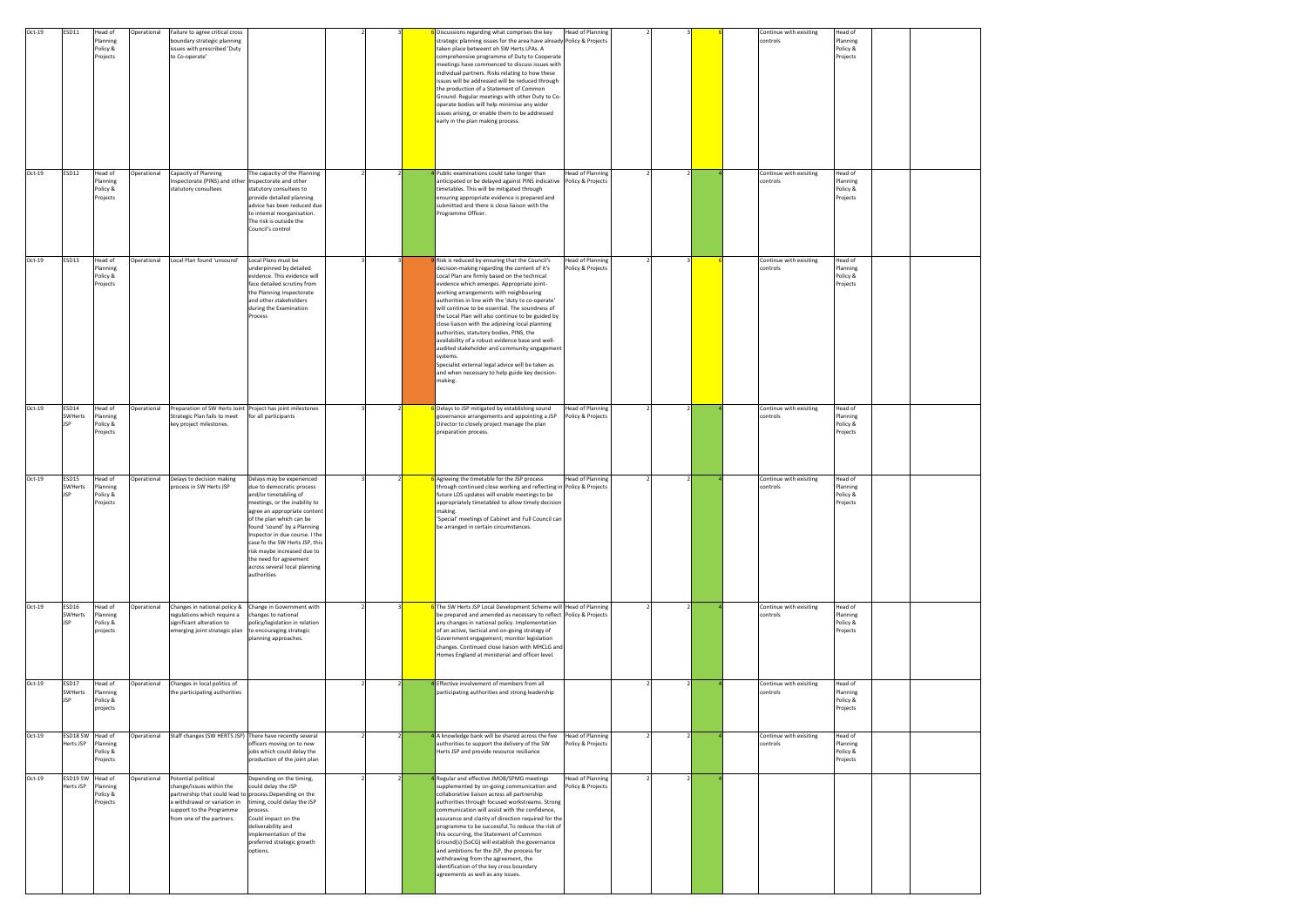| $Oct-19$ | ESD20 SW Head of |          | Operational | JSP not agreed by Districts,                              | Potential implications on the     |  | Agree a JSP governance structure as part of the   | <b>Head of Planning</b> |  |  |  |  |
|----------|------------------|----------|-------------|-----------------------------------------------------------|-----------------------------------|--|---------------------------------------------------|-------------------------|--|--|--|--|
|          | Herts            | Planning |             | fail at examination or there is soundness of the District |                                   |  | SoCG 'heavy'.                                     | Policy & Projects       |  |  |  |  |
|          |                  | Policy & |             | significant slippage in the                               | Local Plans, specifically in      |  | Put in place a standard project planning          |                         |  |  |  |  |
|          |                  | Projects |             | timescales that are beyond                                | relation to the last five years   |  | approach across the participating authorities and |                         |  |  |  |  |
|          |                  |          |             | the tolerance of the                                      | of the plan periods. Impact on    |  | regularly monitor the JSP progress against 'key   |                         |  |  |  |  |
|          |                  |          |             | programme. This could be                                  | the ability of the district Local |  | milestones' and work programme, highlighting      |                         |  |  |  |  |
|          |                  |          |             | due to the decision-making                                | Plans to rely on the SW Herts     |  | any risks at an early stage with a proposal as to |                         |  |  |  |  |
|          |                  |          |             | processes, technical delays                               | spatial strategy in relation to   |  | how this is to be managed.                        |                         |  |  |  |  |
|          |                  |          |             | the procurement of evidence, housing, employment and      |                                   |  | Each partner authority to work with their         |                         |  |  |  |  |
|          |                  |          |             | staff resources, or the                                   | infrastructure                    |  | committee services to provide a streamlined       |                         |  |  |  |  |
|          |                  |          |             | Planning Inspectorate are                                 | requirements. Impact on the       |  | approvals approach at key stages; Early and       |                         |  |  |  |  |
|          |                  |          |             | unable to meet timetable).                                | integrity of the programme        |  | regular engagement with PINS to ensure            |                         |  |  |  |  |
|          |                  |          |             |                                                           | and any associated                |  | timetable for EIP can be met; Regular review of   |                         |  |  |  |  |
|          |                  |          |             |                                                           | Government                        |  | Plan documents and evidence by JSP team /         |                         |  |  |  |  |
|          |                  |          |             |                                                           | support/Government 'deal'         |  | consultants; Internal training and development    |                         |  |  |  |  |
|          |                  |          |             |                                                           | implications.                     |  | to fill any potential gaps.                       |                         |  |  |  |  |
|          |                  |          |             |                                                           |                                   |  |                                                   |                         |  |  |  |  |
|          |                  |          |             |                                                           |                                   |  |                                                   |                         |  |  |  |  |
|          |                  |          |             |                                                           |                                   |  |                                                   |                         |  |  |  |  |
| $Jan-21$ | ST01             | Head of  | Strategic   | Failure to achieve the target                             | See Strategic Risk Register       |  |                                                   |                         |  |  |  |  |
|          |                  | Planning |             | of nett additional homes                                  |                                   |  |                                                   |                         |  |  |  |  |
|          |                  | Policy & |             |                                                           |                                   |  |                                                   |                         |  |  |  |  |
|          |                  | Projects |             |                                                           |                                   |  |                                                   |                         |  |  |  |  |
| $Jan-21$ | ST04             | Head of  | Strategic   | Failure to make progress on                               | See Strategic Risk Register       |  |                                                   |                         |  |  |  |  |
|          |                  | Planning |             | the development of an                                     |                                   |  |                                                   |                         |  |  |  |  |
|          |                  | Policy & |             | <b>Economic Strategy</b>                                  |                                   |  |                                                   |                         |  |  |  |  |
|          |                  | Projects |             |                                                           |                                   |  |                                                   |                         |  |  |  |  |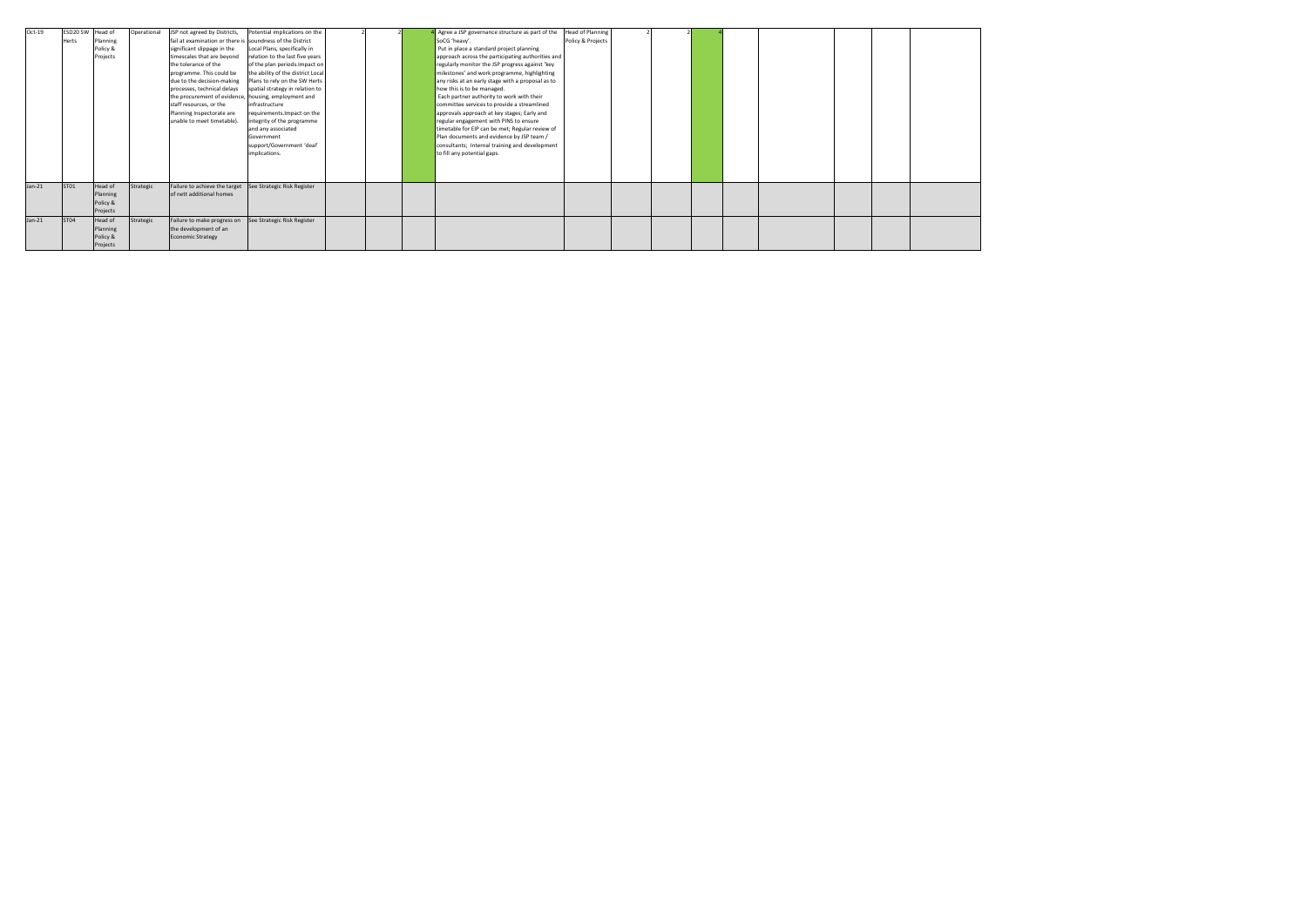| Date risk<br>added to<br>register |             |                                  | Risk ref Risk owner Category | <b>Risk description</b>                                | Comment                                                                                                        | Likelihood<br>score<br>(inherent) | Impact score Inherent<br>(inherent) | risk score | <b>Risk controls</b>                                                                                                                                                                           | <b>Risk control</b><br>owners        | Likelihood<br>score<br>(residual) | Impact score<br>(residual) | Residual<br>risk score | Risk<br>direction | <b>Action plan</b>                 | Action plan<br>owners                   | <b>Action plan</b><br>completion<br>dates | <b>Comments on last risk</b><br>review |
|-----------------------------------|-------------|----------------------------------|------------------------------|--------------------------------------------------------|----------------------------------------------------------------------------------------------------------------|-----------------------------------|-------------------------------------|------------|------------------------------------------------------------------------------------------------------------------------------------------------------------------------------------------------|--------------------------------------|-----------------------------------|----------------------------|------------------------|-------------------|------------------------------------|-----------------------------------------|-------------------------------------------|----------------------------------------|
| Apr-05                            | <b>ES01</b> | Elections<br>Services<br>Manager | Operational                  | Insufficient staff                                     | Serious impact on<br>performance of statutory<br>duties at Elections                                           |                                   |                                     |            | Good management ensures<br>low turnover of staff; Priority Manager<br>services identified in BCP                                                                                               | <b>Elections Services</b>            |                                   |                            |                        |                   | Continue with existing<br>controls | Elections<br>Services<br>Manager        | Ongoing                                   | No change                              |
| Apr-05                            | <b>ES02</b> | Elections<br>Services<br>Manager | Operational                  | Total failure of ICT systems                           | Assessment based on<br>assumed effective recovery<br>arrangements in Business<br>Continuity Plan               |                                   |                                     |            | Anti-virus software and tight<br>security measures installed;<br>Disaster Recovery Plan;<br>Priority services are<br>identified in the Service<br><b>Continuity Plan</b>                       | <b>Elections Services</b><br>Manager |                                   |                            |                        |                   | Continue with existing<br>controls | Elections<br><b>Services</b><br>Manager | Ongoing                                   | No change                              |
| Apr-05                            | <b>ES03</b> | Elections<br>Services<br>Manager | Operational                  | Loss of accommodation                                  | There is a sparate risk register<br>for Elections.                                                             |                                   |                                     |            | Preventative Maintenance<br>and rolling repair<br>programme; Disaster<br>Recovery Plan; Fire controls<br>and monitoring; Priority<br>services are identified in the<br>Service Continuity Plan | <b>Elections Services</b><br>Manager |                                   |                            |                        |                   | Continue with existing<br>controls | Elections<br><b>Services</b><br>Manager | Ongoing                                   | No change                              |
| Apr-11                            | <b>ES04</b> | Elections<br>Services<br>Manager | Operational                  | Fraudulent activity<br>(registration and elections)    | Electoral fraud                                                                                                |                                   |                                     |            | Carry out Government<br>checks on people registering Manager<br>to vote; Identity checks for<br>postal votes; We send out<br>letter to each property to<br>check information provided          | <b>Elections Services</b>            |                                   |                            |                        |                   | Continue with existing<br>controls | Elections<br><b>Services</b><br>Manager | Ongoing                                   | No change                              |
| Apr-05                            | <b>ES05</b> | Elections<br>Services<br>Manager | Operational                  | Failure to provide statutory<br>elections or referenda | Considered highly unlikely as<br>Elections are given highest<br>priority and statutory<br>procedures are clear |                                   |                                     |            | Separate Risk Register run by Elections Services<br>project management team;<br><b>Experienced staff; Monitored</b><br>by Electoral Commission                                                 | Manager                              |                                   |                            |                        |                   | Continue with existing<br>controls | Elections<br><b>Services</b><br>Manager | Ongoing                                   | No change                              |

# **Electoral Services**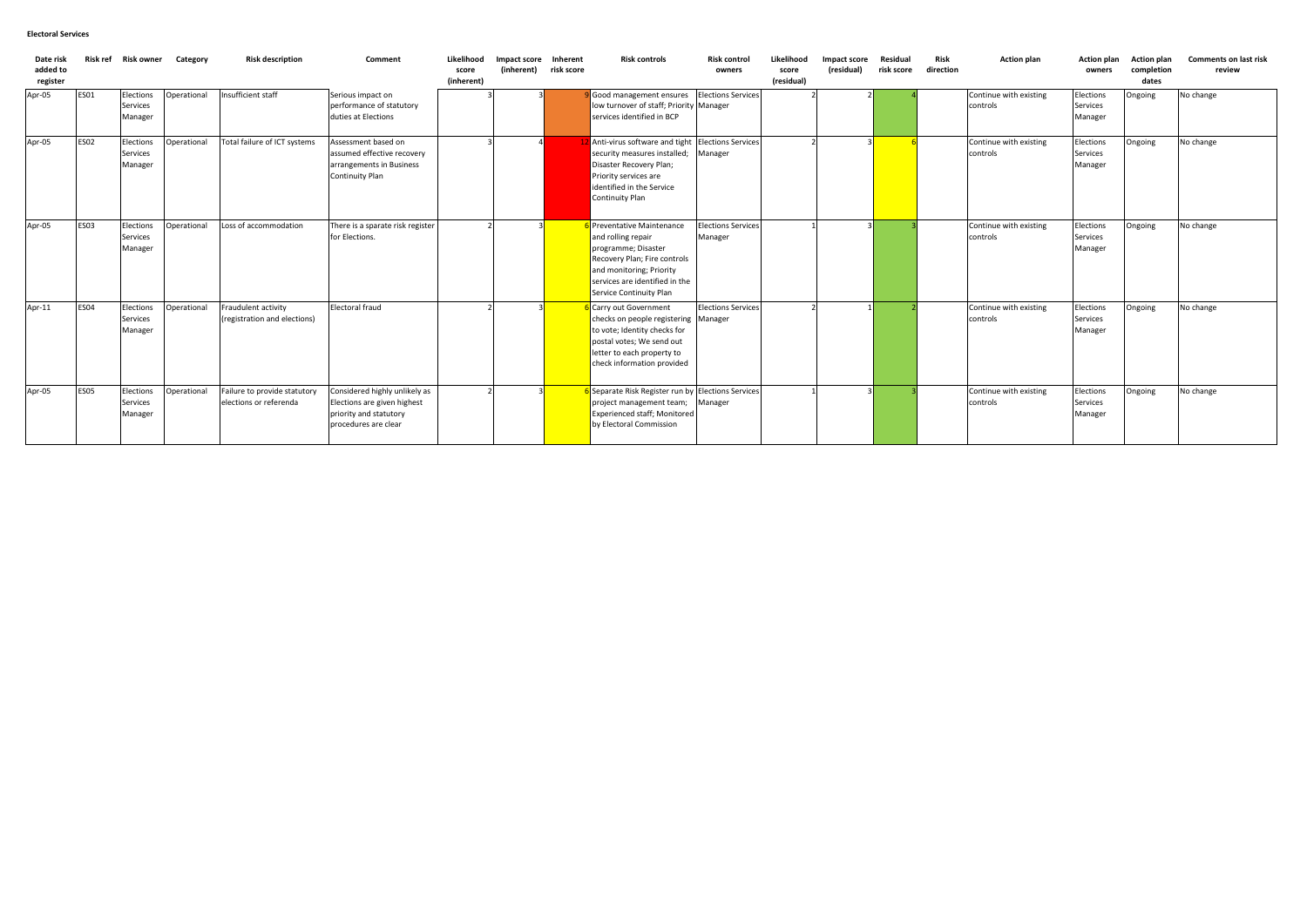| Date risk<br>added to<br>register | Risk ref    | <b>Risk owner</b>                   | Category           | <b>Risk description</b>                                                         | Comment                                                                                                                                                                    | Likelihood<br>score<br>(inherent) | Impact score Inherent<br>(inherent) | risk score | <b>Risk controls</b>                                                                                                                                                                 | <b>Risk control</b><br>owners       | Likelihood<br>score<br>(residual) | Impact score<br>(residual) | Residual<br>risk score | Risk<br>direction | <b>Action plan</b>                                                                             | <b>Action plan</b><br>owners        | <b>Action plan</b><br>completion<br>dates | <b>Comments on last risk</b><br>review |
|-----------------------------------|-------------|-------------------------------------|--------------------|---------------------------------------------------------------------------------|----------------------------------------------------------------------------------------------------------------------------------------------------------------------------|-----------------------------------|-------------------------------------|------------|--------------------------------------------------------------------------------------------------------------------------------------------------------------------------------------|-------------------------------------|-----------------------------------|----------------------------|------------------------|-------------------|------------------------------------------------------------------------------------------------|-------------------------------------|-------------------------------------------|----------------------------------------|
| Apr-05                            | EP01        | Waste and<br>Environment<br>Manager | Operational        | Insufficient staff                                                              | If several key frontline staff<br>were ill / injured for a period<br>of time, the Council's agency<br>costs could rise substantially                                       |                                   |                                     |            | Use of three agencies; small<br>pool of labour including<br>Supervisors                                                                                                              | Waste and<br>Environment<br>Manager |                                   |                            |                        |                   | Continue with existing<br>controls                                                             | Waste and<br>Environment<br>Manager | Ongoing                                   |                                        |
| Apr-05                            | EP02        | Waste and<br>Environment<br>Manager | Operational        | Total failure of ICT systems                                                    | Would affect office staff and<br>missed bins etc, but<br>operational staff could<br>continue their work                                                                    |                                   |                                     |            | Priority services identified in Waste and<br>SCP; DR contract in place                                                                                                               | Environment<br>Manager              |                                   |                            |                        |                   | Continue with existing<br>controls                                                             | Waste and<br>Environment<br>Manager | Ongoing                                   |                                        |
| Apr-05                            | <b>EP03</b> | Waste and<br>Environment<br>Manager | <b>Operational</b> | Loss of accommodation                                                           | Although it would be difficult<br>for office based staff, the<br>frontline service could still<br>continue to operate.                                                     |                                   |                                     |            | 4 Staff can work remotely;<br>Alternative site identified for<br>vehicles                                                                                                            | Waste and<br>Environment<br>Manager |                                   |                            |                        |                   | Continue with existing<br>controls                                                             | Waste and<br>Environment<br>Manager | Ongoing                                   |                                        |
| Apr-11                            | EP04        | Waste and<br>Environment<br>Manager | Operational        | Fraudulent activity                                                             | Any fraudulent activity,<br>including the collection of<br>cash, is kept to a minimum by<br>training and monitoring                                                        |                                   |                                     |            | 4 Staff are trained; Receipt<br>books used; Procedures in<br>place.                                                                                                                  | Waste and<br>Environment<br>Manager |                                   |                            |                        |                   | Continue with existing<br>controls                                                             | Waste and<br>Environment<br>Manager | Ongoing                                   |                                        |
|                                   | <b>EP05</b> | Waste and<br>Environment<br>Manager | Operational        | Lose of one or more freighter<br>(accident/fire/theft).                         | Cost of replacing fleet even if<br>insured is high, as is the hire<br>charge for prolonged time.<br>However very unlikely for<br>whole fleet to be lost.                   |                                   |                                     |            | <b>B</b> Spare vehicles available; Hire Waste and<br>of replacement vehicles if<br>required                                                                                          | Environment<br>Manager              |                                   |                            |                        |                   | Continue with existing<br>controls                                                             | Waste and<br>Environment<br>Manager | Ongoing                                   |                                        |
|                                   | <b>EP06</b> | Waste and<br>Environment<br>Manager | Operational        | Long period of Extreme<br>weather/snow                                          | If extreme weather is<br>prolonged then service could<br>be disrupted for a long period<br>of time. This is due to<br>vehicles being very dangerous<br>to drive on ice     |                                   |                                     |            | 6 Snow chains and socks are<br>used for freighters and vans;<br>Gritter used to assist<br>freighters; Footgrips for<br>workforce; HCC supply of salt<br>stored at the depot          | Waste and<br>Environment<br>Manager |                                   |                            |                        |                   | Continue with existing<br>controls                                                             | Waste and<br>Environment<br>Manager | Ongoing                                   |                                        |
|                                   | EP07        | Waste and<br>Environment<br>Manager | Operational        | Fuel shortage                                                                   | If there was a prolonged fuel<br>shortage the Service<br>continuity plan would be<br>invoked, which would involve<br>the dropping of some services<br>on a temporary basis |                                   |                                     |            | Bunkererd fuel at depot<br>should be sufficient for 2 to 3 Environment<br>weeks fuel; National Fuel<br>Plan                                                                          | Waste and<br>Manager                |                                   |                            |                        |                   | Continue with existing<br>controls                                                             | Waste and<br>Environment<br>Manager | Ongoing                                   |                                        |
|                                   | <b>EP08</b> | Waste and<br>Environment<br>Manager | Operational        | H&S or DTP action                                                               | Health and Safety Executive or<br>Dept of Transport action<br>could prevent services<br>operating.                                                                         |                                   |                                     |            | <b>B</b> Good training and<br>procedures in place; Regular Environment<br>H&S audits                                                                                                 | Waste and<br>Manager                |                                   |                            |                        |                   | Continue with existing<br>controls                                                             | Waste and<br>Environment<br>Manager | Ongoing                                   |                                        |
|                                   | EP09        | Waste and<br>Environment<br>Manager | Operational        | Increased fly tipping                                                           | Effective enforcement should<br>keep fly tipping to a minimum                                                                                                              |                                   |                                     |            | <b>Training for dedicated staff;</b><br>CCTV coverage in some<br>areas; Monitoring of hot-<br>spots; Range of Fixed Penalty<br>Notices; Part of the Herts<br><b>Flytipping Group</b> | Waste and<br>Environment<br>Manager |                                   |                            |                        |                   | Continue with existing<br>controls                                                             | Waste and<br>Environment<br>Manager | Ongoing                                   |                                        |
|                                   | EP10        | Waste and<br>Environment<br>Manager | Operational        | TRDC compelled not to act in<br>its own interests by majority<br>of Partnership | TRDC would always consider<br>its own interests at any Herts<br>Waste Partnership meeting                                                                                  |                                   |                                     |            | Herts Waste Partnership<br>Agreement signed by all<br>Councils; Regular meetings to Manager<br>agree priorities                                                                      | Waste and<br>Environment            |                                   |                            |                        |                   | Continue with existing<br>controls                                                             | Waste and<br>Environment<br>Manager | Ongoing                                   |                                        |
|                                   | EP11        | Waste and<br>Environment<br>Manager | Operational        | Vehicle maintenance falls<br>below required standard                            | Effective contract monitoring<br>minimises the likelihood of<br>this happening                                                                                             |                                   |                                     |            | Maintenance contract in<br>place and monitored                                                                                                                                       | Waste and<br>Environment<br>Manager |                                   |                            |                        |                   | Tender process for new<br>vehicle maintenance contract Environment<br>to be undertaken in 2019 | Waste and<br>Manager                | <b>Dec-19</b>                             |                                        |
|                                   | EP12        | Waste and<br>Environment<br>Manager | Operational        | AFM withdrawn by HCC                                                            | Would affect the budget.<br>Linked into partnership<br>agreement                                                                                                           |                                   |                                     |            | Part of the Herts Waste<br>Partnership Agreement                                                                                                                                     | Waste and<br>Environment<br>Manager |                                   |                            |                        |                   | Continue with existing<br>controls                                                             | Waste and<br>Environment<br>Manager | Ongoing                                   |                                        |
|                                   | EP13        | Waste and<br>Environment<br>Manager | Operational        | Costs rise for sale of recycling Costs continue to fluctuate<br>materials       |                                                                                                                                                                            |                                   |                                     |            | Long-term contracts and<br>HWP procurement ensuring<br>economies of scale. Budget<br>monitor process allows us to<br>check this throughout the<br>year                               | Waste and<br>Environment<br>Manager |                                   |                            |                        |                   | Continue with existing<br>controls                                                             | Waste and<br>Environment<br>Manager | Ongoing                                   |                                        |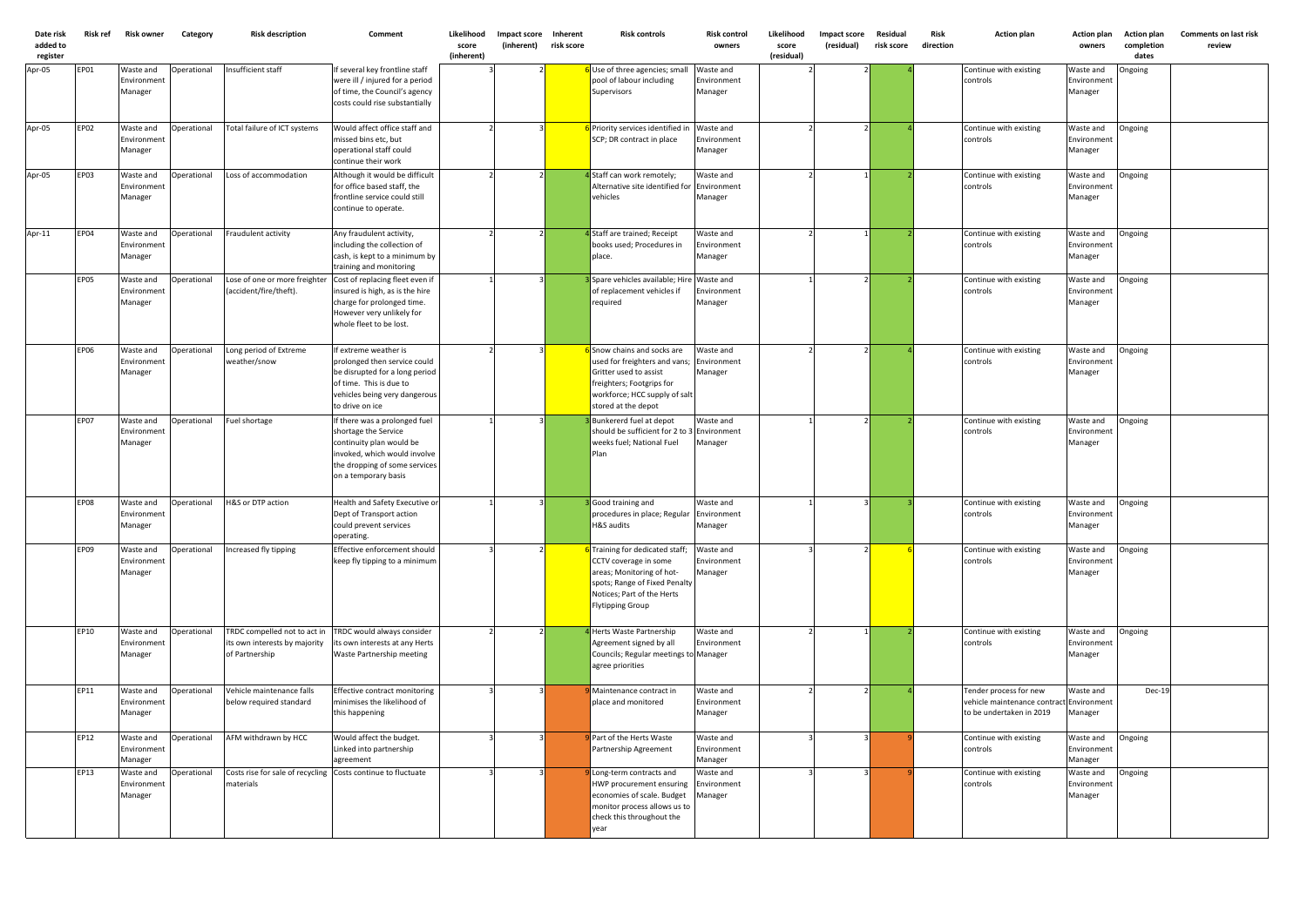| 02/01/2019 EP14<br>02/01/2019<br>EP15 | Waste and<br>Operational<br>Environment<br>Manager<br>Waste and<br>Operational<br><b>Environmen</b><br>Manager | Garden waste charging may<br>be scrapped.<br>Glass and paper recycling may<br>need seperating      | The Resources and Waste<br>Stategy (released Dec 18)<br>mentions the possibility that<br>charging for garden waste<br>may be scrapped.<br>The Resources and Waste<br>Stategy (released Dec 18)<br>mentions possibility that glass<br>and paper need to be kept<br>separate which would require |  | This proposal would be<br>subject to consultation and<br><b>RDC</b> would respond<br>accordingly.<br>This proposal would be<br>subject to consultation and<br><b>TRDC</b> would respond<br>accordingly.         | Waste and<br>Environment<br>Manager<br>Waste and<br>Environment<br>Manager |  |  | Continue with existing<br>controls<br>Continue with existing<br>controls | Waste and<br>Environment<br>Manager<br>Waste and<br>Environment<br>Manager | Ongoing<br>Ongoing |  |
|---------------------------------------|----------------------------------------------------------------------------------------------------------------|----------------------------------------------------------------------------------------------------|------------------------------------------------------------------------------------------------------------------------------------------------------------------------------------------------------------------------------------------------------------------------------------------------|--|-----------------------------------------------------------------------------------------------------------------------------------------------------------------------------------------------------------------|----------------------------------------------------------------------------|--|--|--------------------------------------------------------------------------|----------------------------------------------------------------------------|--------------------|--|
| 03/04/2019<br>EP16                    | Waste and<br>Operational<br><b>Environmen</b><br>Manager                                                       | <b>HCC changes tipping points</b><br>(for garden and food waste)                                   | a service change.<br>HCC have redirected us for<br>garden and food waste to<br>tipping points that are further<br>away which may affect<br>completion of rounds                                                                                                                                |  | A round optimisation project<br>has been carried out saying<br>that it is possibole to<br>complete rounds, however<br>this data requires a review                                                               | Waste and<br>Environment<br>Manager                                        |  |  | Review round optimisation<br>data                                        | Waste and<br>Environment<br>Manager                                        | Ongoing            |  |
| 03/12/2019<br>E17                     | Waste and<br>Operational<br>Environmen <sup>®</sup><br>Manager                                                 | Level of charges affects<br>uptake of services                                                     | If charges are set too high<br>there may be less uptake of<br>service resulting in less<br>income                                                                                                                                                                                              |  | <b>Benchmarking</b>                                                                                                                                                                                             | Waste and<br>Environment<br>Manager                                        |  |  | Continue with existing<br>controls                                       | Waste and<br>Environment<br>Manager                                        | Ongoing            |  |
| 03/12/2019<br>E18                     | Waste and<br>Operational<br><b>Environmen</b><br>Manager                                                       | Animal control; due to the<br>increase in charges a number<br>of people will operate<br>unlicensed | Animal welfare will be<br>jeopardised in these premises                                                                                                                                                                                                                                        |  | Promote the requirement to<br>be licensed. Actively seek<br>and take enforcement action Manager<br>for all unlicensed operators                                                                                 | Waste and<br>Environment                                                   |  |  | Continue with existing<br>controls                                       | Waste and<br>Environment<br>Manager                                        | Ongoing            |  |
| 16/03/2020<br>E19                     | Waste and<br>Operational<br>Environment<br>Manager                                                             | (Office) Staff shortage due to<br>the impact of coronavirus                                        | Office staff needed to<br>mplement the Environmental<br><b>Protection Service Plan</b>                                                                                                                                                                                                         |  | All officers within the<br>department have ICT<br>equipment, which enables<br>them to work from home. All<br>staff to ensure equipment<br>works prior to any measures<br>implemented from Central<br>Government | Waste and<br>Environment<br>Manager                                        |  |  | Continue with existing<br>controls                                       | Waste and<br>Environment<br>Manager                                        | Ongoing            |  |
| 16/03/2020<br>E20                     | Waste and<br>Operational<br>Environment<br>Manager                                                             | (Operational) Staff shortage<br>due to the impact of<br>coronavirus                                | Operational staff needed to<br>run the refuse, recycling,<br>street cleansing, grounds<br>maintenance (including<br>cemeteries).                                                                                                                                                               |  | The SCP would need to be<br>mplemented (and reviewed<br>first to check it meets the<br>needs of this situation)                                                                                                 | Waste and<br>Environment<br>Manager                                        |  |  | Continue with existing<br>controls                                       | Waste and<br>Environment<br>Manager                                        | Ongoing            |  |
| 13/10/2020 E21                        | Waste and<br>Operational<br>Environmen <sup>®</sup><br>Manager                                                 | Impact of COVID affects<br>income and expenditure                                                  | More people at home due to<br>Covid will impact on waste<br>streams. Could impact on<br>AFM, recycling payments,<br>trade waste etc                                                                                                                                                            |  | Maintain dialogue with<br>Finance, HCC etc.                                                                                                                                                                     | Waste and<br>Environment<br>Manager                                        |  |  | Continue with existing<br>controls                                       | Waste and<br>Environment<br>Manager                                        | Ongoing            |  |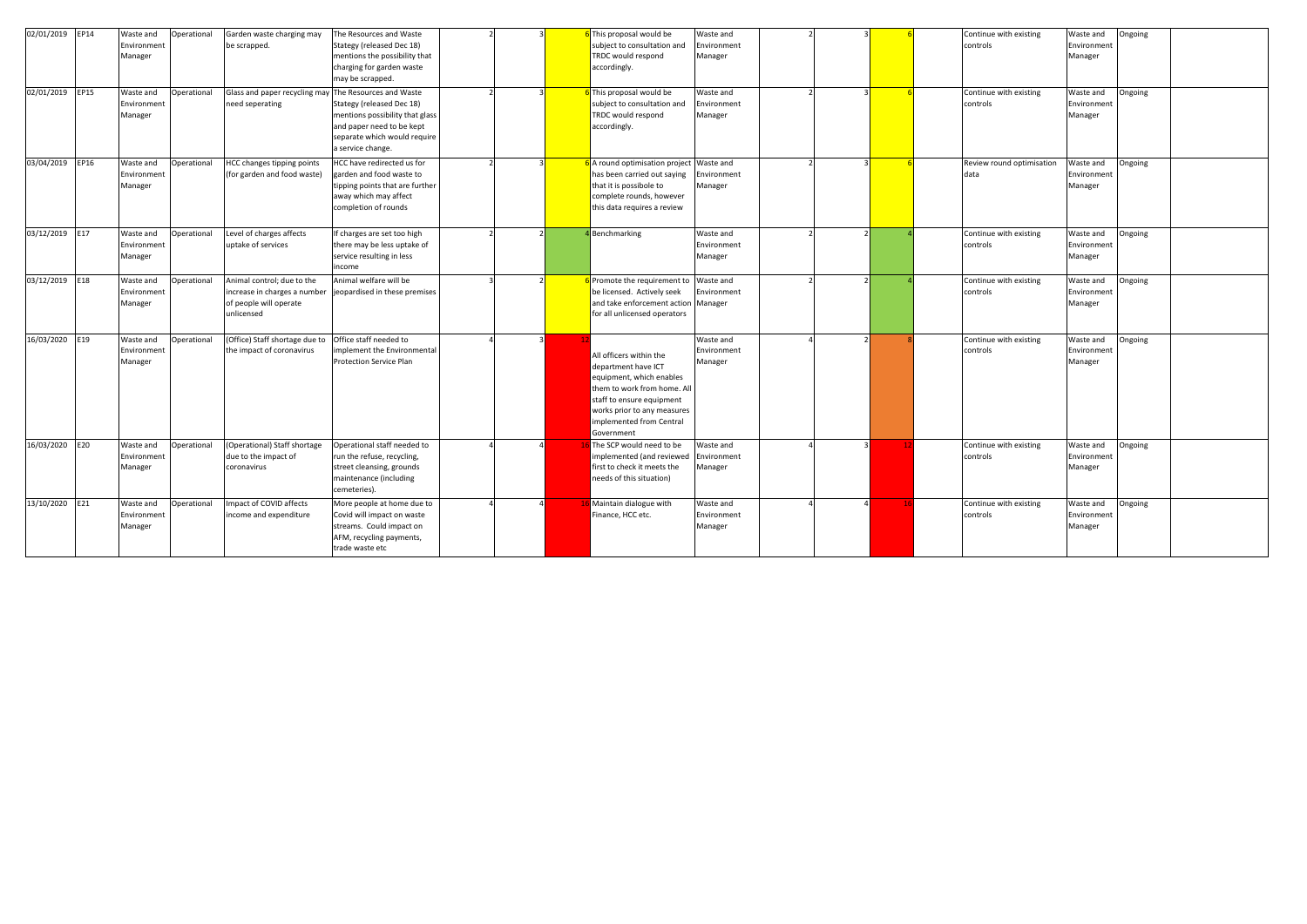| Date risk<br>added to<br>register |             | Risk ref Risk owner | Category    | <b>Risk description</b>                                          | Comment                                                                                                                                                                                                                                                                                                                               | Likelihood<br>score<br>(inherent) | Impact score Inherent<br>(inherent) | risk score | <b>Risk controls</b>                                                                                                                                                                                 | <b>Risk control</b><br>owners | Likelihood<br>score<br>(residual) | Impact score<br>(residual) | Residual<br>risk score | Risk<br>direction | <b>Action plan</b>                                                                                      | <b>Action plan</b><br>owners                | <b>Action plan</b><br>completion<br>dates | <b>Comments on last risk</b><br>review |
|-----------------------------------|-------------|---------------------|-------------|------------------------------------------------------------------|---------------------------------------------------------------------------------------------------------------------------------------------------------------------------------------------------------------------------------------------------------------------------------------------------------------------------------------|-----------------------------------|-------------------------------------|------------|------------------------------------------------------------------------------------------------------------------------------------------------------------------------------------------------------|-------------------------------|-----------------------------------|----------------------------|------------------------|-------------------|---------------------------------------------------------------------------------------------------------|---------------------------------------------|-------------------------------------------|----------------------------------------|
| Apr-05                            | <b>FI01</b> | Head of<br>Finance  | Operational | Insufficient staff                                               | The Finance Team relies on<br>having suitably qualified staff<br>at all levels in order to<br>maintain the service                                                                                                                                                                                                                    |                                   |                                     |            | Finance Team currently<br>almost fully staffed with<br>permenant post holders.<br><b>Effective succession</b><br>planning. Ensure resilience<br>within teams and functions                           | Head of Finance               |                                   |                            |                        |                   | Recruitment of two<br>apprentice finance<br>officers. Training needs<br>analysis and provision.         | Head of<br>Finance /<br>Section<br>Heads    |                                           |                                        |
| Apr-05                            | FI02        | Head of<br>Finance  | Operational | Total failure of ICT                                             | Core Council financial activity<br>is dependant on the<br>availability of financial<br>systems. Loss of accounts<br>payable and income systems<br>are critical for even short<br>term periods, critically of the<br>loss of the general ledger<br>depends upon the point in the<br>financial year and all loss of<br>data is critical |                                   |                                     |            | Maintain most up to date<br>versions of systems, ensure<br>regular backups occur.<br>Ensure systems are fully<br>supported by suppliers                                                              | Head of Finance               |                                   |                            |                        |                   | Update to latest version of e-<br>Financials                                                            | Financial and<br>Accounting<br>Section Head |                                           |                                        |
| Apr-05                            | <b>FI03</b> | Head of<br>Finance  | Operational | Loss of accommodation                                            | Inability to provide services<br>due to access to<br>accommodation being<br>prevented                                                                                                                                                                                                                                                 |                                   |                                     |            | 4 With increased working from Head of Finance<br>home capability, this risk<br>becomes less critical. Ensure<br><b>Business Continuity Plan is</b><br>kept up to date.                               |                               |                                   |                            |                        |                   | <b>Review Business Continuity</b><br>Plan                                                               | Head of<br>Finance /<br>Section<br>Heads    |                                           |                                        |
| Apr-11                            | <b>FI04</b> | Head of<br>Finance  | Operational | Fraudulent activity                                              | The Council experiences loss<br>of resources as a result of a<br>mistake, misadministration or<br>fraud                                                                                                                                                                                                                               |                                   |                                     |            | 6 Effective financial procedure<br>rules, internal audit review<br>and fraud prevention.<br>Reconcilliations carried out.                                                                            | Head of Finance               |                                   |                            |                        |                   | Review Financial Procedure<br>Rules. Improve effectiveness<br>of reconcilliations.                      | Head of<br>Finance /<br>Section<br>Heads    |                                           |                                        |
| Apr-05                            | <b>FI05</b> | Head of<br>Finance  | Operational | Progress against Audit<br>recommendations are not<br>implemented | If internal audit<br>recommendations are not<br>implemented, essential<br>controls may be inadequate<br>and improvements will not be<br>made to internal control<br>frameworks.                                                                                                                                                       |                                   |                                     |            | <b>S</b> The implementation of all<br>recommendations is<br>regularly reviewed. High and<br>medium priorities are<br>monitored by the Council's<br>Audit Committee with<br>officers held to account. | Head of Finance               |                                   |                            |                        |                   | Audit Committee to monitor<br>the implementation of all<br>high and medium priority<br>recommendations. | Head of<br>Finance /<br>Audit<br>Committee  |                                           |                                        |
| $Jul-14$                          | <b>ST07</b> | Head of<br>Finance  | Strategic   | The Medium term financial<br>position worsens.                   | See Strategic Risk Register                                                                                                                                                                                                                                                                                                           |                                   |                                     |            |                                                                                                                                                                                                      |                               |                                   |                            |                        |                   |                                                                                                         |                                             |                                           |                                        |

### **Finance**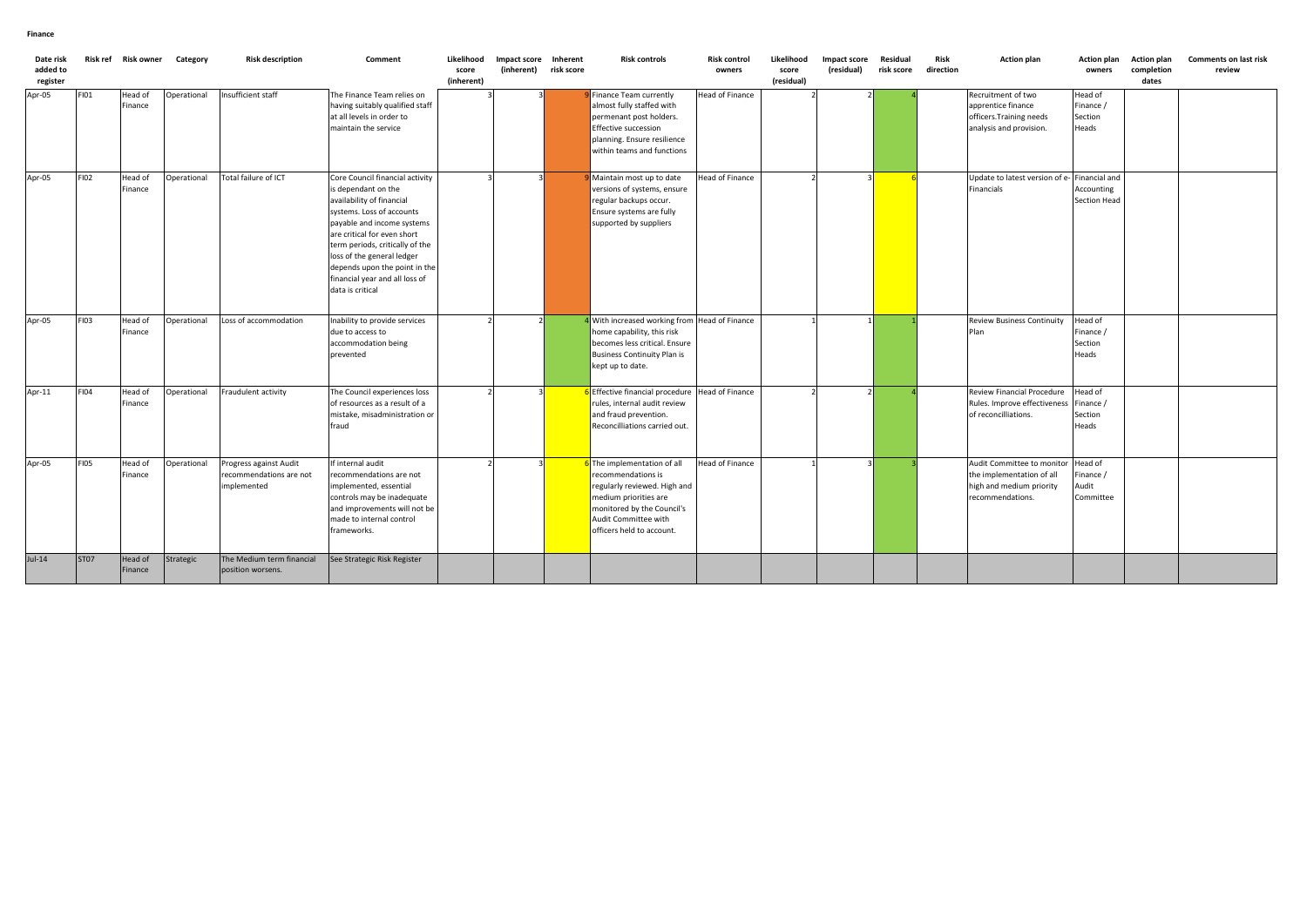| Date risk<br>added to<br>register | Risk ref | <b>Risk owner</b>              | Category    | <b>Risk description</b>                                                              | Comment                                                                                                                                                                                                                                                                                       | Likelihood<br>score<br>(inherent) | Impact score Inherent<br>(inherent) | risk score | <b>Risk controls</b>                                                                                                                                                                                                                                                                                                                                                                                                 | <b>Risk control</b><br>owners             | Likelihood<br>score<br>(residual) | Impact score<br>(residual) | Residual<br>risk score | Risk<br>direction | <b>Action plan</b>                                                  | <b>Action plan</b><br>owners                             | <b>Action plan</b><br>completion<br>dates | <b>Comments on last risk</b><br>review |
|-----------------------------------|----------|--------------------------------|-------------|--------------------------------------------------------------------------------------|-----------------------------------------------------------------------------------------------------------------------------------------------------------------------------------------------------------------------------------------------------------------------------------------------|-----------------------------------|-------------------------------------|------------|----------------------------------------------------------------------------------------------------------------------------------------------------------------------------------------------------------------------------------------------------------------------------------------------------------------------------------------------------------------------------------------------------------------------|-------------------------------------------|-----------------------------------|----------------------------|------------------------|-------------------|---------------------------------------------------------------------|----------------------------------------------------------|-------------------------------------------|----------------------------------------|
| Apr-05                            | HOU01    | Head of<br>Housing<br>Services | Operational | Insufficient staff                                                                   | Significant service disruption<br>and failing of statutory duty<br>would occur if there were<br>insufficient staff.                                                                                                                                                                           |                                   |                                     |            | 6 Good management to ensure Head of Housing<br>low staff turnover although<br>acknowledgment that<br>stressful service area; Use of<br>agency staff if staff levels<br>reduce; All staff have the<br>ability to work remotely;<br>Priority services are                                                                                                                                                              | Services                                  |                                   |                            |                        |                   | Continue with existing<br>controls                                  | Head of<br>Housing<br>Services                           | Ongoing                                   |                                        |
| Apr-05                            | HOU02    | Head of<br>Housing<br>Services | Operational | Total failure of ICT systems                                                         | Some services could continue<br>without access to ICT systems<br>for a short period.                                                                                                                                                                                                          |                                   |                                     |            | dentified in the Service<br>Anti-virus software and tight   Head of Housing<br>security measures installed; Services<br>Disaster Recovery Plan;<br>Priority services are<br>identified in the Service<br>Continuity Plan; Use of<br>neighbouring Council office<br>to access ICT as shared<br>software. Housing system is<br>web based so not reliant on<br>Council systems.                                         |                                           |                                   |                            |                        |                   | Continue with existing<br>controls                                  | Head of<br>Housing<br>Services                           | Ongoing                                   |                                        |
| Apr-05                            | HOU03    | Head of<br>Housing<br>Services | Operational | Loss of accommodation                                                                | Some services could operate<br>from alternative locations.<br>Must be customer facing<br>service for statutory duty.                                                                                                                                                                          |                                   |                                     |            | 6 Understanding with Watford   Head of Housing<br>Borough Council on use of<br>their offices; Regular testing<br>of safety measures within<br>the building. Ability to work<br>from home for all staff;<br>Priority services are<br>identified in the Service<br>Continuity Plan.                                                                                                                                    | Services                                  |                                   |                            |                        |                   | Continue with existing<br>controls                                  | Head of<br>Housing<br>Services                           | 2019                                      |                                        |
| Apr-11                            | HOU04    | Head of<br>Housing<br>Services | Operational | Fraudulent activity                                                                  | Fraud relating to income,<br>expenditure or petty cash.<br>Fraudulent purchasing of<br>goods for personal use or sale<br>via corporate credit card or<br>petty cash, corrupt<br>procurement through<br>collusion with suppliers, or<br>theft of stock. Fraudulent<br>homelessness or register |                                   |                                     |            | 6 Approval processes in place<br>for staff related activity;<br>Audit function available on<br>software system; Use of<br>systems such as Land<br>Registry, Experian and<br>Facebook to check applicants<br>Information; Prosecution of<br>public if fraud detected                                                                                                                                                  | <b>Head of Housing</b><br><b>Services</b> |                                   |                            |                        |                   | Temporary accommodation<br>audit completed 2019                     | Head of<br>Housing<br>Services                           | Mar-19                                    |                                        |
| Apr-17                            | HOU05    | Head of<br>Housing<br>Services | Operational | Loss or insufficient temporary<br>accommodation                                      | innlications<br>Might not be able to fulfil our<br>statutory duty to provide<br>temporary accommodation,<br>currently insufficient<br>accommodation.                                                                                                                                          |                                   |                                     |            | 8 Use of designated temporary Head of Housing<br>accommodation; Spot<br>purchase of temporary<br>accommodation from variety<br>of providers (if required);<br>Block-booked temporary<br>accommodation; Utilisation<br>of empty properties as a<br>result of redevelopment<br>scheme (South Oxhey);<br>Modular build of temporary<br>accommodation completed;<br>Planning permission granted<br>for additional sites. | Services                                  |                                   |                            |                        |                   | Progression of builds for sites Head of<br>with planning permission | Housing<br>Services &<br>Head of<br>Property<br>Services | 2019                                      |                                        |
| Apr-17                            | HOU06    | Head of<br>Housing<br>Services | Operational | Failure to provide out of hours Statutory duty to provide out<br>emergency provision | of hours emergency provision.<br>If not contracted out, it would<br>be a requirement for staff to<br>undertake this function at<br>increased cost to the Council.                                                                                                                             |                                   |                                     |            | <sup>1</sup> Service level agreement with Head of Housing<br>Hertsmere Council to provide Services<br>the service on behalf of the<br>Council; Service continuity<br>and business continuity plans<br>for Hertsmere Council; Deal<br>with any operational issues<br>with Hertsmere Council                                                                                                                           |                                           |                                   |                            |                        |                   | Continue with existing<br>controls                                  | Head of<br>Housing<br>Services                           | Ongoing                                   |                                        |

# **Housing Services**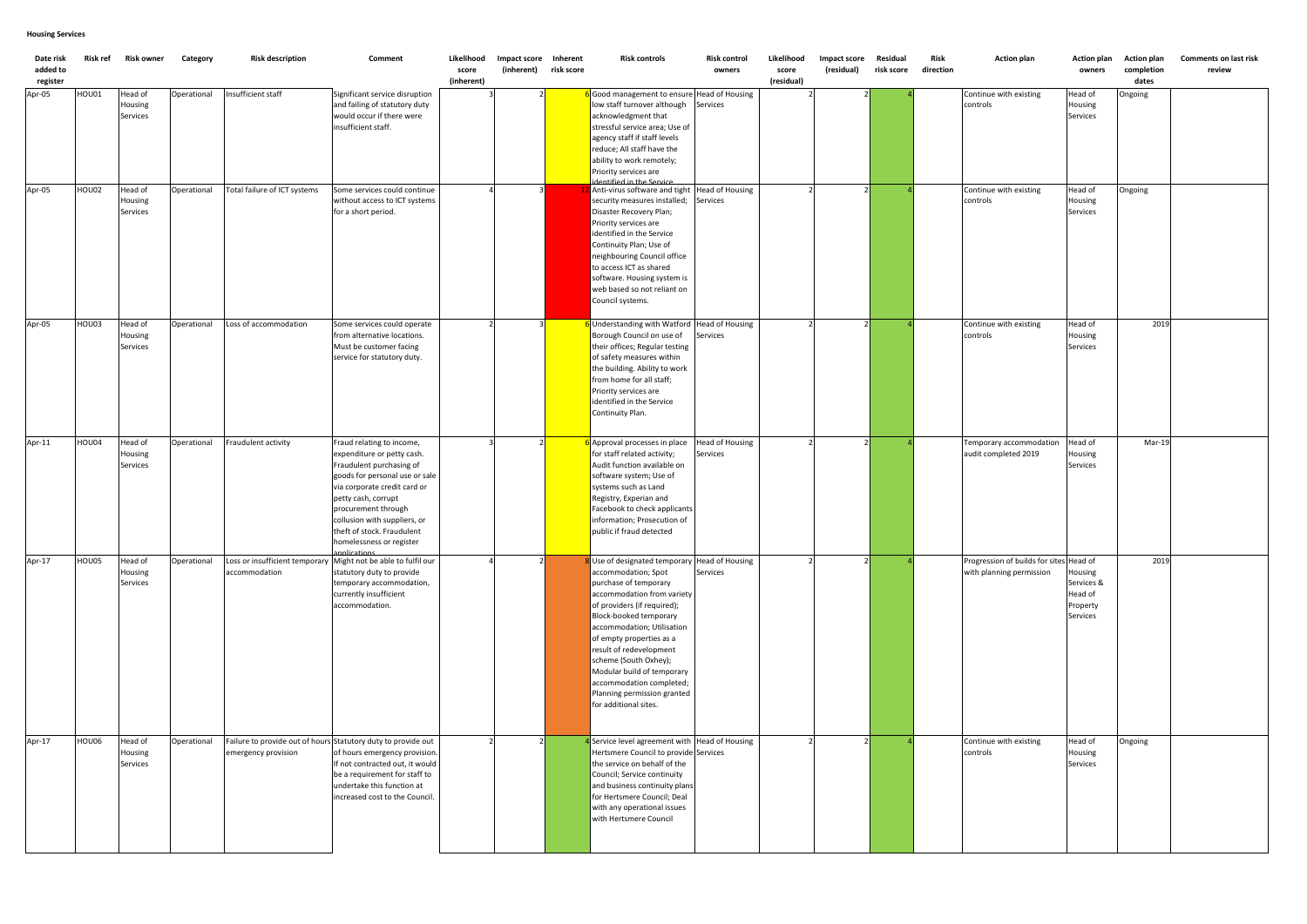| Apr-18 | HOU07 | Head of  | <b>Operational</b> |                         | Legal challenge to contracting Committee and Full Council |  | il Providers procured from a      | <b>Head of Housing</b> |  |  | Continue with existing | Housing | Ongoing |
|--------|-------|----------|--------------------|-------------------------|-----------------------------------------------------------|--|-----------------------------------|------------------------|--|--|------------------------|---------|---------|
|        |       | Housin   |                    | out of homeless reviews | authorisation to contract out                             |  | Framework agreement from Services |                        |  |  | controls               | Options |         |
|        |       | Services |                    |                         | reducing chance of legal                                  |  | <b>Watford Council. Decisions</b> |                        |  |  |                        | Manager |         |
|        |       |          |                    |                         | challenge                                                 |  | are reviewed with the             |                        |  |  |                        |         |         |
|        |       |          |                    |                         |                                                           |  | provider before issuing to        |                        |  |  |                        |         |         |
|        |       |          |                    |                         |                                                           |  | customer                          |                        |  |  |                        |         |         |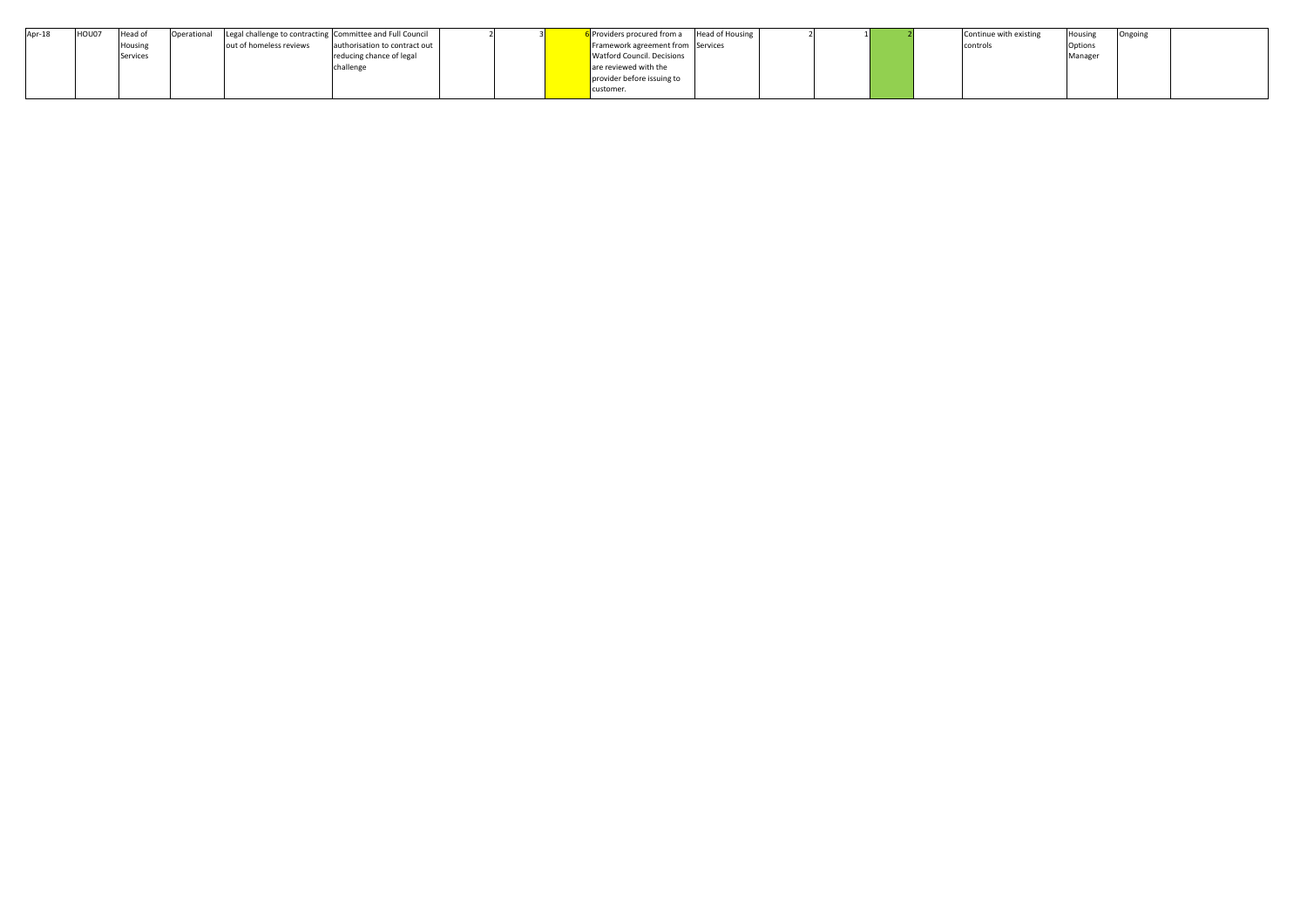| Date ris<br>added to<br>register | <b>Risk ref</b> | Risk owner                  | Category    | <b>Risk description</b>      | Comment                                                                                                                                                                                                                                               | Likelihood<br>score<br>(inherent) | Impact score Inherent<br>(inherent) | risk score | <b>Risk controls</b>                                                                                                                                                                                           | <b>Risk control</b><br>owners | Likelihood<br>score<br>(residual) | Impact score<br>(residual) | Residua<br>risk score | Risk<br>direction | <b>Action plan</b>                 | <b>Action plan</b><br>owners | <b>Action plan</b><br>completion<br>dates | <b>Comments on last risk</b><br>review |
|----------------------------------|-----------------|-----------------------------|-------------|------------------------------|-------------------------------------------------------------------------------------------------------------------------------------------------------------------------------------------------------------------------------------------------------|-----------------------------------|-------------------------------------|------------|----------------------------------------------------------------------------------------------------------------------------------------------------------------------------------------------------------------|-------------------------------|-----------------------------------|----------------------------|-----------------------|-------------------|------------------------------------|------------------------------|-------------------------------------------|----------------------------------------|
| Apr-05                           | LEG01           | Solicitor to<br>the Council | Operational | Insufficient staff           | Significant service disruption<br>would occur if there were<br>insufficient staff; There has<br>been minimum changes in<br>staff                                                                                                                      |                                   |                                     |            | Use of agency specialist staff; Solicitor to the<br>Reliance on other Herts LA<br>for short term issues                                                                                                        | Council                       |                                   |                            |                       |                   | Continue with existing<br>controls | Solicitor to<br>the Council  | Ongoing                                   |                                        |
| Apr-05                           | LEG02           | Solicitor to<br>the Council | Operational | Total failure of ICT systems | Rely on business recovery<br>plan                                                                                                                                                                                                                     |                                   |                                     |            | 6 Priority services are<br>identified in the BCP and DR Council<br>Plan                                                                                                                                        | Solicitor to the              |                                   |                            |                       |                   | Continue with existing<br>controls | Solicitor to<br>the Council  | Ongoing                                   |                                        |
| Apr-05                           | LEG03           | Solicitor to<br>the Council | Operational | Loss of accommodation        | Remote access working is<br>possible; Reciprocal<br>arrangements in place with<br>WBC to use their premises                                                                                                                                           |                                   |                                     |            | 6 Priority services are<br>identified in the BCP and DR<br>Plan                                                                                                                                                | Solicitor to the<br>Council   |                                   |                            |                       |                   | Continue with existing<br>controls | Solicitor to<br>the Council  | Ongoing                                   |                                        |
| Apr-11                           | LEG04           | Solicitor to<br>the Council | Operational | Fraudulent activity          | Fraud relating to income,<br>expenditure or petty cash.<br>Fraudulent purchasing of<br>goods for personal use or sale<br>via corporate credit card or<br>petty cash, corrupt<br>procurement through<br>collusion with suppliers, or<br>theft of stock |                                   |                                     |            | 6 Cheques are recorded and<br>signed for and paid into the<br>Council's corporate system;<br>Staff are aware of the money<br>laundering regulations and<br>annual training is part of the<br>induction process | Solicitor to the<br>Council   |                                   |                            |                       |                   | Continue with existing<br>controls | Solicitor to<br>the Council  | Ongoing                                   |                                        |
|                                  | Nov-19 LEG05    | Solicitor to<br>the Council | Operational | Loss of key staff            | Disruption if we lose a key<br>member of staff -loss of<br>experise, knowledge, incresed<br>costs to the Council                                                                                                                                      |                                   |                                     |            | 4 use of locums, use of<br>external Solicitors/Barristers<br>to cover work                                                                                                                                     | Solicitor to the<br>Council   |                                   |                            |                       |                   | Continue with exisitng<br>contols  | Solicitor to<br>the Council  | Ongoing                                   |                                        |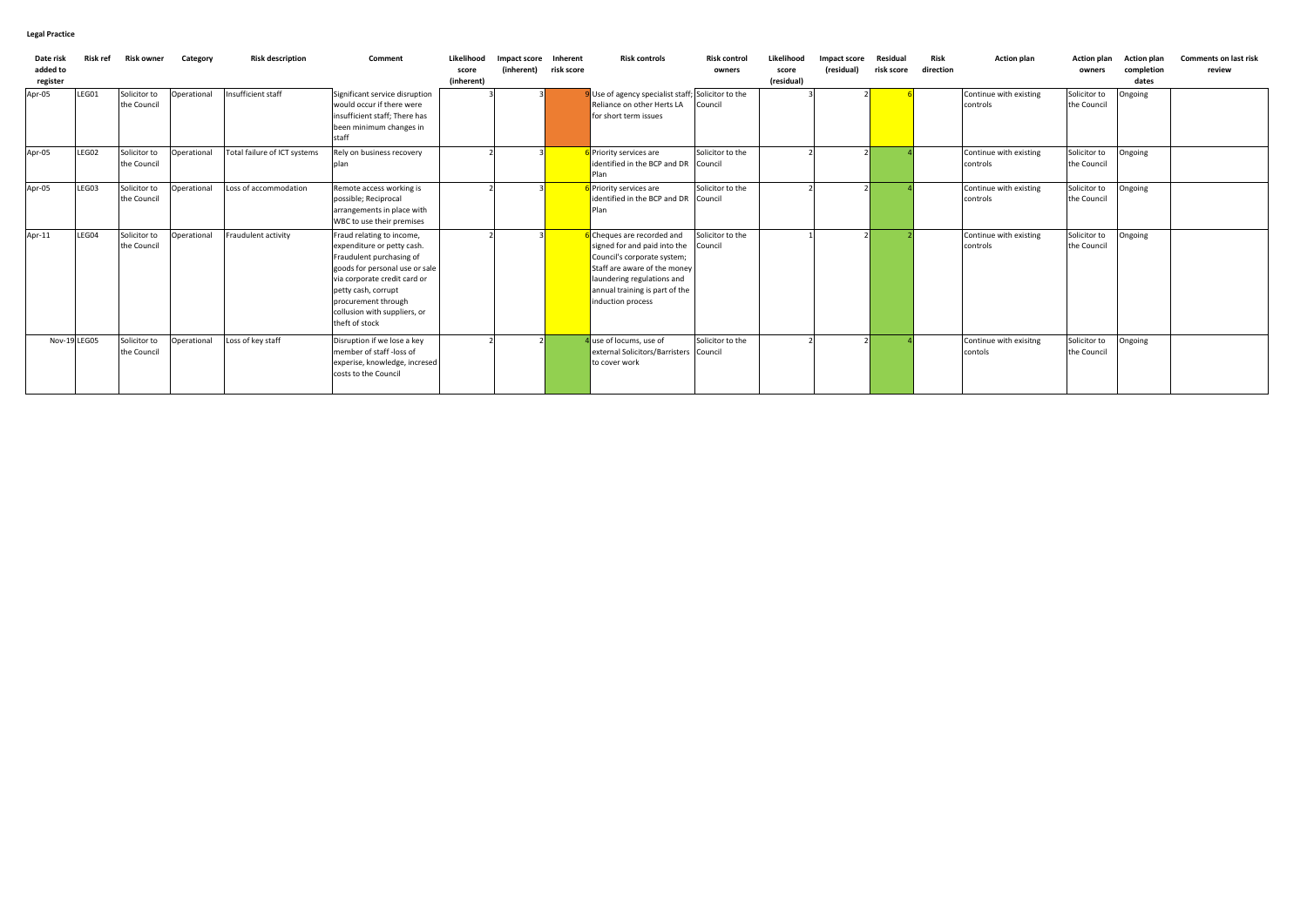| Date risk<br>added to<br>register | <b>Risk ref</b>  | <b>Risk owner</b>               | Category    | <b>Risk description</b>                                                                                                                                                   | Comment                                                                                                                                                                                                                                                         | Likelihood<br>score<br>(inherent) | Impact score<br>(inherent) risk score | Inherent | <b>Risk controls</b>                                                                                                                                                                                                                                                                                                                                                                                                              | <b>Risk control</b><br>owners     | Likelihood<br>score<br>(residual) | Impact score<br>(residual) | Residual<br>risk score | Risk<br>direction | <b>Action plan</b>                                                                          | <b>Action plan</b><br>owners      | <b>Action plan</b><br>completion<br>dates | <b>Comments on last risk</b><br>review |
|-----------------------------------|------------------|---------------------------------|-------------|---------------------------------------------------------------------------------------------------------------------------------------------------------------------------|-----------------------------------------------------------------------------------------------------------------------------------------------------------------------------------------------------------------------------------------------------------------|-----------------------------------|---------------------------------------|----------|-----------------------------------------------------------------------------------------------------------------------------------------------------------------------------------------------------------------------------------------------------------------------------------------------------------------------------------------------------------------------------------------------------------------------------------|-----------------------------------|-----------------------------------|----------------------------|------------------------|-------------------|---------------------------------------------------------------------------------------------|-----------------------------------|-------------------------------------------|----------------------------------------|
| Apr-05                            | LL01             | Head of<br>Commnity<br>Services | Operational | nsufficient staff (including<br>casual staff)                                                                                                                             | Staff needed to deliver the<br>Leisure projects detailed<br>within the service plan. Casua<br>staff needed for a range of<br>activities including<br>Watersmeet, play schemes,<br>Mill End Youth Club, play<br>rangers                                          |                                   |                                       |          | Workforce planning at<br>service and team levels.<br>Recruitment for casual staff<br>programmed in for twice a<br>ear. 1:1 assess motivation<br>and satisfaction with role.<br>Procedures in place to recruit<br>to posts if needed.                                                                                                                                                                                              | lead of<br>Community<br>Services  |                                   |                            |                        |                   | Review recruitment for<br>casual staff annually                                             | Play<br>Development<br>Officer    | On going                                  |                                        |
| Apr-05                            | LLO <sub>2</sub> | Head of<br>Commnity<br>Services | Operational | Total failure of ICT systems                                                                                                                                              | Key systems not supported<br>and not being upgraded                                                                                                                                                                                                             |                                   |                                       |          | Monitoring of service status<br>by L&CS staff<br>Watersmeet/Leisure<br>Development); ICT service<br>status procedures                                                                                                                                                                                                                                                                                                             | Head of<br>Community<br>Services  |                                   |                            |                        |                   | Continue with existing<br>controls                                                          | Head of<br>Community<br>Services  | On going                                  |                                        |
| Apr-05                            | LLO3             | Head of<br>Commnity<br>Services | Operational | Loss of accommodation                                                                                                                                                     | Includes loss of a major<br>leisure venue, including<br>closure due to bad weather,<br>infectious diseases                                                                                                                                                      |                                   |                                       |          | eisure Improvement capital<br>vorks; Asset<br>management/Planned and<br>reventative Maintenance;<br>egionella etc monitoring;<br>Staff/client sickness<br>monitoring Service continuity<br>planning                                                                                                                                                                                                                               | Head of<br>Community<br>Services  |                                   |                            |                        |                   | Continue with existing<br>controls                                                          | Head of<br>Community<br>Services  | On going                                  |                                        |
| Apr-11                            | LL04             | Head of<br>Commnity<br>Services | Operational | Fraudulent activity                                                                                                                                                       | Income handling within<br>service reduced as most<br>venues now managed by<br>contractor. Watersmeet<br>procedures continue to be<br>monitored                                                                                                                  |                                   |                                       |          | Existing corporate<br>procedures. Internal audit<br>supervision of high risk<br>activities (e.g. Watersmeet)                                                                                                                                                                                                                                                                                                                      |                                   |                                   |                            |                        |                   | nvestigate options for<br>contactless payments at<br>leisure activities in the<br>community | Leisure<br>Development<br>Manager | On going                                  |                                        |
| Apr-08                            | <b>LL05</b>      | Head of<br>Commnity<br>Services | Operational | Jsage targets linked to Key<br>Budget Indicators are not met                                                                                                              | Usage can vary and is prone to<br>external market forces.<br>Watersmeet relies on<br>commercial trading and<br>success of Pantomime                                                                                                                             |                                   |                                       |          | Contract monitoring and<br>ontract meetings;<br>Performance and budget<br>monitoring; Business Plans<br>peing produced by Leisure<br>Management Contractor and<br>Watersmeet.                                                                                                                                                                                                                                                     | -lead of<br>Community<br>Services |                                   |                            |                        |                   | Continue with existing<br>controls                                                          | Head of<br>Community<br>Services  | On going                                  |                                        |
| Apr-08                            | <b>LL06</b>      | Head of<br>Commnity<br>Services | Operational | Major capital project overruns<br>or has unforeseen cost                                                                                                                  | Few major projects<br>anticipated. BLYM and<br>redevelopment of The Centre<br>are currently the two ongoing<br>major capital projects                                                                                                                           |                                   |                                       |          | TRDC project team set up to<br>nonitor the major project<br>work - including regular<br>neetings, updates and<br>eports. Any major variance<br>would be reported to lead<br>nembers through the<br>committee process                                                                                                                                                                                                              | Head of<br>Community<br>Services  |                                   |                            |                        |                   | Continue with existing<br>controls                                                          | Head of<br>Community<br>Services  | On going                                  |                                        |
| Apr-08                            | LL07             | Head of<br>Commnity<br>Services | Operational | Loss of partner or agreed<br>partnership funding (revenue<br>or capital)                                                                                                  | Partnerships continue to be<br>under financial pressure                                                                                                                                                                                                         |                                   |                                       |          | Joint planning and liaison<br>with partners to mitigate risk                                                                                                                                                                                                                                                                                                                                                                      | eisure<br>Development<br>Manager  |                                   |                            |                        |                   | Continue with existing<br>controls                                                          | Leisure<br>Development<br>Manager | On going<br>quarterly<br>reviews          |                                        |
| Apr-08                            | LLO8             | Head of<br>Commnity<br>Services | Operational | Council liable for fatality or<br>serious accident at leisure<br>venue or activity                                                                                        | H&S procedures monitored,<br>thorough risk assessments in<br>place for all activities                                                                                                                                                                           |                                   |                                       |          | Asset management<br>procedures. Certification<br>(e.g. electrical and insurance<br>nspections), Contract<br>monitoring procedures and<br>neetings with Leisure<br>Management Contractor;<br>lealth and Safety Checks at<br>all activities and venues.<br>Health and Safety Audits<br>completed for each<br>department. Staff trained to<br>deal with accidents (first aid<br>and paedeatric first aid) and<br>effective reporting | lead of<br>Community<br>Services  |                                   |                            |                        |                   | Update first aid training for<br>staff, risk assessments<br>updated annually                | lead of<br>Community<br>Services  | On going                                  |                                        |
| Apr-08                            | LL09             | Head of<br>Commnity<br>Services | Operational | Failure involving major plant                                                                                                                                             | Planned preventative<br>or equipment at leisure venue programme and monitoring in<br>place at Leisure Centres.<br>Reliant on support from Asset<br>Management. Concern over<br>M&E at SJA Pool and potential<br>loss of income claim from<br>Leisure Contractor |                                   |                                       |          | Asset management<br>procedures; Certification<br>e.g. electrical and insurance<br>nspections); Contract<br>monitoring procedures to<br>ensure efficiency of<br>contractor's planned and<br>preventative maintenance;<br>Capital budgets for<br>eplacement of equipment                                                                                                                                                            | Leisure Contracts<br>Officer      |                                   |                            |                        |                   | Continue with existing<br>controls                                                          | Leisure<br>Contracts<br>Officer   | On going                                  |                                        |
| Apr-08                            | LL10             | Head of<br>Commnity<br>Services | Operational | Leisure Facilities<br>Management: Operator fails<br>to provide service as detailed<br>within the Leisure<br>Management Contract                                           | Rating based on track record<br>and contract monitoring<br>procedures                                                                                                                                                                                           |                                   |                                       |          | Contract monitoring,<br>reporting and meetings, all<br>enues to undertake QUEST<br>assessment bi-annually                                                                                                                                                                                                                                                                                                                         | eisure Contracts<br>Officer       |                                   |                            |                        |                   | Continue with existing<br>controls                                                          | Leisure<br>Contracts<br>Officer   | On going                                  |                                        |
| $Oct-12$                          | LL11             | Head of<br>Commnity<br>Services | Operational | Leisure Facilities<br>Management: Operator fails<br>to pay back the Council<br>following the deeds of<br>variation for 2020/21 and<br>21/22 by the end of the<br>contract | Deed of variation on the<br>contract to be agreed                                                                                                                                                                                                               |                                   |                                       |          | Continue negotiations with<br>operator.                                                                                                                                                                                                                                                                                                                                                                                           |                                   |                                   |                            |                        |                   | Negotiations to be concluded Head of<br>by July 2022                                        | Commnity<br>Services              | Jul-22                                    |                                        |

### **Leisure and Landscapes**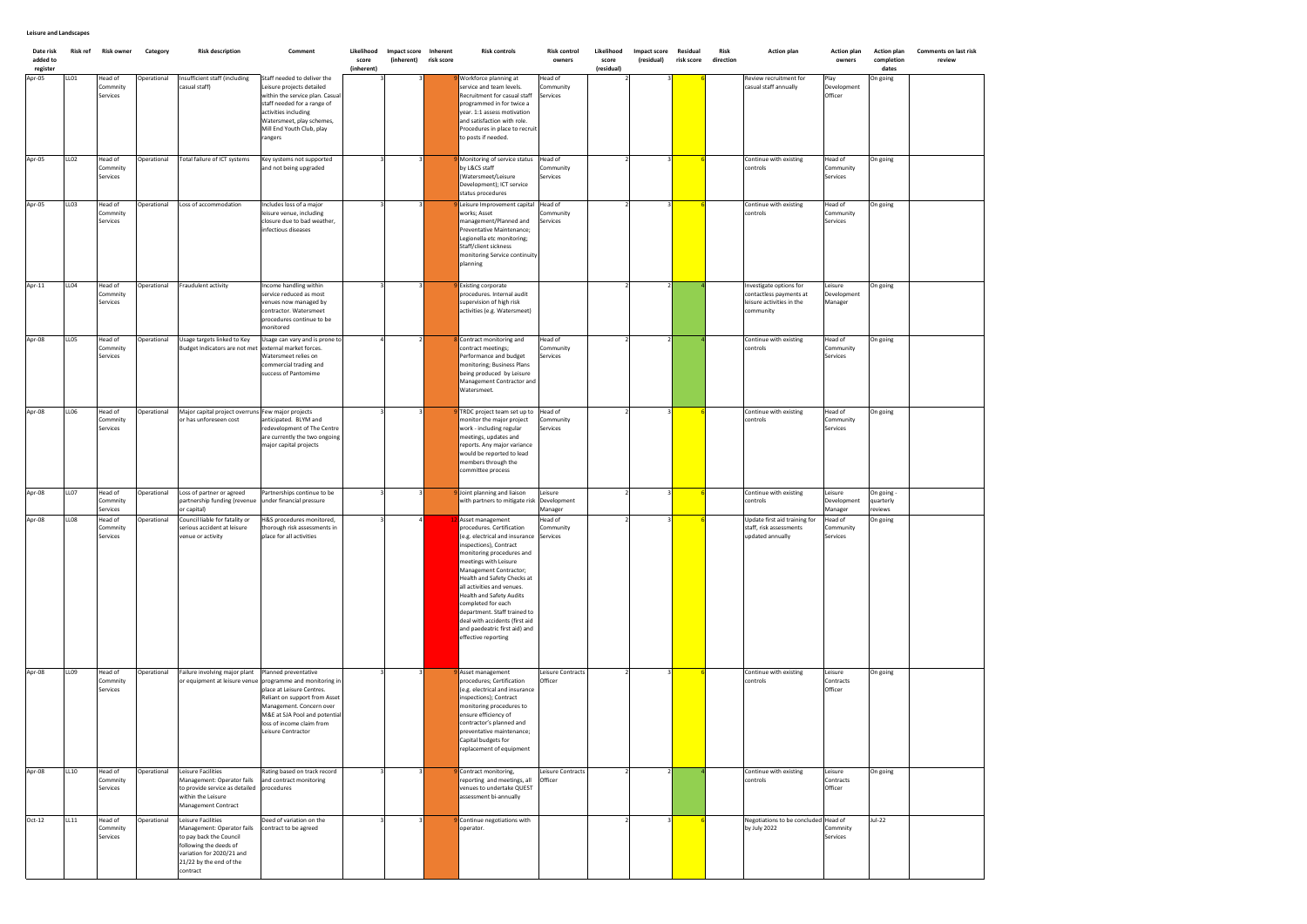| Oct-11   | LL12        | Head of<br>Commnity<br>Services  | Operational | The Council could fail to meet Continues to be a high profile<br>its legal obligations if it fails to issue<br>Safeguard children and or<br>adults at risk         |                                                                                                                                                                                 |  | Corporate safeguarding<br>policy and procedures along<br>with departmental specific<br>policies; Staff are trained in<br>Safeguarding, along with<br>other courses such as Safer<br>Recruitment and Common<br>Assessment Frameworks; All<br>staff working with vulnerable<br>children and/or adults must<br>have an enhanced Disclosure<br>and Barring Service check                                                                                                                                                                                                                        |                                                             |  |                                                                                                                             | Renew safeguarding training<br>for all staff (relevant roles<br>and casual staff) | Leisure<br>Development<br>Manager                                                                                            | On going |  |
|----------|-------------|----------------------------------|-------------|--------------------------------------------------------------------------------------------------------------------------------------------------------------------|---------------------------------------------------------------------------------------------------------------------------------------------------------------------------------|--|---------------------------------------------------------------------------------------------------------------------------------------------------------------------------------------------------------------------------------------------------------------------------------------------------------------------------------------------------------------------------------------------------------------------------------------------------------------------------------------------------------------------------------------------------------------------------------------------|-------------------------------------------------------------|--|-----------------------------------------------------------------------------------------------------------------------------|-----------------------------------------------------------------------------------|------------------------------------------------------------------------------------------------------------------------------|----------|--|
| $Oct-12$ | LL 13       | Head of<br>Commnity<br>Services  | Operational | Service fails to appoint<br>playscheme staff with<br>relevant and appropriate<br>training qualifications to meet<br>Ofsted requirements for<br>Under 8s playscheme | Service will be unable to cater<br>for children aged under 8<br>years of age, which is half of<br>the play scheme service                                                       |  | Planned recruitment weeks<br>advertised throughout the<br>year - recruitment<br>advertisments sent to<br>appropriate locations (e.g.<br>colleges, schools etc.), safer<br>recruitment processes<br>followed. Play Development<br>Officer level 3 qualified to<br>cover any gaps in service.                                                                                                                                                                                                                                                                                                 | Leisure<br>Development<br>Manager                           |  |                                                                                                                             | Continue with existing<br>controls                                                | Leisure<br>Development<br>Manager                                                                                            | On going |  |
| $Oct-12$ | LL14        | Head of<br>Commnity<br>Services  | Operational | Newly installed/refurbished<br>play/skate/gym areas fail to<br>pass post installation or<br>operational and routine<br>inspections                                 | Play/skate/gym areas will<br>remain closed until areas of<br>failure remedied                                                                                                   |  | Procurement process - all<br>equipment to be installed<br>must provide certification to Services<br>prove it meets the<br>requirement; All contractors<br>awarded contract must<br>provide business capability,<br>including references,<br>insurance, health and safety,<br>design qualifications etc;<br>Ongoing checks of the site<br>during the project build<br>process; Pre-inspection<br>assessment carried out.<br>Grounds staff qualified to<br>conduct routine and<br>operational inspections - all<br>inspections are recorded<br>electronically via The Play<br>Inspection app. | Head of<br>Community                                        |  |                                                                                                                             | Continue with existing<br>controls                                                | Head of<br>Community<br>Services                                                                                             | On going |  |
| $Oct-15$ | LL15        | Head of<br>Commnity<br>Services  | Operational | Loss of S106 funding should<br>projects not go ahead                                                                                                               | Legal implications and loss of<br>funding for local residents.<br>Poor community perception                                                                                     |  | 6 S106 funding monitored and Leisure<br>projects allocated to each<br>funding pot to be completed Manager<br>within the deadline of S106<br>agreement                                                                                                                                                                                                                                                                                                                                                                                                                                       | Development                                                 |  |                                                                                                                             | Continue with existing<br>controls                                                | Leisure<br>Development<br>Manager                                                                                            | On going |  |
| Oct-15   | LL16        | Head of<br>Commnity<br>Services  | Operational | Poor satisfaction by residents Negative impact on the<br>if agreed projects do not go<br>ahead e.g. play area<br>refurbishments                                    | Council - poor satisfaction<br>levels by the community and<br>loss of trust                                                                                                     |  | Community engagement<br>throughout the life cycle of<br>the project; Officer<br>engagement with planning<br>officers to ensure<br>requirements are being met;<br>Engagement with<br>appropriate Parish Council (if<br>applicable)                                                                                                                                                                                                                                                                                                                                                           | Projects<br>Development<br>Officer                          |  |                                                                                                                             | Continue with existing<br>controls                                                | Projects<br>Development<br>Officer                                                                                           | On going |  |
| Apr-08   | <b>LL17</b> | Head of<br>Commnity<br>Services  | Operational | Tree failure causes damage to<br>property rail<br>accident/disaster, loss of life                                                                                  | Financial, legal and negative<br>publicity implications on the<br>Council                                                                                                       |  | Proactive survey methods<br>now in place which would<br>minimise claims against the<br>authority. Rolling programme<br>of tree survey undertaken by<br>Landscape Officers                                                                                                                                                                                                                                                                                                                                                                                                                   | Principal<br>Landscape<br>Officer                           |  |                                                                                                                             | Continue with existing<br>controls                                                | Principal<br>Landscape<br>Officer                                                                                            | On going |  |
| Apr-08   | LL18        | Head of<br>Commnity<br>Services  | Operational | Successful appeal to the High<br>Court or Lands Tribunal for<br>refusal to permit works to<br>trees or TPOs                                                        | Financial, legal and negative<br>publicity implications on the<br>Council                                                                                                       |  | Adequate TPO procedures in Principal<br>place to protect TRDC.<br>Procedure developed<br>following advice from<br>Barrister                                                                                                                                                                                                                                                                                                                                                                                                                                                                 | Landscape<br>Officer                                        |  |                                                                                                                             | Continue with existing<br>controls                                                | Principal<br>Landscape<br>Officer                                                                                            | On going |  |
| Oct-20   | LL19        | Head of<br>Community<br>Services | Operational | Usage targets linked to Key<br>Budget Indicators are not met<br>due to COVID-19                                                                                    | COVID-19 restrictions will<br>have a major impact on the<br>KPIs and Pis and income<br>targets for the Leisure<br>Management Contract,<br>Watersmeet and Leisure<br>Development |  | Leisure Management<br>Contract - agreement with<br>SLM to change the profit<br>share mechanism to repay<br>back the financial settlement Venue Manager,<br>package that was agreed for Landscapes and<br>the period up to March 2021. Leisure<br>from the Arts Council was<br>secured to offset fixed<br>building running costs,<br>COVID-19 secure set up and a<br>subsidised film programme<br>from 1/10/20 - 31/3/21.                                                                                                                                                                    | Head of<br>Community<br>Services,<br>Watersmeet<br>Manager. |  | Head of<br>Community<br>Services,<br>Watersmeet<br>Venue<br>Manager,<br>Landscapes<br>and Leisure<br>Developmer<br>Manager. | Continue with controls and<br>review the ongoing situation.                       | Head of<br>Community<br>Services,<br>Watersmeet<br>Venue<br>Manager,<br>Landscapes and<br>Leisure<br>Development<br>Manager. | On going |  |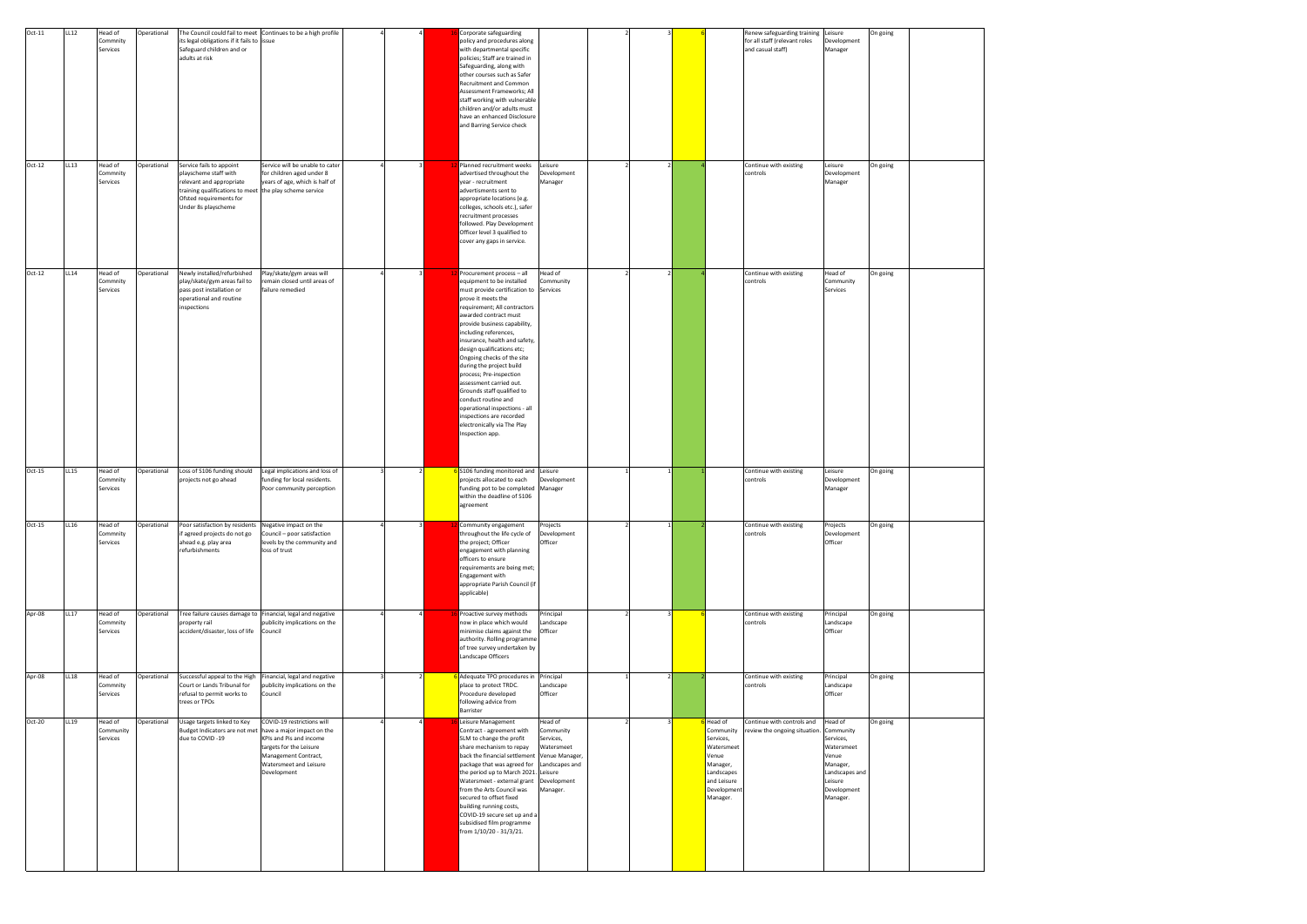| Date risk<br>added to<br>register | Risk ref    | <b>Risk owner</b>                                             | Category    | <b>Risk description</b>                                                                                                                                                                                                          | Comment                                                                                                                                                               | Likelihood<br>score<br>(inherent) | Impact score Inherent<br>(inherent) | risk score | <b>Risk controls</b>                                                                                                                                                                                                                                                                                                                    | <b>Risk control</b><br>owners              | Likelihood<br>score<br>(residual) | Impact score<br>(residual) | Residual<br>risk score | Risk<br>direction | <b>Action plan</b>                                                                                                                                                                                                                                       | Action plan<br>owners           | <b>Action plan</b><br>completion<br>dates | <b>Comments on last risk</b><br>review                                                                                                                                                                                                                |
|-----------------------------------|-------------|---------------------------------------------------------------|-------------|----------------------------------------------------------------------------------------------------------------------------------------------------------------------------------------------------------------------------------|-----------------------------------------------------------------------------------------------------------------------------------------------------------------------|-----------------------------------|-------------------------------------|------------|-----------------------------------------------------------------------------------------------------------------------------------------------------------------------------------------------------------------------------------------------------------------------------------------------------------------------------------------|--------------------------------------------|-----------------------------------|----------------------------|------------------------|-------------------|----------------------------------------------------------------------------------------------------------------------------------------------------------------------------------------------------------------------------------------------------------|---------------------------------|-------------------------------------------|-------------------------------------------------------------------------------------------------------------------------------------------------------------------------------------------------------------------------------------------------------|
| Apr-05                            | <b>PR01</b> | Head of<br>Property<br>Services                               | Operational | Short term staff absence                                                                                                                                                                                                         | Significant service disruption<br>would occur if there were<br>insufficient staff over a<br>prolonged period.                                                         |                                   |                                     |            | Good management to ensure Head of Property<br>very low staff turnover; Staff<br>training across service areas<br>enables more cover and<br>greater service resilience;<br>Priority services are<br>identified in the Service<br>Continuity Plan; Security and<br>cleaning services are<br>contracted out, so the risk sit<br>with them. | Services                                   |                                   |                            |                        |                   | Continue with existing<br>controls                                                                                                                                                                                                                       | Head of<br>Property<br>Services | Ongoing                                   | Permanent staff<br>appointments and the<br>gradual reduction in<br>contract staff will provide<br>greater stability & certainty                                                                                                                       |
| Apr-05                            | <b>PR02</b> | Head of<br>Property<br>Services                               | Operational | Total failure of ICT systems                                                                                                                                                                                                     | Some services could continue<br>without access to ICT systems<br>for a short period.                                                                                  |                                   |                                     |            | Anti-virus software and tight<br>security measures installed;<br>Disaster Recovery Plan;<br>Priority services are<br>identified in the Service<br>Continuity Plan                                                                                                                                                                       | <b>Head of Property</b><br>Services        |                                   |                            |                        |                   | Continue with existing<br>controls                                                                                                                                                                                                                       | Head of<br>Property<br>Services | Ongoing                                   |                                                                                                                                                                                                                                                       |
| Apr-05                            | <b>PR03</b> | Head of<br>Property<br>Services                               | Operational | Loss of accommodation                                                                                                                                                                                                            | Property Services could not<br>operate without access to<br>accommodation but other<br>services could operate from<br>alternative locations.                          |                                   |                                     |            | Preventative Maintenance<br>and rolling repair<br>programme; Disaster<br>Recovery Plan; Fire controls<br>and monitoring; Priority<br>services are identified in the<br>Service Continuity Plan                                                                                                                                          | <b>Head of Property</b><br><b>Services</b> |                                   |                            |                        |                   | Continue with existing<br>controls                                                                                                                                                                                                                       | Head of<br>Property<br>Services | Ongoing                                   | Greater resilience has been<br>established in light of the<br>service transformation<br>work already undertaken<br>and tested through the<br>Covid response. There is<br>now greater<br>agility/flexibility for the<br>Council to operate<br>remotely |
| Apr-11                            | <b>PR04</b> | Head of<br>Property<br>Services                               | Operational | Fraudulent activity                                                                                                                                                                                                              | Limited financial transactions.<br>Continue to operate the<br>service in line with Council<br>policies on Money Laundering<br>& Anti-Fraud and Corruption<br>Strategy |                                   |                                     |            | Procedures are in place and<br>regularly audited                                                                                                                                                                                                                                                                                        | <b>Head of Property</b><br>Services        |                                   |                            |                        |                   | Continue with existing<br>controls                                                                                                                                                                                                                       | Head of<br>Property<br>Services | Ongoing                                   |                                                                                                                                                                                                                                                       |
| Apr-05                            | <b>PR05</b> | Facilities<br>Manager                                         | Operational | Failure of Royal Mail to<br>deliver or collect mail                                                                                                                                                                              | Failure of the Royal Mail<br>service for a significant period<br>of time would significantly<br>disrupt services                                                      |                                   |                                     |            | 4 Option of collecting mail<br>from Sorting Office and/or<br>delivering mail to local post<br>office                                                                                                                                                                                                                                    | <b>Facilities</b><br>Manager               |                                   |                            |                        |                   | Continue with existing<br>controls                                                                                                                                                                                                                       | Facilities<br>Manager           | Ongoing                                   |                                                                                                                                                                                                                                                       |
| Oct-21                            | <b>PR06</b> | Head of<br>Property<br>Services                               | Operational | Succession planning of Single<br>Points of Failure roles<br>identified                                                                                                                                                           | Loss of key individuals within<br>the team either through long<br>term ill-health or permanently<br>through retirement/departure                                      |                                   |                                     |            | Data capture & process<br>mapping to ensure that key<br>data sets/information is<br>recorded and accessible.<br>Knowledge of roles &<br>responsibilities are shared<br>amongst the Team                                                                                                                                                 | <b>Head of Property</b><br>Services        |                                   |                            |                        |                   | Ensure adoption and<br>implementation of Property<br>Management System and<br>data capture.<br>Develop and document<br>process/procedure notes<br>from distribution amongst<br>the Team                                                                  | Head of<br>Property<br>Services | Ongoing                                   |                                                                                                                                                                                                                                                       |
| Oct-21                            | <b>PR08</b> | Head of<br>Property<br>Services                               | Operational | Failure to meet or satisfy<br>statutory compliance<br>obligations/legislative<br>requirements in relation to<br>health & safety matters (e.g.<br>legionella, electrical, gas<br>safety, asbestos management,<br>fire risk, etc.) | Changes to legislation or a<br>failure of components/assets<br>that no longer meet minimum<br>statutory compliance levels                                             |                                   |                                     |            | Contracts for statutory<br>compliance testing are up to Manager<br>date and non-compliance<br>ssues are actioned<br>mmediately.<br>Service is actively horizon-<br>scanning for emerging<br>legislative issues and assets<br>are well maintained.                                                                                       | <b>Facilities</b>                          |                                   |                            |                        |                   | Statutory compliance is pro-<br>actively monitored by the<br>service and independent<br>contractors support<br>identification and<br>rectification of any identify<br>compliance issues.<br>Contract<br>renewals/extensions are<br>actioned in good time | Head of<br>Property<br>Services | Ongoing                                   |                                                                                                                                                                                                                                                       |
| $Jan-21$                          | ST06        | Director of<br>Community<br>and<br>Environment<br>al Services | Strategic   | Failure to deliver the Property See Strategic Risk Register<br><b>Investment Strategy</b>                                                                                                                                        |                                                                                                                                                                       |                                   |                                     |            |                                                                                                                                                                                                                                                                                                                                         |                                            |                                   |                            |                        |                   |                                                                                                                                                                                                                                                          |                                 |                                           |                                                                                                                                                                                                                                                       |

# **Property Services**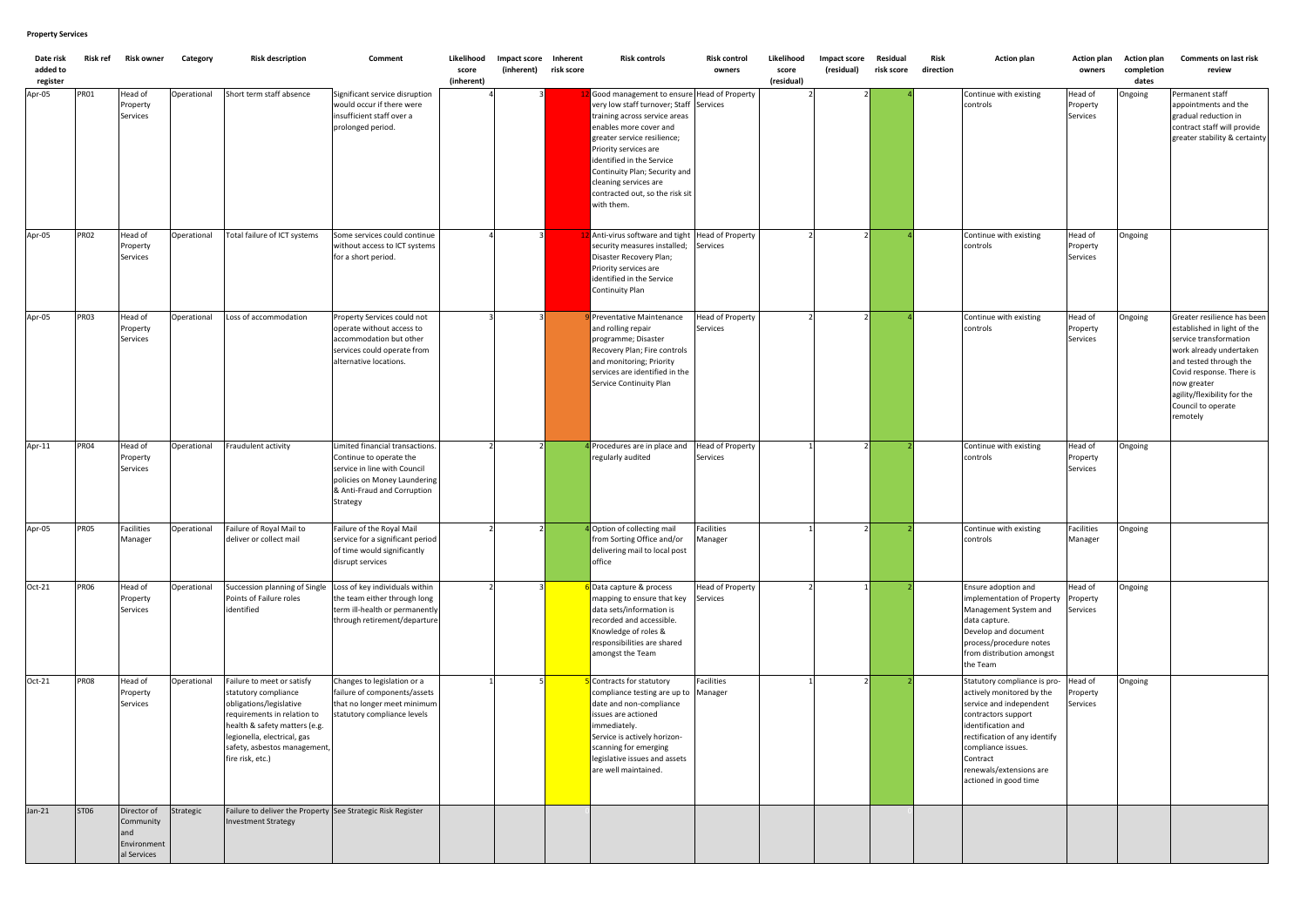### **Action plan Comments on last risk review**

| Date risk<br>added to<br>register | Risk ref    | Risk owner                        | Category    | <b>Risk description</b>                                                                                                                                                                                                                  | Comment                                                                                                                                                                                    | Likelihood<br>score<br>(inherent) | Impact score Inherent<br>(inherent) | risk score | <b>Risk controls</b>                                                                                                                                                                                                                                                                                                                                                                                                          | <b>Risk control</b><br>owners                         | Likelihood<br>score<br>(residual) | <b>Impact score</b><br>(residual) | Residual<br>risk score | Risk<br>direction | <b>Action plan</b>                                                                                                                                                                                          | <b>Action plan</b><br>owners                                      | <b>Action plan</b><br>completion<br>dates | Comment<br>re                                  |
|-----------------------------------|-------------|-----------------------------------|-------------|------------------------------------------------------------------------------------------------------------------------------------------------------------------------------------------------------------------------------------------|--------------------------------------------------------------------------------------------------------------------------------------------------------------------------------------------|-----------------------------------|-------------------------------------|------------|-------------------------------------------------------------------------------------------------------------------------------------------------------------------------------------------------------------------------------------------------------------------------------------------------------------------------------------------------------------------------------------------------------------------------------|-------------------------------------------------------|-----------------------------------|-----------------------------------|------------------------|-------------------|-------------------------------------------------------------------------------------------------------------------------------------------------------------------------------------------------------------|-------------------------------------------------------------------|-------------------------------------------|------------------------------------------------|
| Apr-05                            | <b>RS01</b> | Head of<br>Regulatory<br>Services | Operational | Insufficient staff                                                                                                                                                                                                                       | New and existing corporate<br>projects cannot all be<br>supported without increased<br>staff resources                                                                                     |                                   |                                     |            | Cross departmental working;<br>Service continuity plan to<br>prioritise service delivery;<br>Keep job descriptions and<br>person specifications up to<br>date to reflect the<br>requirements of the posts;<br>Monitor market forces for<br>specialist pots and bid to<br>compete where necessary;<br>Staff training including HR<br>programmes for Mental<br>Health awareness                                                 | Head of<br>Regulatory<br>Services                     |                                   |                                   |                        |                   | Continue with shared<br>working arrangements with<br>neighbouring authorities;<br>Cross-training of staff where<br>qualifications and<br>requirements allow; Staff<br>secondments with other<br>departments | Head of<br>Regulatory<br>Services                                 | Ongoing                                   | Continued u<br>on secondm<br><b>CSC Academ</b> |
| Apr-05                            | RSG02       | Head of<br>Regulatory<br>Services | Operational | Total failure of ICT systems                                                                                                                                                                                                             | Delays in implementation of<br>new software resulting in<br>inefficiencies and affecting<br>service levels                                                                                 |                                   |                                     |            | <b>Corporate Business</b><br>Continuity Plan, Service<br>Continuity Plan and Disaster<br>Recovery contract, logging of<br>ICT service calls                                                                                                                                                                                                                                                                                   | Head of<br>Regulatory<br>Services                     |                                   |                                   |                        |                   | Continue with existing<br>controls                                                                                                                                                                          | Head of<br>Regulatory<br>Services                                 | Ongoing                                   | Service Cont<br>reviewed an                    |
| Apr-05                            | <b>RS03</b> | Head of<br>Regulatory<br>Services | Operational | Loss of accommodation                                                                                                                                                                                                                    | Could impact on service<br>provision                                                                                                                                                       |                                   |                                     |            | BCP and SCP are tested<br>annually; Disaster Recovery<br>contract includes alternative<br>accommodation                                                                                                                                                                                                                                                                                                                       | Head of<br>Regulatory<br>Services                     |                                   |                                   |                        |                   | Continue with existing<br>controls                                                                                                                                                                          | Head of<br>Regulatory<br>Services                                 | Ongoing                                   | Service Cont<br>reviewed an                    |
| Apr-11                            | <b>RS04</b> | Head of<br>Regulatory<br>Services | Operational | Fraudulent activity                                                                                                                                                                                                                      | Fraud by officers, relating<br>either to income, expenditure<br>or stock. Potential through<br>misreporting of income                                                                      |                                   |                                     |            | Risk limited to isolated areas<br>of the service, with limited<br>staff having an overview.<br>Scrutiny from senior<br>management and service<br>transparency.                                                                                                                                                                                                                                                                | Head of<br>Regulatory<br>Services                     |                                   |                                   |                        |                   | Continue with existing<br>controls                                                                                                                                                                          | Head of<br>Regulatory<br>Services                                 | Ongoing                                   |                                                |
| Oct-15                            | <b>RS05</b> | Head of<br>Regulatory<br>Services | Operational | The parking programme may<br>not be completed in full, due<br>to resourcing and the<br>consultative and iterative<br>nature of the legal process for<br>introducing parking<br>restrictions and limited<br>resources within the Council. | Number of competing<br>priorities for the service.                                                                                                                                         |                                   |                                     |            | Annual agreement of Parking Head of<br>Programme priorities by<br>Members, monitoring the<br>Parking Programme,<br>monitoring of budget and<br>rephasing as appropriate,<br>early consultation with Ward<br>members and residents                                                                                                                                                                                             | Regulatory<br>Services/Senior<br>Transport<br>Planner |                                   |                                   |                        |                   | Continue with existing<br>controls                                                                                                                                                                          | Head of<br>Regulatory<br>Services/Seni<br>or Transport<br>Planner | Ongoing                                   | <b>Additional st</b><br>secured                |
| Oct-16                            | <b>RS06</b> | Head of<br>Regulatory<br>Services | Operational | Increase in workloads/major<br>planning applications<br>submitted                                                                                                                                                                        | Current indicators show<br>continuation of high<br>application numbers and<br>continued complexity of major<br>applications including those<br>coming forward at pre<br>application stage. |                                   |                                     |            | Monitoring of workloads and Head of<br>indications as to future<br>submissions according to<br>market signals; changes to<br>policy background and<br>information from developers<br>as to upcoming projects;<br>Review of resources and<br>recruitment/training as<br>appropriate to provide<br>flexibility to deal with<br>anticipated workload; Staff<br>development to take on<br>increased/additional<br>responsibility. | Regulatory<br>Services                                |                                   |                                   |                        |                   | Continue with existing<br>controls                                                                                                                                                                          | Head of<br>Regulatory<br>Services                                 | Ongoing                                   |                                                |
| Oct-15                            | <b>RS07</b> | Head of<br>Regulatory<br>Services | Operational | Local Planning Authority<br>placed in special measures<br>allowing applicants to submit<br>applications directly to<br>Secretary of State.                                                                                               | Planning application<br>performance is currently<br>significantly above thresholds<br>for designation; New<br>thresholds introduced for<br>appeal decisions                                |                                   |                                     |            | Monitoring of workloads and Head of<br>capacity to deal with these;<br>Communication with<br>applicants to agree<br>extensions to time limit in<br>appropriate cases; Training<br>for officers and Councillors as<br>to determination of<br>applications and justified<br>reasons for refusal of<br>permission.                                                                                                               | Regulatory<br>Services                                |                                   |                                   |                        |                   | Continue with existing<br>controls                                                                                                                                                                          | Head of<br>Regulatory<br>Services                                 | Ongoing                                   |                                                |
| Oct-15                            | <b>RS08</b> | Head of<br>Regulatory<br>Services | Operational | Disruption to services during<br>transfer of part of Local Land<br>Charges functions to Land<br>Registry                                                                                                                                 |                                                                                                                                                                                            |                                   |                                     |            | Staff resilience; Deadline for<br>transfer not yet known -<br>expected prior to 2020; early Services<br>identification of resource to<br>cleanse the existing data;<br>data cleansing incorporated<br>into existing resource.                                                                                                                                                                                                 | Head of<br>Regulatory                                 |                                   |                                   |                        |                   | Continue with existing<br>controls                                                                                                                                                                          | Head of<br>Regulatory<br>Services                                 | Ongoing                                   |                                                |

| Ongoing | Continued use of CSC staff              |
|---------|-----------------------------------------|
|         | on secondments from the                 |
|         | CSC Academy                             |
|         |                                         |
|         |                                         |
|         |                                         |
|         |                                         |
|         |                                         |
|         |                                         |
|         |                                         |
|         |                                         |
|         |                                         |
|         |                                         |
| Ongoing | Service Continuity Plan                 |
|         | reviewed and updated                    |
|         |                                         |
|         |                                         |
|         |                                         |
| Ongoing | Service Continuity Plan                 |
|         | reviewed and updated                    |
|         |                                         |
|         |                                         |
|         |                                         |
| Ongoing |                                         |
|         |                                         |
|         |                                         |
|         |                                         |
|         |                                         |
| Ongoing | Additional staffing resource<br>secured |
|         |                                         |
|         |                                         |
|         |                                         |
|         |                                         |
|         |                                         |
|         |                                         |
|         |                                         |
| Ongoing |                                         |
|         |                                         |
|         |                                         |
|         |                                         |
|         |                                         |
|         |                                         |
|         |                                         |
|         |                                         |
|         |                                         |
|         |                                         |
|         |                                         |
|         |                                         |
|         |                                         |
|         |                                         |
| Ongoing |                                         |
|         |                                         |
|         |                                         |
|         |                                         |
|         |                                         |
|         |                                         |
|         |                                         |
|         |                                         |
|         |                                         |
|         |                                         |
| Ongoing |                                         |
|         |                                         |
|         |                                         |
|         |                                         |
|         |                                         |
|         |                                         |
|         |                                         |
|         |                                         |

### **Regulatory Services**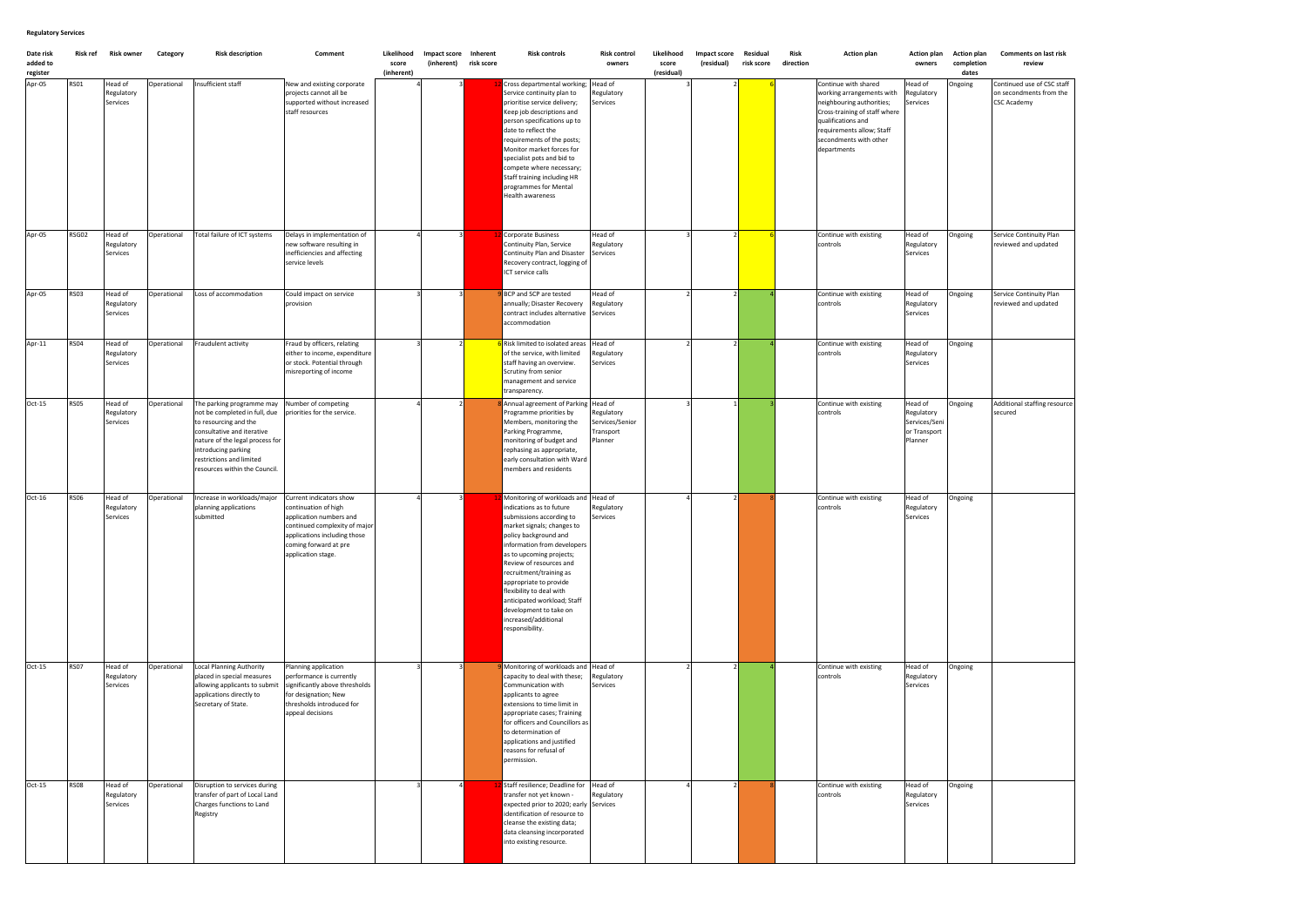| Ongoing | October 2019 reviewed.<br>DM restructure involving<br>lowering job entry<br>requirments for planners.<br>New resource in Transport<br>and Parking Projects.<br>Improved processes and<br>procdures in L&P to assist<br>with successsion planning.<br>Continued encouragement<br>to attend relevant training<br>courses. |
|---------|-------------------------------------------------------------------------------------------------------------------------------------------------------------------------------------------------------------------------------------------------------------------------------------------------------------------------|
| Ongoing | 1 year secondment for GIS<br>Officer from September<br>2021                                                                                                                                                                                                                                                             |
| Ongoing |                                                                                                                                                                                                                                                                                                                         |
| Ongoing |                                                                                                                                                                                                                                                                                                                         |
| Ongoing |                                                                                                                                                                                                                                                                                                                         |
| Ongoing |                                                                                                                                                                                                                                                                                                                         |
| Ongoing |                                                                                                                                                                                                                                                                                                                         |
| Ongoing |                                                                                                                                                                                                                                                                                                                         |

| Oct-16   | <b>RS09</b> | Head of<br>Regulatory<br>Services | Operational | Insufficient staff and<br>inadequate skills set and loss<br>of key staff                                                                 | New and existing<br>departmental projects cannot<br>all be supported, and service<br>levels maintained, without<br>increased and appropriately<br>trained staff resources.<br>Existing services cannot be<br>maintained without<br>experienced and<br>knowledgeable staff. |  | Praise and incentives to<br>recruit and retain existing<br>staff ie market factors, long<br>service awards; Cross<br>departmental working;<br>Service continuity plan to<br>prioritise service delivery;<br>Keep job descriptions and<br>person specifications up to<br>date to reflect the<br>requirements of the posts;<br>Monitor market forces for<br>specialist pots and bid to<br>compete where necessary;<br>Staff training including HR<br>programmes for Mental<br>Health awareness; Use of<br>agency staff if required | Head of<br>Regulatory<br>Services                                        |  |          | Early over recruitment in<br>services where expected<br>increase in workloads,<br>consideration of reduction in<br>entry level requirements for<br>new roles, shared services<br>with other Local Authorities<br>to be investigated, effective<br>management of staff with<br>praise and reward (ie team<br>building days), consider<br>additional incentives to retain<br>staff, formation of a Planning<br>Academy with 'grow your<br>own' planners | Head of<br>Regulatory<br>Services  | Ongoing | October 2019 reviewed.<br>DM restructure involving<br>lowering job entry<br>requirments for planners.<br>New resource in Transport<br>and Parking Projects.<br>Improved processes and<br>procdures in L&P to assist<br>with successsion planning.<br>Continued encouragement<br>to attend relevant training<br>courses. |
|----------|-------------|-----------------------------------|-------------|------------------------------------------------------------------------------------------------------------------------------------------|----------------------------------------------------------------------------------------------------------------------------------------------------------------------------------------------------------------------------------------------------------------------------|--|----------------------------------------------------------------------------------------------------------------------------------------------------------------------------------------------------------------------------------------------------------------------------------------------------------------------------------------------------------------------------------------------------------------------------------------------------------------------------------------------------------------------------------|--------------------------------------------------------------------------|--|----------|-------------------------------------------------------------------------------------------------------------------------------------------------------------------------------------------------------------------------------------------------------------------------------------------------------------------------------------------------------------------------------------------------------------------------------------------------------|------------------------------------|---------|-------------------------------------------------------------------------------------------------------------------------------------------------------------------------------------------------------------------------------------------------------------------------------------------------------------------------|
| Oct-16   | <b>RS10</b> | Head of<br>Regulatory<br>Services | Operational | Inaccuracy of appropriate<br>data/records                                                                                                | Particularly affecting property<br>information on Uniform and<br>ArcMap software.                                                                                                                                                                                          |  | Staff training, liaison with IT<br>and other departments                                                                                                                                                                                                                                                                                                                                                                                                                                                                         | Head of<br>Regulatory<br>Services                                        |  | upgrades | Early liaison and testing with<br>service users of any IT                                                                                                                                                                                                                                                                                                                                                                                             | Head of<br>Regulatory<br>Services  | Ongoing | 1 year secondment for GIS<br>Officer from September<br>2021                                                                                                                                                                                                                                                             |
| $Oct-16$ | <b>RS11</b> | Head of<br>Regulatory<br>Services | Operational | Failure to agree measures to<br>neet the parking deficit                                                                                 | A Parking Services Review<br>continues including<br>formulation of a Parking<br>Strategy                                                                                                                                                                                   |  | Identification of new parking<br>measures, review of existing<br>schemes, formulation of a<br>parking Strategy, early<br>involvement of Lead Member<br>to discuss measures in<br>advance of Committee,<br>external consultants<br>reviewing proposals,<br>consideration of new costs as<br>part of early review of<br>measures, publicity of the<br>new measures in advance of<br>their implementation, wider<br>review of displacement<br>parking to be considered.                                                             | Head of<br>Regulatory<br>Services                                        |  |          | Finance Officers and<br>Members aware of the<br>existing budget deficit and<br>measures proposed to close<br>the deficit, close monitoring<br>of budgets, continued<br>identificaiton of new<br>schemes to generate<br>increased revenue to cover<br>service costs.                                                                                                                                                                                   | Head of<br>Regulatory<br>Services  | Ongoing |                                                                                                                                                                                                                                                                                                                         |
| $Oct-15$ | <b>RS12</b> | Head of<br>Regulatory<br>Services | Operational | Near term Air Quality Action<br>Plans not progressed                                                                                     | Failure in obtaining grant<br>funding for projects from<br><b>DEFRA</b>                                                                                                                                                                                                    |  | Monitoring of funding;<br>Management of situation by<br>external service provider                                                                                                                                                                                                                                                                                                                                                                                                                                                | Head of<br>Regulatory<br>Services                                        |  |          | Review of air quality projects<br>by EH (WBC)                                                                                                                                                                                                                                                                                                                                                                                                         | Commercial<br>Standards<br>Manager | Ongoing |                                                                                                                                                                                                                                                                                                                         |
| Oct-15   | <b>RS13</b> | Head of<br>Regulatory<br>Services | Operational | Long term Air Quality Action<br>Plans not progressed                                                                                     | To a large extent these are yet<br>to be devised and TRDC await<br>the next iteration of the<br>national strategy to inform<br>upon what might be<br>attempted. Actions will rely<br>upon DEFRA funding to<br>proceed                                                      |  | Monitoring of the national<br>situation and any<br>requirements delegated to<br>the local authority,<br>monitoring of funding,<br>management of situation by<br>Commercial Standards<br>Manager                                                                                                                                                                                                                                                                                                                                  |                                                                          |  |          | Review of air quality projects<br>by EH (WBC)                                                                                                                                                                                                                                                                                                                                                                                                         | Commercial<br>Standards<br>Manager | Ongoing |                                                                                                                                                                                                                                                                                                                         |
| Oct-18   | <b>RS14</b> | Head of<br>Regulatory<br>Services | Operational | Local Authority placed in<br>special measures for<br>Gazetteer should we fall<br>constantly below National<br>Standard.                  | Performance is generally<br>above threshold but some<br>issues with areas of matching<br>due to levels of resource and<br>authority wide records.                                                                                                                          |  | Increased awareness by staff,<br>staff training and resilience<br>on the process, sharing of<br>existing relevant Council<br>records with the team to<br>assist ie business rate data                                                                                                                                                                                                                                                                                                                                            | Head of<br>Regulatory<br>Services/Senior<br>Land and<br>Property Officer |  | controls | Continue with existing                                                                                                                                                                                                                                                                                                                                                                                                                                | Head of<br>Regulatory<br>Services  | Ongoing |                                                                                                                                                                                                                                                                                                                         |
| Oct-19   | <b>RS15</b> | Head of<br>Regulatory<br>Services | Operational | Failure of the parking service<br>provider, Hertsmere BC, to<br>provide the service, including<br>insufficient CEOS                      | Service is specified in the SLA<br>and associated documents.<br>There appears to be a general<br>shortage of CEOs - temporary<br>staff currrently in TRDC roles.                                                                                                           |  | KPIS are monitored. Regular<br>review meetings are held.<br>Quarterly reports are<br>provided. CEO recruitment is<br>a standing item at meetings.                                                                                                                                                                                                                                                                                                                                                                                | Head of<br>Regulatory<br>Services                                        |  |          | Continue with existing<br>controls. Sharing' of CEOs<br>between TRDC and HBC if<br>required. Continue to review<br>CEO recruitment.                                                                                                                                                                                                                                                                                                                   | Head of<br>Regulatory<br>Services  | Ongoing |                                                                                                                                                                                                                                                                                                                         |
| Oct-19   | <b>RS16</b> | Head of<br>Regulatory<br>Services | Operational | Failure of EH commerical<br>service provider, Watford BC,<br>to provide the service in a<br>professional, efficient and<br>timely manner | Service is specified in the<br>Change of Control Notice and<br>associated documents.                                                                                                                                                                                       |  | PIs are monitored, regular<br>review meetings are held.                                                                                                                                                                                                                                                                                                                                                                                                                                                                          |                                                                          |  | controls | Continue with existing                                                                                                                                                                                                                                                                                                                                                                                                                                | Head of<br>Regulatory<br>Services  | Ongoing |                                                                                                                                                                                                                                                                                                                         |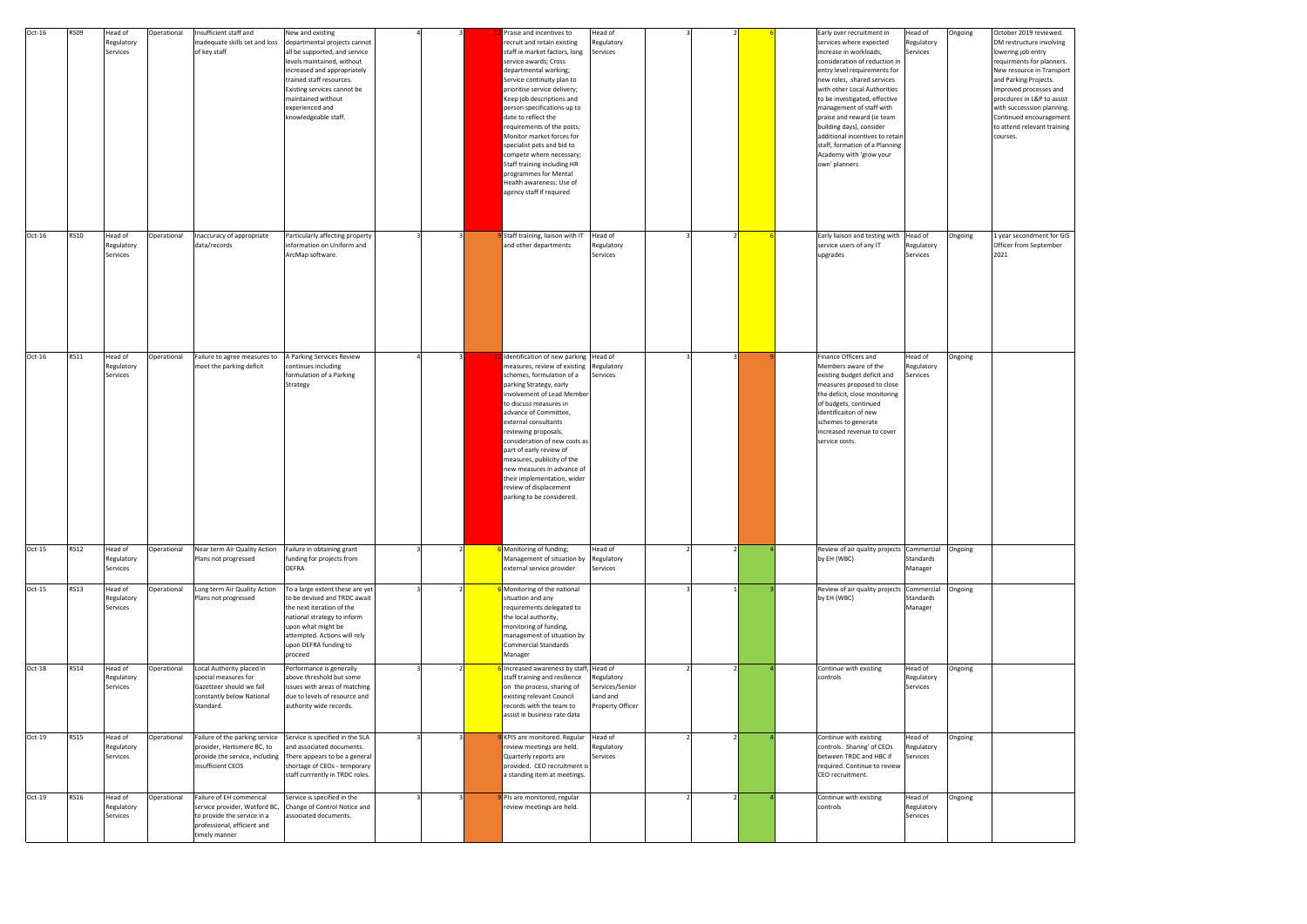| Mar-20 | <b>RS17</b> | Head of<br>Regulatory<br>Services | Operational | Failure to<br>renegotiate/renew/seek<br>alternative provider of<br>contracts due to expire ie IT<br>software, parking<br>enforcement                                                                | Contracts held by Head of<br>Regulatory Services include<br>responsibility for corporate IT<br>IDOX software plus service<br>contract for parking<br>enforcement service. |  | Contracts are monitored and Head of<br>reviewed and there is early<br>investigation of options when Services<br>contract is due to expire.                                                                                                                                                                                                                  | Regulatory                        |  |  | Continue with existing<br>controls                                                                                                                                                                                                                                                                 | Head of<br>Regulatory<br>Services | Ongoing |
|--------|-------------|-----------------------------------|-------------|-----------------------------------------------------------------------------------------------------------------------------------------------------------------------------------------------------|---------------------------------------------------------------------------------------------------------------------------------------------------------------------------|--|-------------------------------------------------------------------------------------------------------------------------------------------------------------------------------------------------------------------------------------------------------------------------------------------------------------------------------------------------------------|-----------------------------------|--|--|----------------------------------------------------------------------------------------------------------------------------------------------------------------------------------------------------------------------------------------------------------------------------------------------------|-----------------------------------|---------|
| Oct-20 | <b>RS18</b> | Head of<br>Regulatory<br>Services | Operational | Failure to renew SLA with<br>Hertfordshire Building Control, requirement and is currently<br>which would result in TRDC no provided by Hertfordshire<br>longer having a Building<br>Control service | Service is a statutory<br><b>Building Control following</b><br>completion of an SLA in 2016<br>by seven Local Authorities<br>(increased to 8 in 2020).                    |  | Contract renewal will be<br>investigated from one year<br>prior to expiry. Whislt<br>currently due to expire in<br>August 2021, agreement is in<br>place for this to be extended<br>to August 2022. Once it is<br>known that the SLA will not<br>be renewed, will be<br>necessary to recruit this<br>department or procure an<br>alternative delivery model | Head of<br>Regulatory<br>Services |  |  | Given the reason HBC deliver Head of<br>our service is in part due to<br>the difficulty in recruiting and Services<br>retaining Building Control<br>Surveyors, should the SLA not<br>be renewed we would likely<br>need to procure an<br>alternative delivery model for<br>this statutory service. | Regulatory                        | Ongoing |

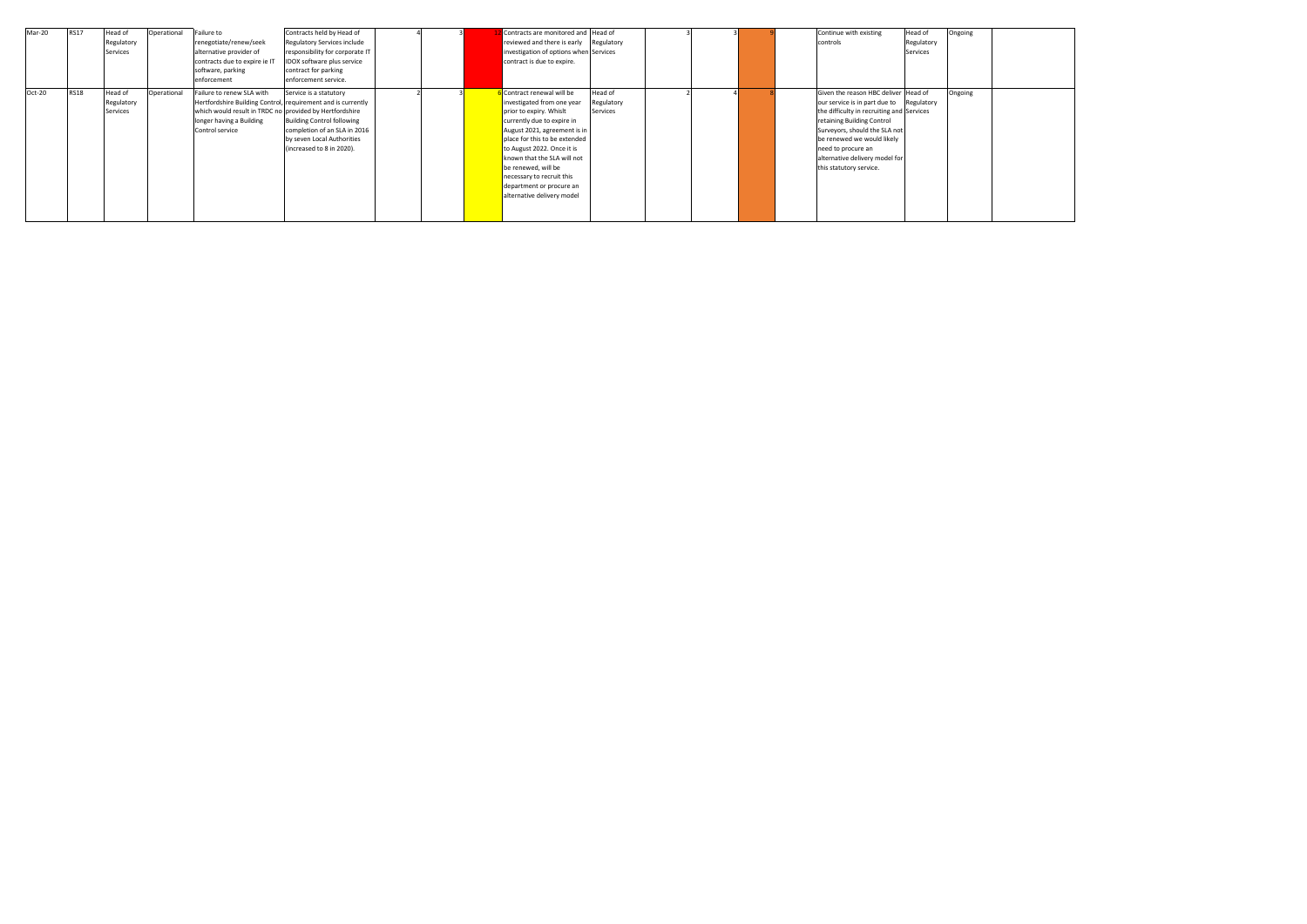| Date risk            | Risk ref    | <b>Risk owner</b>       | Category | <b>Risk description</b>      | Comment                                                                                                 | Likelihood          | <b>Impact score</b> | Inherent   | <b>Risk controls</b>                                                                                                                                                                                      | <b>Risk control</b>           | Likelihood          | Impact score | <b>Residual</b> | Risk      | <b>Action plan</b>                | <b>Action plan</b>                       | <b>Action plan</b>  | <b>Comments on last risk</b> |
|----------------------|-------------|-------------------------|----------|------------------------------|---------------------------------------------------------------------------------------------------------|---------------------|---------------------|------------|-----------------------------------------------------------------------------------------------------------------------------------------------------------------------------------------------------------|-------------------------------|---------------------|--------------|-----------------|-----------|-----------------------------------|------------------------------------------|---------------------|------------------------------|
| added to<br>register |             |                         |          |                              |                                                                                                         | score<br>(inherent) | (inherent)          | risk score |                                                                                                                                                                                                           | owners                        | score<br>(residual) | (residual)   | risk score      | direction |                                   | owners                                   | completion<br>dates | review                       |
| Apr-05               | <b>RB01</b> | Head of R&B Operational |          | Insufficient staff           | Significant service disruption<br>would occur if there were<br>insufficient staff.                      |                     |                     |            | Good management of staff to Head of<br>ensure low turnover; staff<br>training across service areas Benefits<br>enables more cover; Priority<br>services are identified in the<br>Service Continuity Plan. | Revenues &                    |                     |              |                 |           | Continue with current<br>controls | Head of<br>Revenues &<br><b>Benefits</b> | Ongoing             |                              |
| Apr-05               | <b>RB02</b> | Head of R&B Operational |          | Total failure of ICT systems | None of the services could<br>continue without access to ICT<br>systems                                 |                     |                     |            | 12 Anti-virus software and tight   Head of<br>security measures installed;<br>Disaster Recovery Plan;<br>Priority services are<br>identified in the Service<br><b>Continuity Plan</b>                     | Revenues &<br><b>Benefits</b> |                     |              |                 |           | Continue with current<br>controls | Head of<br>Revenues &<br><b>Benefits</b> | Ongoing             |                              |
| Apr-05               | <b>RB03</b> | Head of R&B Operational |          | Loss of accommodation        | Some services could operate<br>from alternative locations.                                              |                     |                     |            | Remote access to ICT services Head of<br>in place                                                                                                                                                         | Revenues &<br><b>Benefits</b> |                     |              |                 |           | Continue with current<br>controls | Head of<br>Revenues &<br><b>Benefits</b> | Ongoing             |                              |
| Apr-11               | <b>RB04</b> | Head of R&B Operational |          | Fraudulent activity          | The Council experiences loss<br>of resources as a result of a<br>mistake, misadministration or<br>fraud |                     |                     |            | 6 Effective financial procedure   Head of<br>rules, internal audit review<br>and fraud prevention.<br>Reconcilliations carried out.                                                                       | Revenues &<br><b>Benefits</b> |                     |              |                 |           | Continue with current<br>controls | Head of<br>Revenues &<br><b>Benefits</b> | Ongoing             |                              |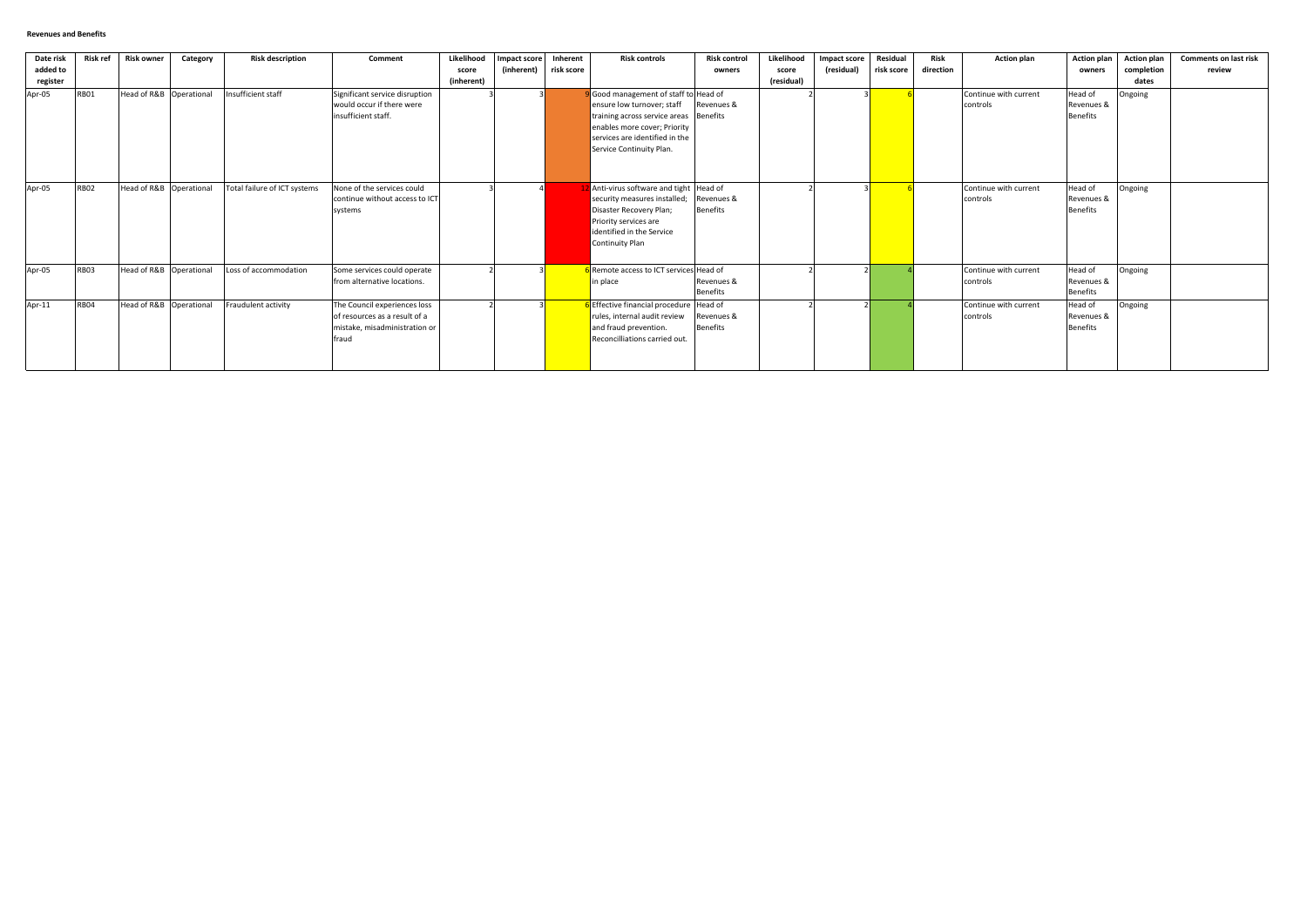| Date risk<br>added to | Risk ref    | <b>Risk owner</b>                                                      | Category  | <b>Risk description</b>                                                                                                              | Comment                                                                                                                                                                                                                                                                                                 | Likelihood<br>score<br>(inherent) | <b>Impact score</b><br>(inherent) | Inherent<br>risk score | <b>Risk controls</b>                                                                                                                                                                                                                                                                                                                                                                                                                                                                                                                                      | <b>Risk control</b><br>owners        | Likelihood<br>score<br>(residual) | Impact score<br>(residual) | Residual<br>risk score | Risk<br>direction | <b>Action plan</b>                                                                                                                                                                                                                                                                                                                                                                                              | <b>Action plan</b><br>owners                                        | <b>Action plan</b><br>completion<br>dates | Comments on last risk review                                                                                                                                                                                                                                                                                                                                                                                                                                                        |
|-----------------------|-------------|------------------------------------------------------------------------|-----------|--------------------------------------------------------------------------------------------------------------------------------------|---------------------------------------------------------------------------------------------------------------------------------------------------------------------------------------------------------------------------------------------------------------------------------------------------------|-----------------------------------|-----------------------------------|------------------------|-----------------------------------------------------------------------------------------------------------------------------------------------------------------------------------------------------------------------------------------------------------------------------------------------------------------------------------------------------------------------------------------------------------------------------------------------------------------------------------------------------------------------------------------------------------|--------------------------------------|-----------------------------------|----------------------------|------------------------|-------------------|-----------------------------------------------------------------------------------------------------------------------------------------------------------------------------------------------------------------------------------------------------------------------------------------------------------------------------------------------------------------------------------------------------------------|---------------------------------------------------------------------|-------------------------------------------|-------------------------------------------------------------------------------------------------------------------------------------------------------------------------------------------------------------------------------------------------------------------------------------------------------------------------------------------------------------------------------------------------------------------------------------------------------------------------------------|
| register<br>$Jan-21$  | ST01        | Head of Planning Strategic<br>Policy                                   |           | Failure to achieve the target<br>of nett additional homes                                                                            |                                                                                                                                                                                                                                                                                                         |                                   |                                   |                        | Local Development Scheme. Local Plan Sub-<br>Committee. To get the Local Plan adopted in 2023 Policy                                                                                                                                                                                                                                                                                                                                                                                                                                                      | Head of Planning                     |                                   |                            |                        | $\Rightarrow$     | Local Plan Sub-Committee, Policy and<br>Resources Committee and full Council have to Planning Policy<br>agree Regulation 18, 19 and submission of the<br>Local Plan in accordance with the Local<br>Development Scheme                                                                                                                                                                                          | Head of                                                             | Dec-23                                    | Reg. 18 consultation undertaken and<br>number of representations received<br>means that Reg 19 stage likely to be<br>delayed until Q4 of 2022. LDS will be<br>updated once all responses have been<br>considered by Officers and LPSC.                                                                                                                                                                                                                                              |
| Apr-08                | <b>ST02</b> | Head of<br>Community<br>Partnerships                                   | Strategic | Failure to achieve Community<br>Safety targets                                                                                       |                                                                                                                                                                                                                                                                                                         |                                   |                                   |                        | Quarterly performance reports to Community<br>Safety Board and Co-ordination Group; 6 monthly Community<br>reports to Members via MIB; Briefings with<br>Leader and Lead Member; Participation in<br>Families First, Adults with Complex Needs,<br>Offender Management Group, South West Herts<br>Youth Action Panel, Domestic Abuse Partnership<br>Board and ASB Action Group; Equality impact<br>monitored; Strategy overall is on target; Where<br>individual targets not met new action plans have<br>been put in place and targets revised annually. | Head of<br>Partnerships              |                                   |                            |                        | ⇨                 | Continue to develop joint funding bids for<br>projects and bid to PCC funds for larger<br>projects once a year; Community Safety Board Partnerships<br>to review funding position of successful<br>project and alternative funding strategies to<br>be explored                                                                                                                                                 | lead of<br>ommunity                                                 | Ongoing                                   | Impact and likelihood scores have not<br>changed since last review. Action Plan<br>has been updated                                                                                                                                                                                                                                                                                                                                                                                 |
| $Jan-21$              | <b>ST03</b> | Head of<br>Community<br>Partnerships                                   | Strategic | Failure to make progress on<br>the Climate Change Strategy<br>and action plan                                                        |                                                                                                                                                                                                                                                                                                         |                                   |                                   |                        | Permanent staff recruited and in post. Strategy<br>and Action plan agreed.                                                                                                                                                                                                                                                                                                                                                                                                                                                                                | Head of<br>Community<br>Partnerships |                                   |                            |                        | $\Rightarrow$     | Ensure the action plan is delivered and<br>monitored regularly. BI annual updates at LEC<br>Committee. Grant opportunities sought to<br>ensure funding and partnerships can deliver<br>strategy.                                                                                                                                                                                                                | Head of<br>Community<br>Partnerships                                | Ongoing                                   | Impact and likelihood scores have not<br>changed since last review. Risk Controls<br>and Action Plan have been updated                                                                                                                                                                                                                                                                                                                                                              |
| $Jan-21$              | ST04        | Head of Planning Strategic<br>Policy                                   |           | Failure to make progress on<br>the development of an<br>Economic Strategy                                                            |                                                                                                                                                                                                                                                                                                         |                                   |                                   |                        | 2 x Economic Development Officer posts agreed                                                                                                                                                                                                                                                                                                                                                                                                                                                                                                             | Head of Planning                     |                                   |                            |                        | $\Rightarrow$     | Appointment of Economic Development<br>Officers                                                                                                                                                                                                                                                                                                                                                                 | Head of<br><b>Planning Policy</b>                                   | Dec-21                                    | Economic Development Officer post is<br>still vacant and there is a question<br>about whether a permanent role can<br>still be sought (ARG funding<br>requirements). Economic Development<br>Consultant contracted until end of<br>December 2021 when Economic<br>Strategy Completed. Without a<br>dedicated Economic Development<br>Officer it is unclear how the action plan<br>from the strategy can be implemented.<br>Action Plan completion date extended<br>to December 2021 |
| $Jan-21$              | ST06        | Director of<br>Community and<br>Environmental<br>ervices               | Strategic | Failure to deliver the Property<br><b>Investment Strategy</b>                                                                        |                                                                                                                                                                                                                                                                                                         |                                   |                                   |                        | Property Investment Board. Property Strategy<br>approved.                                                                                                                                                                                                                                                                                                                                                                                                                                                                                                 | <b>Head of Property</b>              |                                   |                            |                        | $\Rightarrow$     | Continue with PIB meetings                                                                                                                                                                                                                                                                                                                                                                                      | Head of<br>Property                                                 | Ongoing                                   | There have been no fundamental<br>changes to the impact or likelihood of<br>the risk since the last review. Continued<br>monitoring and regular oversight from<br>the PIB will ensure that this risk is<br>managed adequately and within<br>acceptable limits                                                                                                                                                                                                                       |
| $Jul-14$              | <b>ST07</b> | Director of<br>Finance                                                 | Strategic | The Medium term financial<br>position worsens.                                                                                       | In that the general fund balance falls below the<br>minimum prudent threshold and capital funding<br>is insufficient to meet the capital programme.<br>The financial impact of COVID-19 will place a<br>burden on the Council's Revenue account<br>through loss of income and additional<br>expenditure |                                   |                                   |                        | Regular budget monitoring reports to<br>committees; Budgetary and Financial Risk<br>Register reviewed and updated as part of the<br>budget monitoring process; identification of<br>budgetary pressure when reviewing the medium<br>term financial plan during the budget setting<br>process; Audited Statement of Accounts,<br>including Annual Governance Statement.<br>Currently the 2019/20 annual accounts are<br>awating sign off from the external auditors and<br>2020/21 annual accounts are well progressed.                                    | Head of Finance                      |                                   |                            |                        | $\Rightarrow$     | Regular budget monitoring reports to be taken Head of Finance Ongoing<br>to P&R. The monitoring reports include the<br>latest forecast for income and expenditure,<br>including the impact of COVID-19 and related<br>government support. The finance team<br>continue to work with external audit to<br>conclude the audit of the 2019/20 accounts<br>and work will commence on the 2020/21 audi<br>in Autumn. | Heads of<br>iervice                                                 |                                           | Impact and likelihood scores have not<br>changed since last review                                                                                                                                                                                                                                                                                                                                                                                                                  |
| <b>Nov-21</b>         | <b>ST08</b> | Executive Head of Strategic<br>HR and<br>Organisational<br>Development |           | trained and experienced staff<br>resulting in reduction of high<br>quality services                                                  | Failure to retain or recruit well Low morale, uncompetitive salary/terms and<br>conditions. Bouyant local job market and<br>competition from London authorities and other<br>local organisations. Lack of career opportunities.<br>Retirement and lack of successeion planning                          |                                   |                                   |                        | Monitoring of staff workloads, staff appraisals,<br>staff satisfaction survey, bechmarking of salaries, HR and OD / Heads<br>consider market factor supplements. Each service of Service<br>area to develop succession planning                                                                                                                                                                                                                                                                                                                           | Executive Head of                    |                                   |                            |                        | <b>NEW</b>        | Continue with existing risk controls                                                                                                                                                                                                                                                                                                                                                                            | Executive Head Ongoing<br>of HR and OD /<br><b>Heads of Service</b> |                                           | <b>New Risk</b>                                                                                                                                                                                                                                                                                                                                                                                                                                                                     |
| <b>Nov-21</b>         | <b>ST09</b> | Group Head of<br>Transformation<br>(WBC)                               | Strategic | Loss of service to internal<br>departments and therefore<br>external customers and / or<br>potential for financial or data<br>fraud. | Lack of appropriate security controls, failure to<br>report security breaches, lack of training for all<br>staff to identify when a security incident has<br>taken place, failure to remediate identified<br>vulnerabilities, failure to patch systems<br>appropriately, unsupported software in place  |                                   |                                   |                        | Systems regularly backed up. IT Health check<br>conducted once a year and follow-up actions<br>completed. All non-supported operating systems<br>and third party software either removed or<br>isolated from the network. Annual external audit<br>focussing on Cybersecurity. Threat alerts and<br>advice received from National Cyber Security<br>Centre                                                                                                                                                                                                | Head of ICT                          |                                   |                            |                        | <b>NEW</b>        | increased all backup frequencies across all<br>major systems. Reviewing options to increase<br>threat management on desktops                                                                                                                                                                                                                                                                                    | Head of ICT                                                         | Ongoing                                   | New Risk                                                                                                                                                                                                                                                                                                                                                                                                                                                                            |